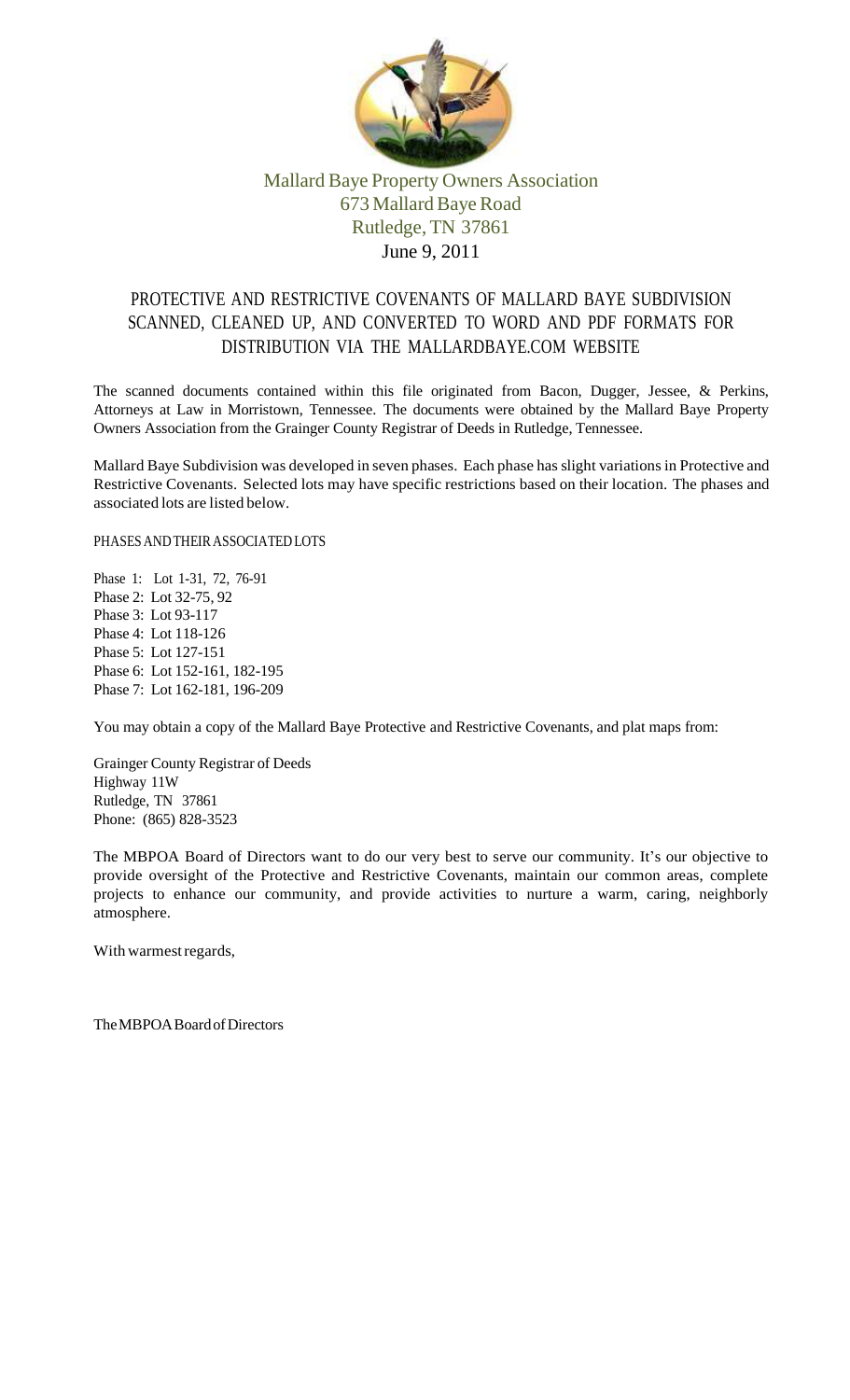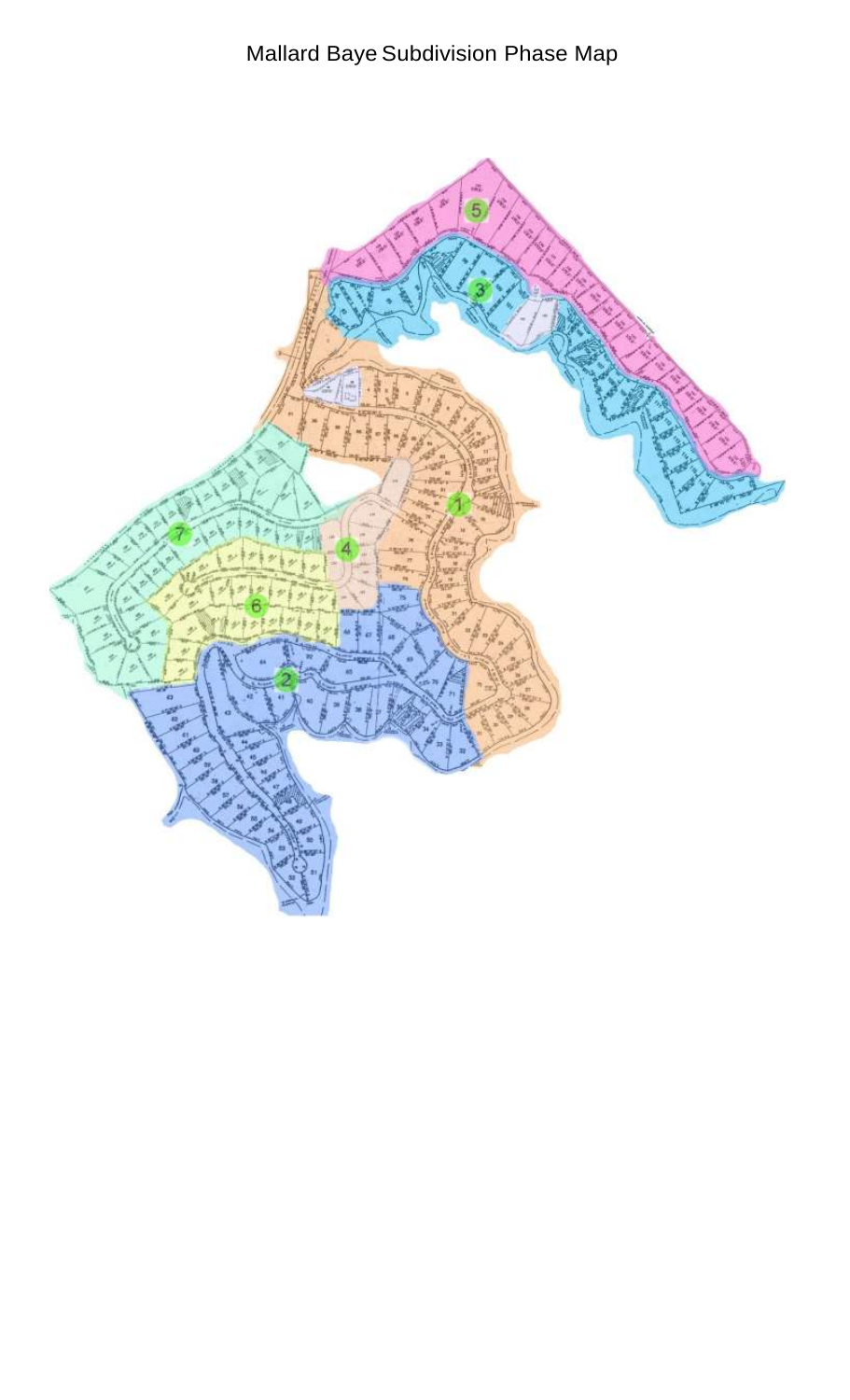### PROTECTIVE AND RESTRICTIVE COVENANTS OF MALLARD BAYE SUBDIVISION

#### PHASE 1AND 2

WHEREAS, Don Bunch is the owner and developer of the subdivision known as Mallard Baye Subdivision l<; > cated in Grainger County, Tennessee, which has been subdivided and a map or plat of Phases 1 and 2 of said subdivision is of record in the Register's Office of Grainger County, Tennessee, in Plat Book  $\hat{3}$ , at Page  $\frac{1}{7}$ , and Plat Book f said subdivision is of<br>anty, Tennessee, in Plat<br> $\overline{\phantom{a}}$  - Page  $\overline{\phantom{a}}$  / *I***8** , and

WHEREAS, it is now desired and the intention and purpose for .• the benefit and protection of the present owner and the purchaser or purchasers of a lot or lots in Phases 1and 2 of said subdivision and in order to establish a sound value for these lots, to restrict said suhdivision by this instrun1ent and to record these restrictions so that they may be binding and enforceable and of public record.

NOW, THEREFORE, in consideration of the premises and for the purposes therein set out, Don Bunch docs hereby bind himself, his successors and assi ;ns, and impose covenants that run with the land or lots in said subdivision herein above referred to as follows:

1. These covenants take effect immediately and shall be binding on all parties and all persons claiming under them until September 1, 2015, at which time said covenants shall automatically extend for successive periods of ten (10) years unless by vote of a majority of the lot owners it is agreed to change said covenants in whole or in part.

2. Any violation of these restrictions by any grantee, his heirs, assigns, or successors in interest shall be subject to proceedings at law or in equity against the person or persons violating or attempting to violate any such covenants, and said proceedings may be brouglit by

> STATE OF TENr-iESSEE, GRAINGER COUNTY Th foregoin:J i:-::::rur.-!ant and ccrtiilcate wera noted Tn Srt.T1:C;: E:";:::: ::. c:\Alr\C:P. COUNrf Tl: ; ::::'-:i:.c-:-:: !;: <sup>1</sup>*c:t.ificz* \\' nc''d irt I N:::···:: *I<\_* .-.-::.Sa...Jl6:!D·c!ccc\_A *n'1>1,o!lJ..*  $,\bar{\ }$  ,-:,- $\cdot$  ...- $\cdot$  ....  $\frac{1}{2}$  -  $\left| \frac{1}{2} \right|$   $\left| \frac{1}{2} \right|$   $\left| \frac{1}{2} \right|$   $\frac{1}{2}$   $\left| \frac{1}{2} \right|$   $\frac{1}{2}$   $\left| \frac{1}{2} \right|$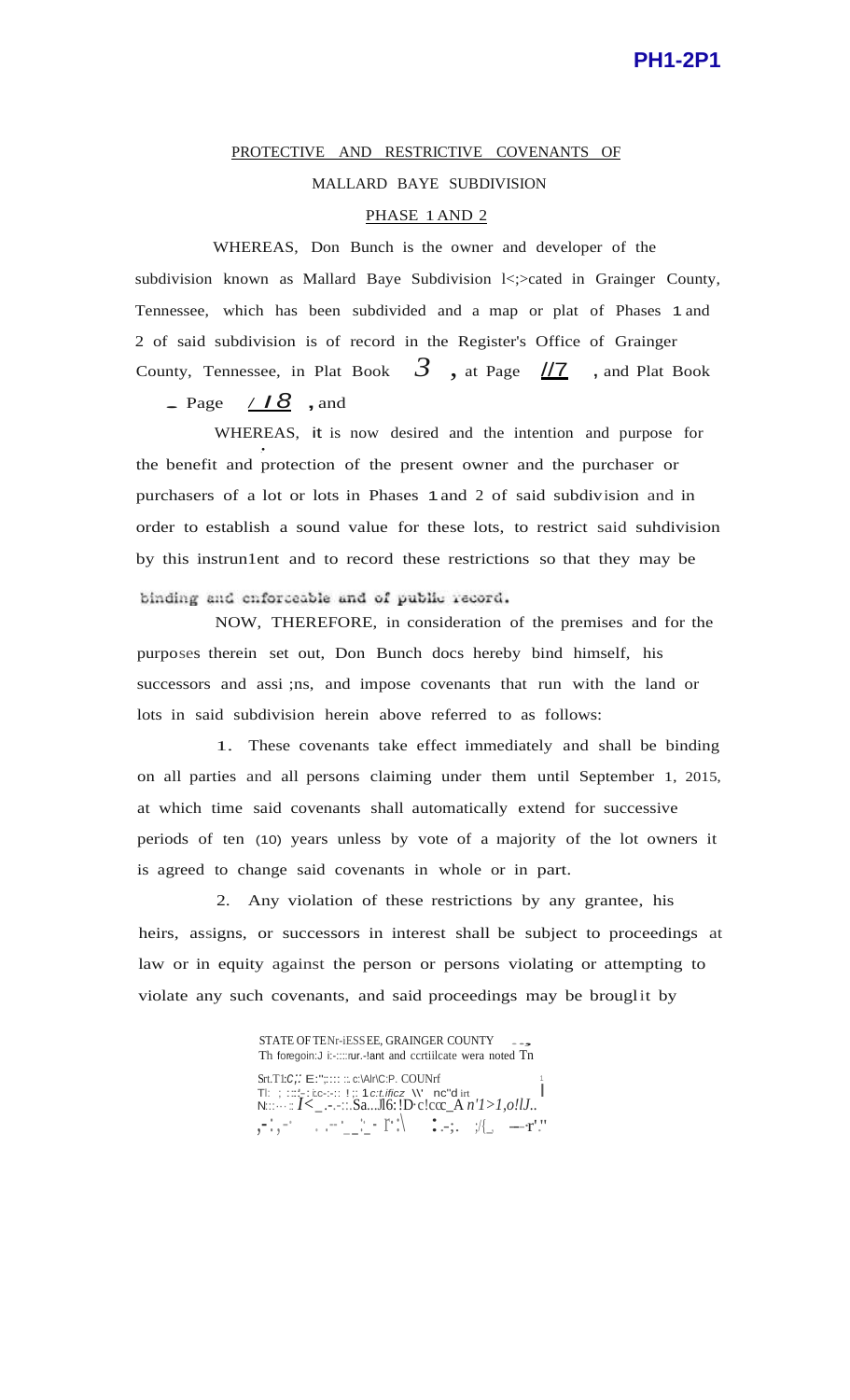grantors, their heirs, assigns or successors in interest, or by any resident of Mallard Baye Subdivision, Phase 1 and 2, to prevent any violation and/or to recover damages for such violation or violations.

3. Invalidation of any of these covenants by judgment or court order shall in no wise affect any of the other provisions which shall remain in full force and effect.

4. A maximum of one single-family residence shall be built on any lot, and no structure shall be erected, altered, placed or permitted to remain on any lot other than one detached single-family dwelling not to exceed three stories in height and a private garage, except as may be permitted and approved by the Developer in accord with paragraphs 14 and 15 of these restrictions.

5. No building shall be located on any lot nearer to any street line than thirty (30) feet, e ce.\_pt Lots 2Ji thro!!\_gh 35 the etback line shall be 75 feet. No building shall be located neart: $r$  than ten (10) feet to any inte\_rior lot line except that no side street setback shall be required for a garage or other permitt d accessory building located fifty (50) feet or more from the minimum set back lines.

6. No noxious or offensive trade or activity shall be carried on upon any lot nor shall anything be done thereon which may be or may become an annoyance or nuisance to the neighborhood.

7. No trailer, mobile home or shack shall be permitted on any lot. No garage or tool shed shall be used as a residence, temporarily, or permanently, nor shall any structure of a temporary character be used as a residence.

8. A perpetual easement of five (5) feet is reserved along the lot lines for utilities and installation, maintenance and repair of same, and for necessary drainage.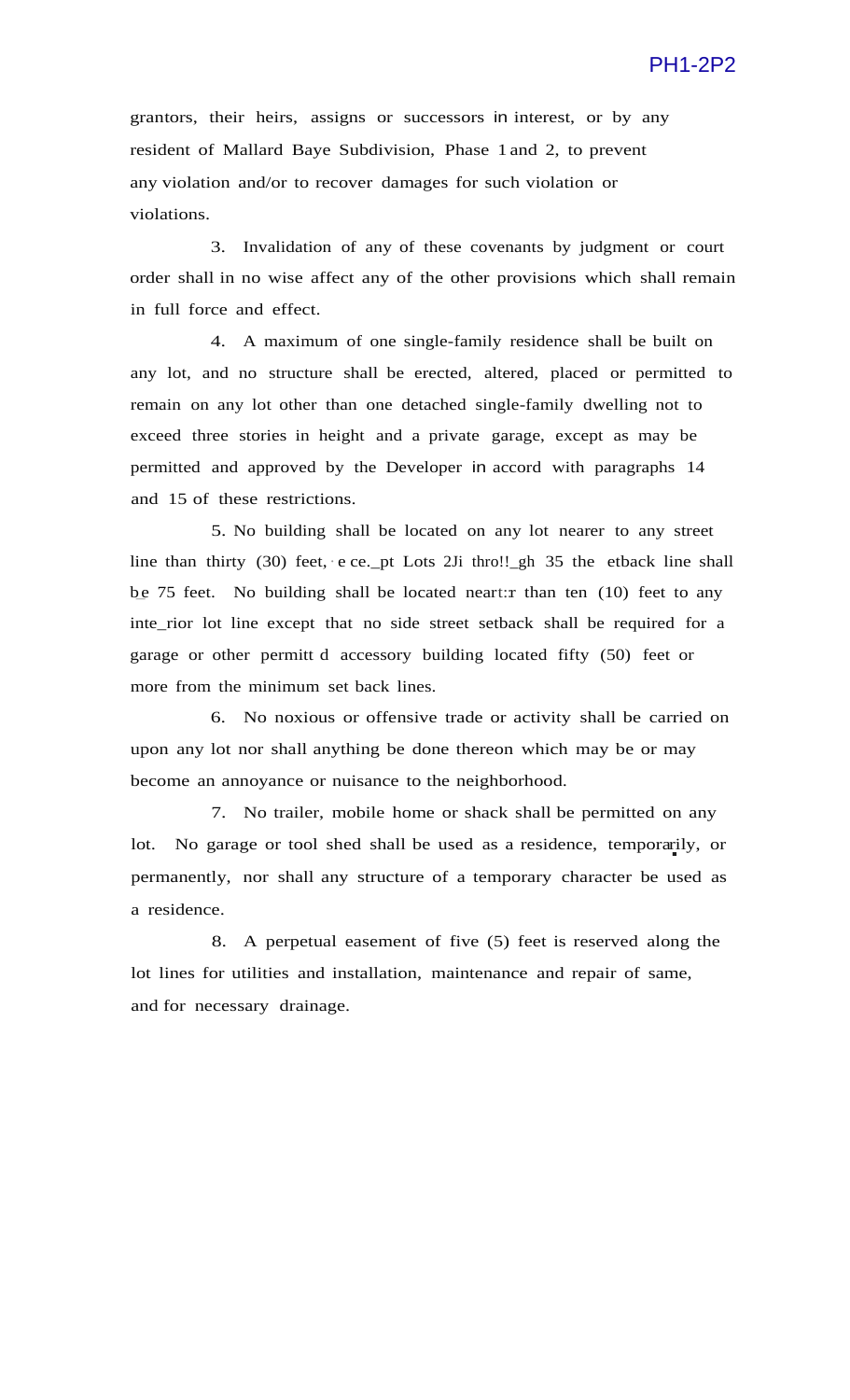#### PH1-2P3

9. No sign of any kind shall be displayed to the public view except one professional sign of not more than one square foot, one sign of not more than five square feet advertising the property for sale or rent, or signs used by the contractor to advertise the property during the construction and sales period.

10. No animals or livestock of any kind shall be raised, bred or kept on this lot, except any dogs, cats or household pets may be kept provided they are not kept, bred or maintained for commercial purposes .

11. No lot shall be used or maintained as a dumping ground for rubbish trash or other waste sholl not be kept except in sanitary containers. All incinerators or other equipment for the storage or disposal of garbage shall be kept in a clean and sanitary condition.

12. No ranch type or one story houses shall be permitted with less than 1,400 square feet f'mished on the main level or 1250 square feet finished on the main level with an attached garage of at least 300 square feet. Split-foyer style homes shall have a minimum of 1,200 square.feet finished on the main level and a minimum of 600 square feet finished on the lower level. Two story dwellings shall have a minimum of .1,800 square feet finished on both levels with no attached garage or a minimum of 1,400 square feet finished on both levels with an attached garage with a minimum of 300 square feet. Requirements as to one and a half story homes shall be the same requirements as stated above for two story homes.

13. There shall be no exposed concrete blocks allowed in any part of a dwelling exterior.

14. All detached garages and permitted out buildings shall have an exterior constructed of the same materials as the dwelling house, and the exterior design shall be the same as the dwelling.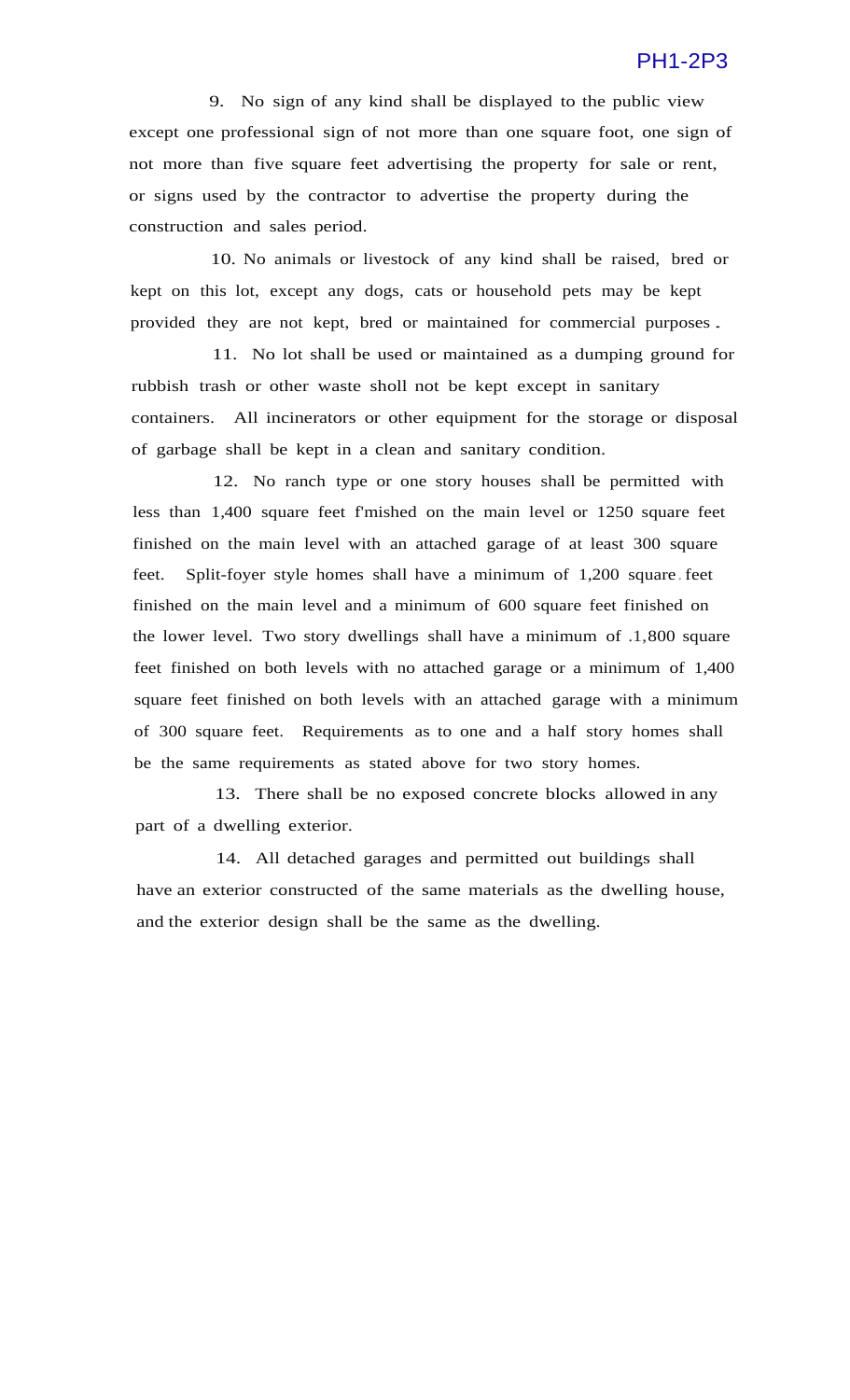### SEE NEW PARAGRAPH 15 ON PAGE 7

No building may be commenced on any lot until the owner's 15. of the lot, either directly or by and through his agent, shall have submitted to the developers of the subdivision the house plan, setting out the interior, exterior, building details and floor plan for the approval and/or rejection by developer, the purpose of this restriction being that of preventing duplication and/or excessive duplication of the same style, floor plan, decor of the various houses to be restricted in the subdivision. Developer shall likewise have the right to upprove and/or disapprove brick design or colors before brick are laid or installed on any dwelling, the purpose of this restriction being likewise to prevent duplication and/or excessive duplication of the exterior of the residence.

16. Landscaping on each residence lot shall include a minimum of 15 trees and/or shrubs, except that in a situation where one dwelling occupies more than one lot only the minimum of 15 trees and/or shrubs shall be required.

17. The placement of any satallite dish or receiver shall be approved by the developer.

18. No junk automobiles, motor vehicles or boats not capable of regular use by the occupants may be kept or parked on the lot unless same are completely out of sight inside a garage or carport attached to the main residence or within an approved utility building. No wheeled vehicle or boat may be left parked on any street in the subdivision for more than forty-eight hours.

19. Invalidation of any of these covenants by judgment or court order shall in no wise affect any of the other provisions which provisions shall remain in full force and effect.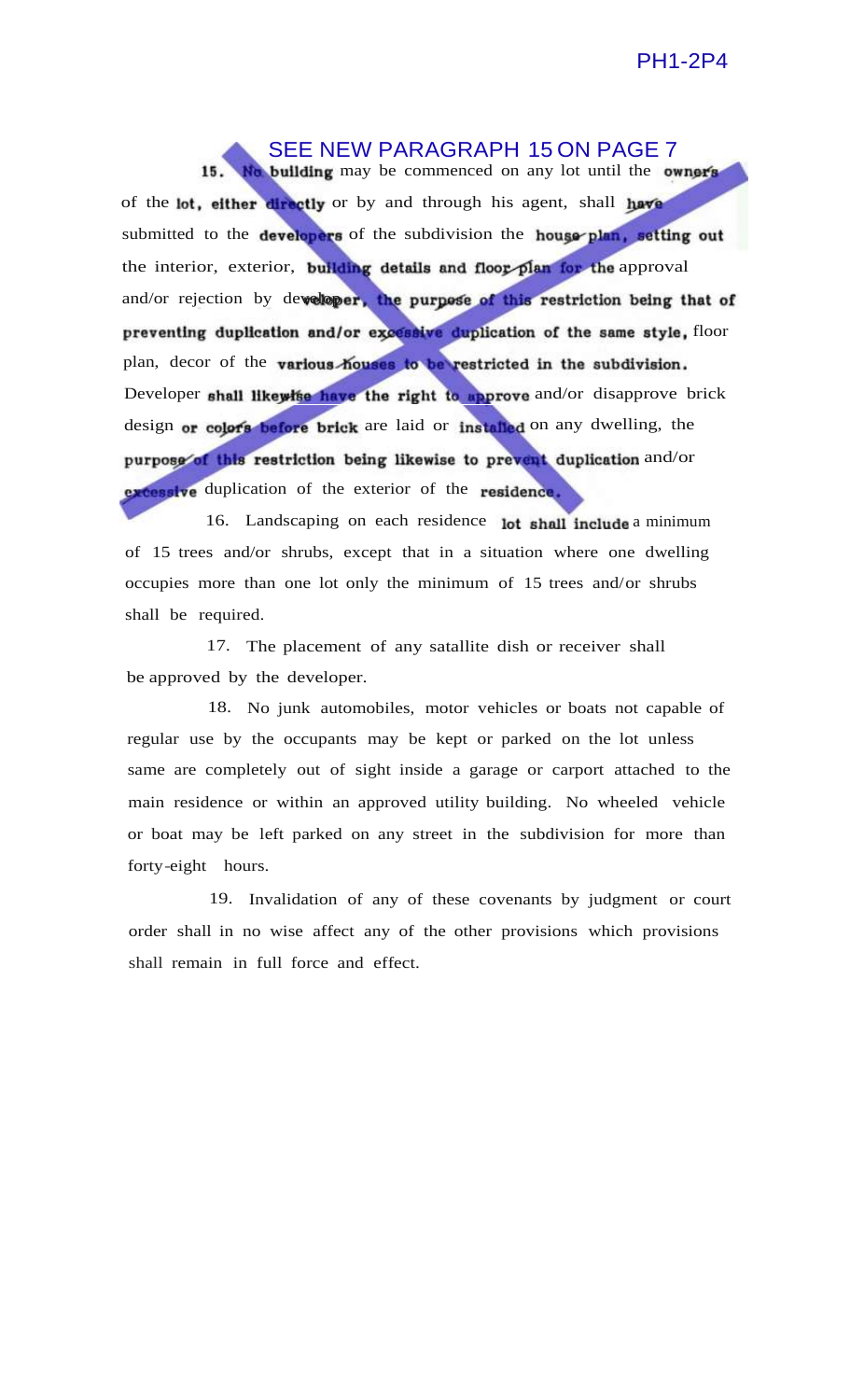. ....·. -

IN WITNESS WHEREOF, the undersigned owner*I*developer has set

his hand this  $j_$  day of  $\frac{--""}{--}$  down  $\frac{--""}{--}$ , 1991.

OWNER/DEVELOPER BUNCH.

STATE OF TENNESSEE COUNTY OF HAMBLEN

Personally appeared before me, He *3\e* , a Notary Public in und for the state and county -a.,..fo\_r\_e\_s\_a..,..id-:-, -D O:-;:N7"""";B=u;7N;-:CH, with whom I am personnlly acquninte<1, nnd who acknowledged that he executed the within instrument for the purposes therein contained. *.......·:*

WITNESS my hand and official seal at office  $h$ {:  $ai-i$ : ·? nty, this day of September, 1991.

W••r *1'*. n v p1\'{,LI,...

1\'Iy commission expires: *r.L ,* & , )993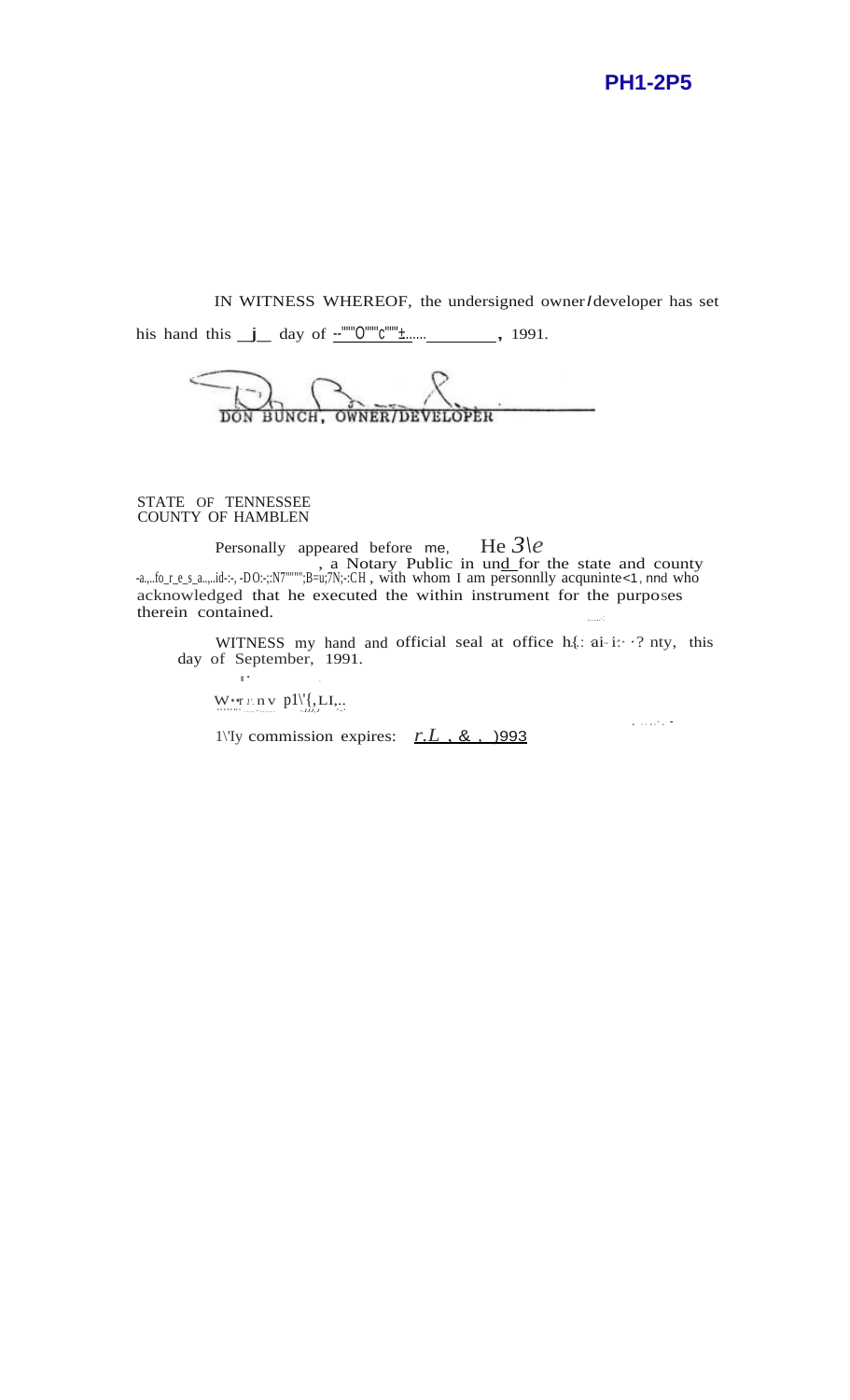#### AMENDMENT TO PROTECTIVE AND RESTRICTIVE **PH1-2P6** COVENANTS TO MALLARD BAYE SUBDIVISION - PHASE I AND IT

WHEREAS, Don Bunch is the owner of all of the lots and tracts in Mallard Baye Subdivision located in Grainger County, Tennessee, Phases I and II, a plat of Phase I of said subdivision is recorded in Plat Book 3, Page 117 and a plat of Phase II of said subdivision is recorded in Plat Book 3, Page 118, both recordings in the Register's Office of Grainger County, Tennessee, and

WHEREAS, Don Bunch as sole owner of all of the lots in said subdivision desires to amend the restrictive covenants heretofore placed on said subdivision, Phase I and Phase II, which restrictive covenants are of record in Instrument Book 175, Page 153 in the Register's Office of Grainger County, Tennessee.

NOW THEREFORE, Don Bunch hereby amends said restrictive covenants heretofore imposed on said subdivision by adding a paragraph number 20 which shall be as follows:

> "20. All driveways on lots in said SH )division, Phase I and Phase II, shall be paved with either asphalt or concrete."

> > \' <:::-

IN WITNESS WHEREOF, the undersigned owner has set his hand this I(:,1Jl.day of October, 1991.

 $\cdot$  ---- $\cdot$ ... '> - ·-"-- DON BUNCH:fiWNER

#### STATE OFTENNESSEE COUNTYOFHAMBLEN

Personally appeared before me,  $\mathbb{R}$ ,  $J''$  a<br>in and for the state and county aforesaid, D BUNCH, w1th whom I Notary Public in and for the state and county aforesaid, D am personally acquainted, and who acknowledged he executed the within instrument for the purposes therein contained.

WITNESS my hand and official seal at office in said county this:.\_!!L\_... day of October, 1991. \_\_. · ·. *·..·:* ·· ··\·.·.. / -·/.·...... . -

PJ&.. . f NOTARY PUn IC

My commission expires:  $-$ 'A8,1<1'l

STATE OF TENNISSEE, GRAINGER COUNTY STATE OF TENNISSEE, GRAINGER COURTY<br>The foregoing instrument and cortificate were noted in STATE C7 TEXAS COUNCER COUNTY

-· *:* ·-·\ *<sup>i</sup>*':

*<sup>=</sup>* :

 $46.51 - 1050, 35 - 31048, 71$ 

-- ,... ....  $\left\{ \quad \pm 1 \right.$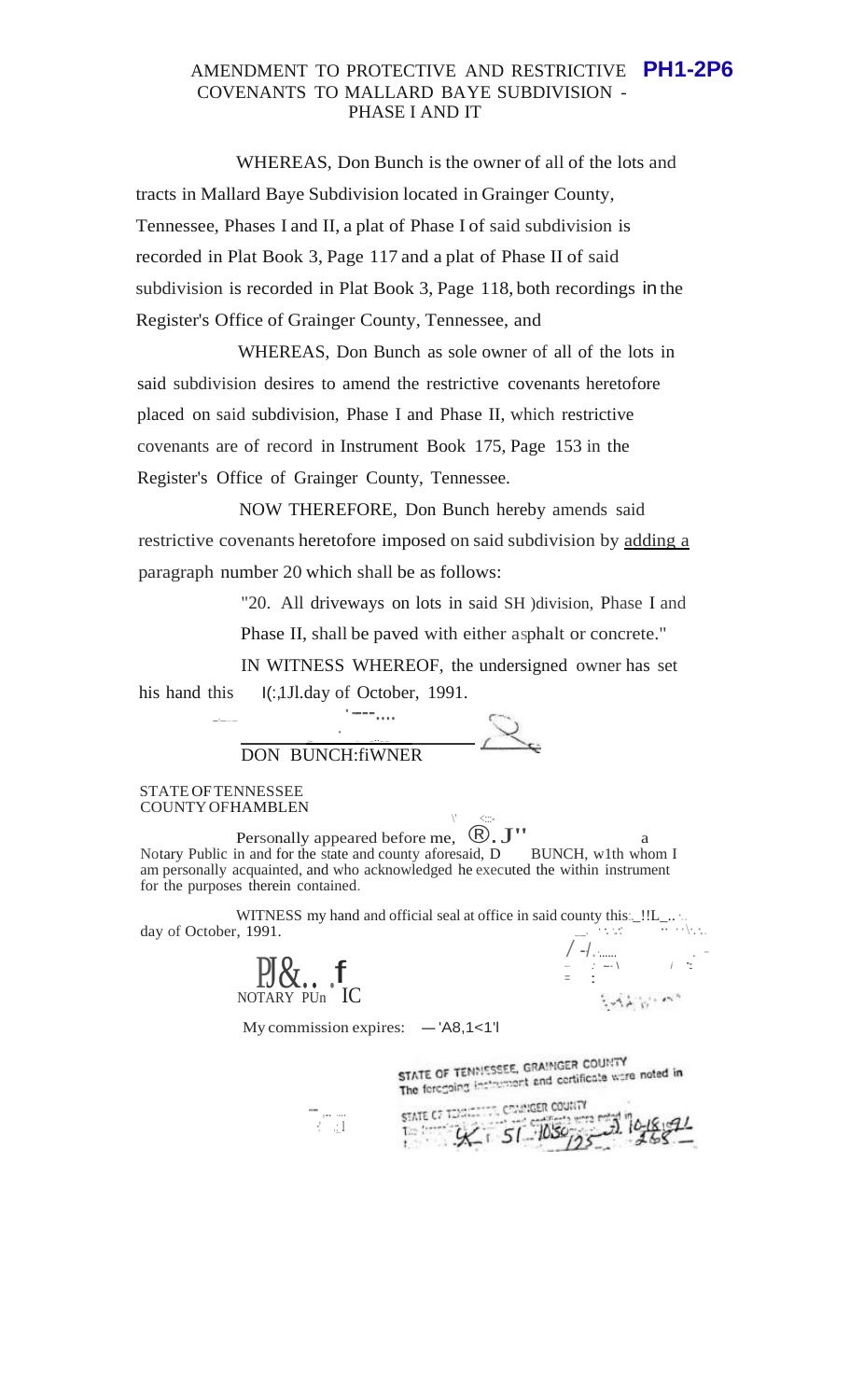# PH1-2P7 AMENDMENT TO PRQIECfiVE AND RESTRICTIVE COVENANTS OF MALLARD BAYE SUBDIVISION PHASES ONE AND TWO

WHEREAS, Don Bunch is the owner and developer of the Subdivision known as Mallard Baye Subdivision located in Grainger County, Tennessee, which has been sub-divided and a map or plat of Phases One and Two of said subdivision is of record in the Register's Office for Grainger County, Tennessee in Plat Book 3, page 117 and Plat Book 3, page 118; and

WHEREAS, Don Bunch placed restrictions on all lots in said subdivision which restrictions are of record in Instrument Book 175, page 153 in the Register's Office for Grainger County, Tennessee, and Don Bunch is now desirous of amending said restrictions as to lots not heretofore sold. The lots heretofore sold in Phase One are Lots 12, 13, 15, 31, 72, 88 (along with a 4.04 acre tract which adjoins said Lot 88). The lots heretofore sold in Phase Two are Lots 32, 33, 51, 52, 53, 54, *55,* 56, 59, 69, 70 and 71.

This amendment to the restrictions shall apply to the remaining lots in Phases One and Two of said subdivision which are owned by Don Bunch.

NOW THEREFORE, Don Bunch hereby amends the protective and restrictive covenants of record in Instrument Book 175, page 153 in said Register's Office by striking paragraph 15 of said restrictive covenants and inserting a new para\_graph 15 which shall be in words and figures as follows:

15. For the purpose of insuring the development of said land as a residential area of the highest quality and standards, and in order that all improvements on each building lot shall present an attractive and pleasing appearance from all sides

> THIS INSTRUMENT PREPARED BY: Bacon, Dugger,Jessee &. Perkins 1135WC\$! Third North Street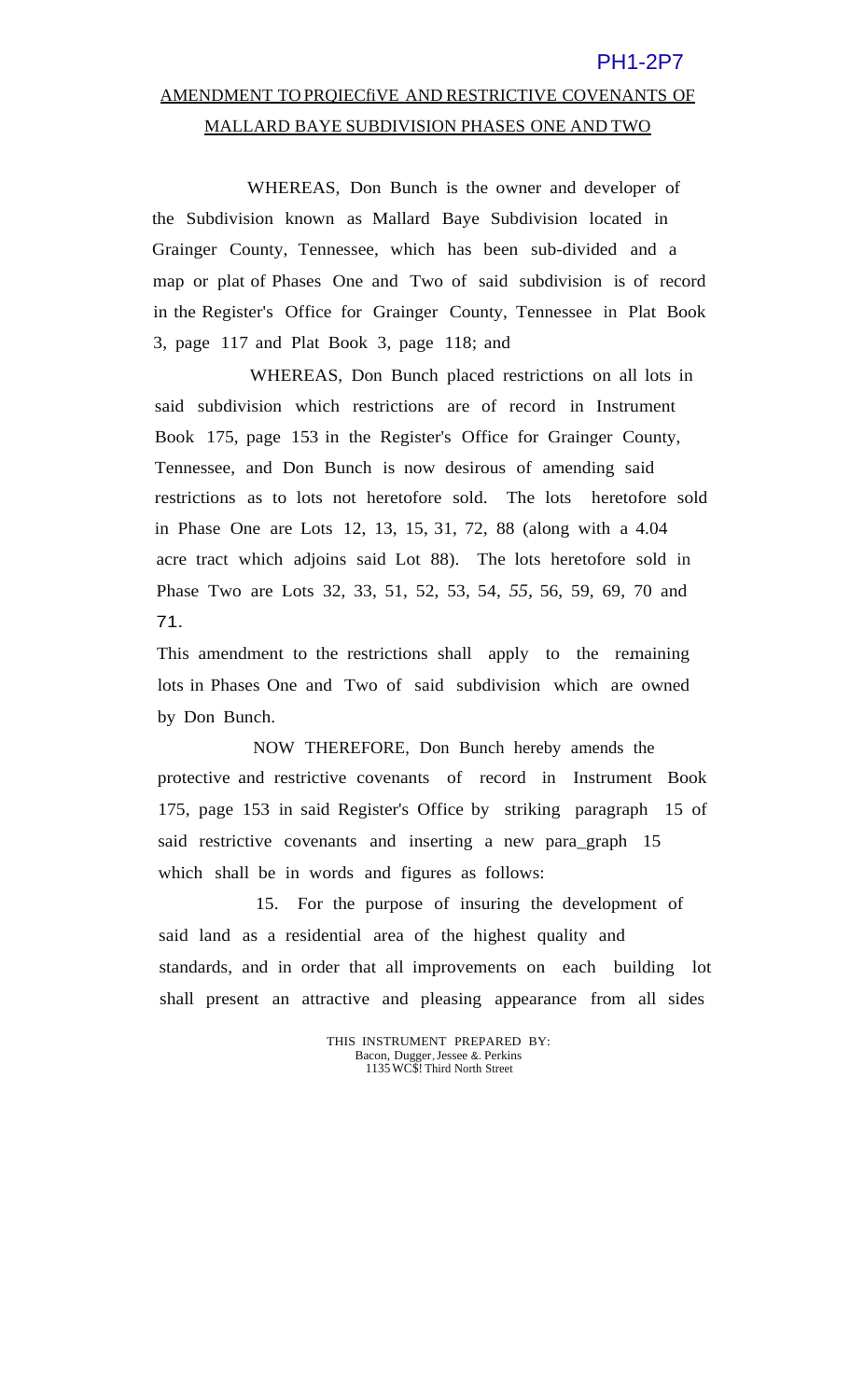and from all points of view, the developer shall reserve the exclusive power and discretion to control and approve all the buildings, structures, landscaping and other improvements and the location of such on each building lot in the manner and to the extent set forth herein. No building shall be erected, placed, altered, or permitted to remain on any lot on the development until the building plans, which plans will also include all landscaping \_ plans and building specifications. including exterior colors and the plot plans showing the·locations of said buildings (alterations), have been approved in writing as to conformity and armony with existing structures in the development by the developer. The developer has the sole responsibility to determine compliance not only with the specific construction specifications outlined herein but also with the degree of "harmony" a particular home has with other homes in the subdivision. "Harmony" will be interpreted by the developer within the frame work of the overall aesthetics of that house and the neighborhood in general. Appearance and fit of any proposed structure shall be judged based on the overall character of the neighborhood, the setting of a given lot and norms of architectural acceptance. The further purpose of this restriction is to provide for aesthetic considerations and to protect against designs which in the opinion of the developer, would not be compatible with the nature and purpose of the subdivision. Approval of the .Plans and specifications shall be in writil  $\& b_y$  the developer. In the event the deve o\_per fails o rove or disapprove such desi,gn or location within ten workin& d s. after said plans and specifications sh ll h\_!lv been submittec!, such a.Pproval will not be required, a!ld this covenant will be deemed \_\ully\_complied with if said structur  $m$ ..the o.thM restrictions. The developer

> THIS INSTRUMENT PREPARED BY: Bacon. Dugger, Jessee &; Perkins 113S West Third North Street Morristown, Tennessee 37814

> > Page2•mt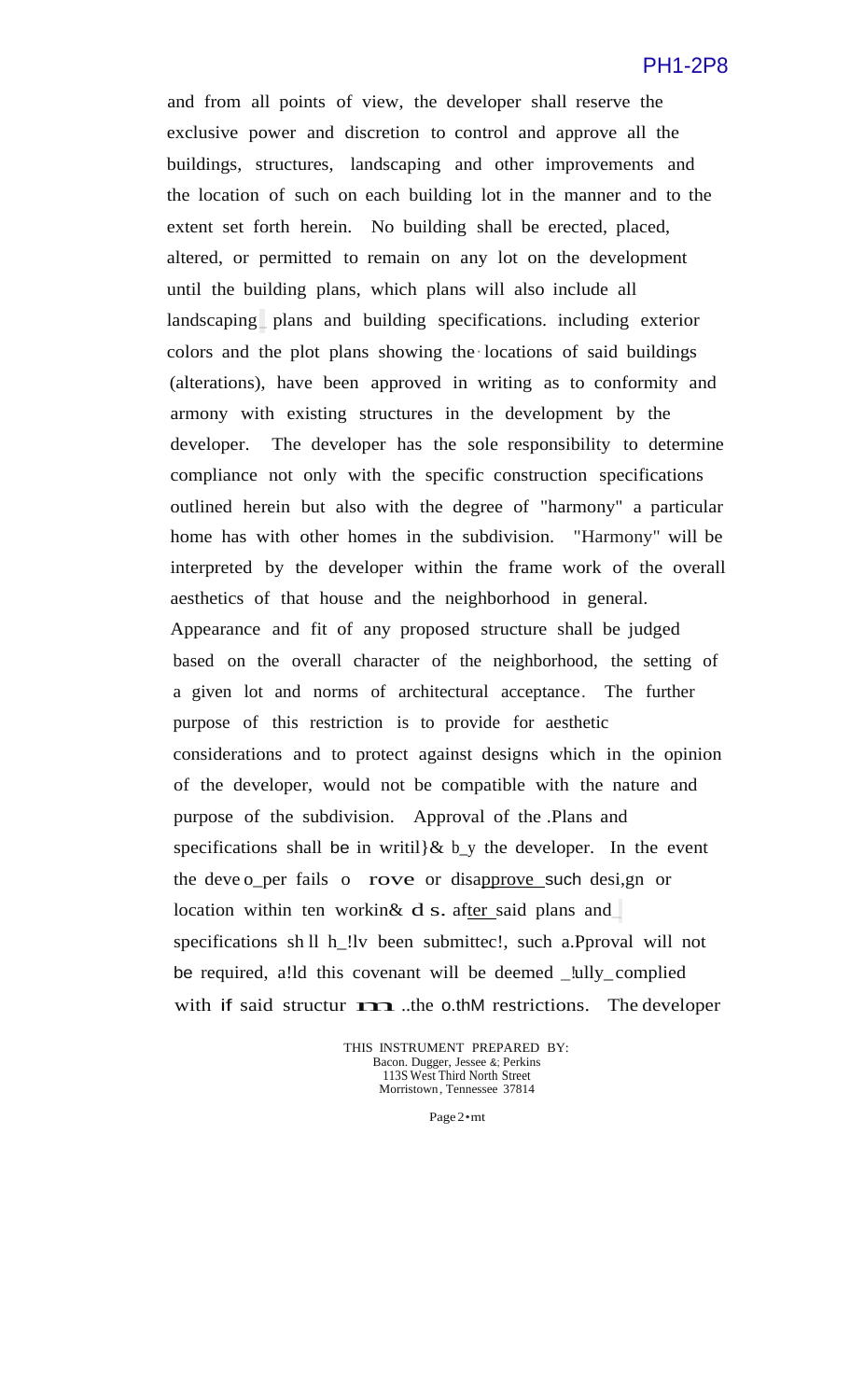#### **PH1-2P9**

shall not be responsible for any structural defects in such plans and specifications or in any building or structure erected according to such plans and specifications.

Paragraph 7 is amended by adding the following language at the end thereof: No tents or campers shall be used either temporarily or permanently for residential purposes.

A new Paragraph 21 is added as follows:

21. NATIVE GROWTH. The native growth of such premises shall not be permitted to be destroyed or removed except s approved in writing by the developer herein named. Specifically, no living tree having a diameter greater than ten (10) inches five (5) feet above the ground, may be cut on any of said land, except such trees as may be necessary for the contruction of the residence within fifty (50) feet thereof, driveways, and any such tree that may be considered a safety hazard.

A new paragraph 22 is added a.:; follows:

22..DURING ANJ2 COMPLETION OF CONSTRUCITON.

When the construction of any building is once begun, work thereon shall be carried out diligently and continuously until the full completion thereof. It shall be the responsibility of the owner to maintain the cleanliness of the job site .during construction . All debris must be properly contained so as not to clutter other lots, be a nuisance to other owners or detract from the general appearance of the subdivision. The developer reserves the right but not the obligation to clean up any job site and to assess the owners for the cost of said clean up. Any debris which must be removed from the lot, must be totally removed from Mallard Baye Subdivision at such owner's expense. The main residence and all related structures shown on the plans and specifications approved by the owner/developer and/or Board of

> THIS INSTRUMENT PREPARED BY: Bacon, Dugger, Jessee & Perkins 1135West Third North Street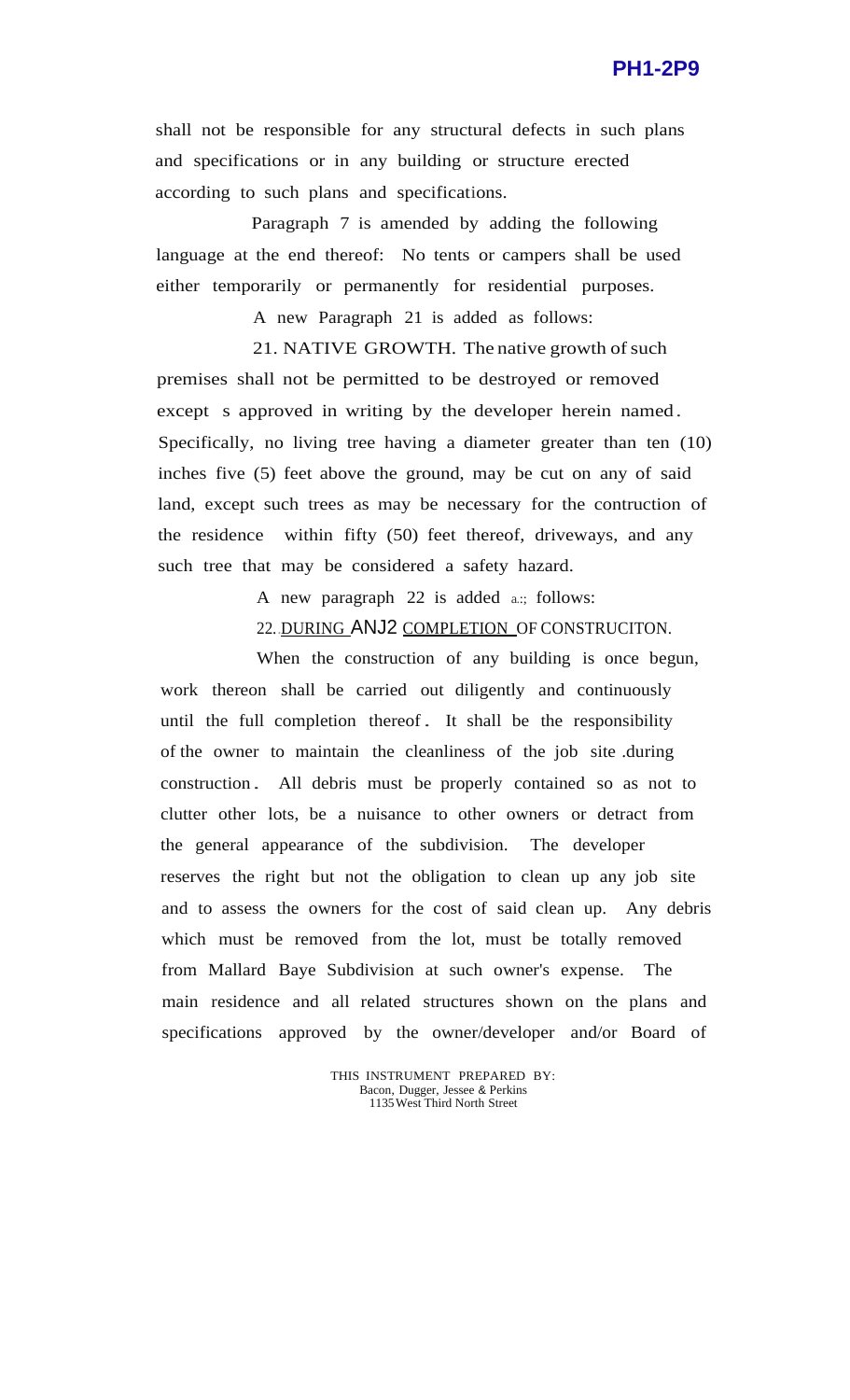Review appointed by the owner/developer pursuant to these restrictions and covenants must be completed in accordance with said plans and specifications within nine (9) months after the start of the first construction upon each building plot unless such completion is rendered impossible as the direct result of strikes,

fires, national emergencies, natural calamities, or any other cause beyond the control of the owner. This restriction may be waived by the owner/developer and/or Board of Review appointed by the owner/developer, and any waiver of these restrictions shall not constitute a waiver as to other building completions.

IN WITNESS WHEREOF, the undersigned has set his hand this  $\angle L't$ : day of July, 1992.

ons.<br>
IN WITNESS WHEREOF, the undersigned has se<br>  $s \perp' t$ : day of July, 1992.<br>  $C$ -.  $\mathcal{X}''$ 

DON BUNCH, owNERIDE o :-L *<sup>D</sup>* {) DON BUNCH, owNERIDE **o** :- **L** D { COUNTY OFHAMBLEN

Personally appeared before me, the undersigned Notary Public, in and for the state and county aforesaid, DON BUNCH, with whom I am personally acq uainted, and who acknowledged he executed he witi1 n instru:-nent for he purpc :;cs rr.erein -;omained.

 $\mathbf{1}_{\text{avg}}$  : ay f July,  $\mathbf{1}_{\text{avg}}$  with  $\mathbf{1}_{\text{avg}}$  and and official seal at office in said county this  $\mathbf{1}_{\text{avg}}$ . : ay f.July,

..... *\_tdJJ.40*

NO ARY PUBLIC

.· .• ..  $\cdot \cdot \cdot \cdot \frac{\cdot}{\cdot}$ 

-

Mycommission expires: **4-IJ.tLJ3** 

| STATE OF<br>The forundation | m before etew cfealing          |
|-----------------------------|---------------------------------|
|                             | <b>R COUNTY</b><br>.92          |
|                             | Recording Feed<br>sizer Kager N |

THIS INSTR UMENT PREPARED UY: Bacon, Dugger, Jessee & Perkins 1135 West Third North Street Morristown, Tennessee 37814

Page4 -mt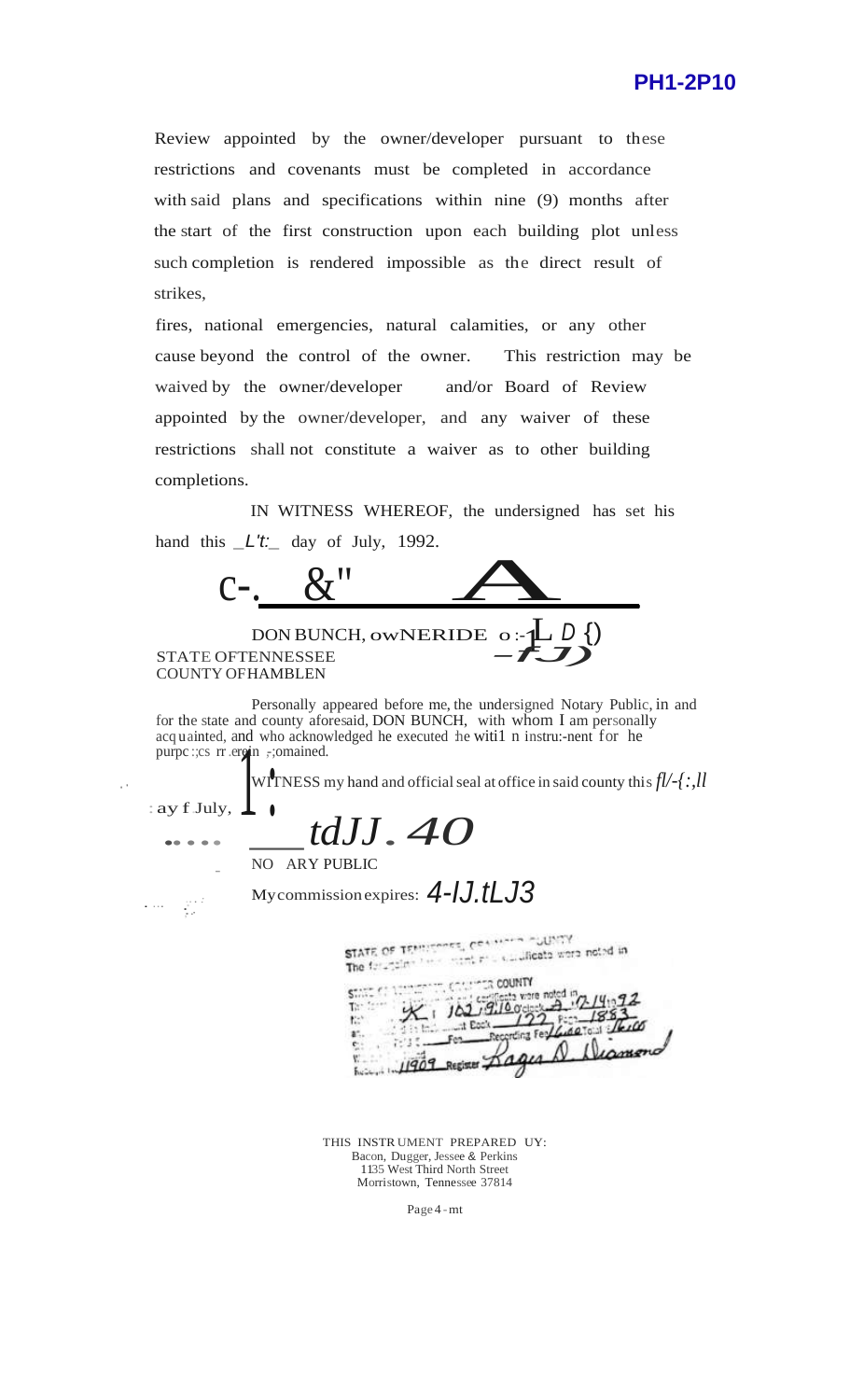# **PH3P1**

#### PROTECIJVE AND RESTRJCUVE COVENANTS OF MALLARD BAYE SUBDIVISION PHASE TIJREE

WHEREAS, Don Bunch is the owner and developer of the subdivision known as Mallard Baye Subdivision located in Grainger County, Tennessee, which has been subdivided and a map or plat of Phase Three of said subdivision is of record in the Register's Office for Grainger County, Tennessee in Plat Book  $-3$ , page 1.1:2<sub>, and</sub>

WHEREAS, it is now desired and the intention and purpose for the benefit and protection of the present owner and the purchaser or purchasers of a lot or lots in Phase Three of said subdivision and in order to establish a sound value for these lots, to restrict said subdivision by this instrument and to record these restrictions as that they may be binding and enforceable and of public record.

NOW, THEREFORE, in consideration of the premises and for the purposes therein set out, Don Bunch does hereby bind himself, his successors and assigns, and impose covenants that run with the land or lots in said subdivision herein above referred to as follows:

1. These covenants take effect immediately and shall be binding on all owners and all persons claiming under them until September 1, 2015, at which time said covenants shall automatically extend for successive periods of ten (10) years unless by vole of a majority of the lot owners i.t is agreed to change said covenants in whole or in part.

2. Any violation of these restrictions by any grantee, his heirs, assigns, or successors in interest shall be subject to proceedings at law or in equity against the person or persons

> THIS INSTRUMENT PREPARED BY: Bac:on, l>u&ger,.ka!ICC.tPcrlti111 113S West Third North Slrcct Morristown, Tennessee 37814

> > P.gc 1-m1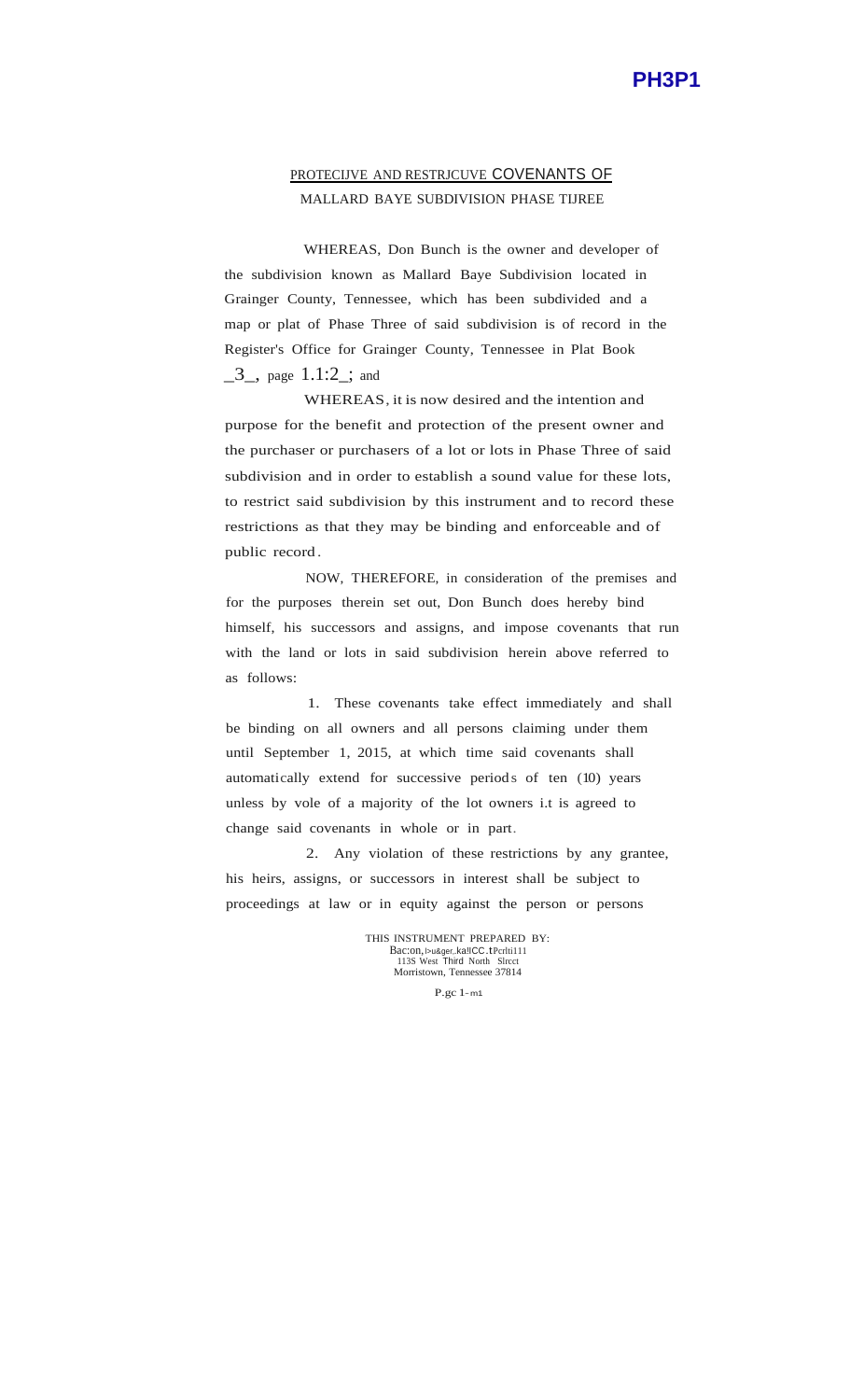### **PH3P2**

violating or attempting to violate any such covenants, and said proceedings may be brought by grantors, their heirs, assigns or successors in interest, or by any resident of Mallard Baye Subdivision, Phase Three;to prevent any violation and/or to recover damages for such violation or violations.

3. Invalidation of any of these covenants by judgment or court order shall in no wise affect any of the other provisions which shall remain in full force and effect.

4. A maximum of one single-family residence shall be built on any lot, and no structure shall be erected, altered, placed or permitted to remain on any lot other than one detached singlefamily dwelling not to exceed three stories in height and a private garage, except as may be permitted and approved by the Developer in accord with paragraphs 14 and 15 of these restrictions .

*5.* No building shall be located on any lot nearer to any street line than thirty (30) feet. No building shall be located nearer than ten (10) feet to any interior lot line except that no side street setback shall be required for a garage or other permitted a cessory building located fifty (50) feet or more from the minimum set back Jines.

6. No noxious or offensive trade or activity shall be carried on upon any lot nor shall anything be done thereon which may be or may become an annoyance or nuisance to the neighborhood.

7. No trailer, mobile home or shack shall be permitted on any lot. No garage or tool shed shall be used as a residence, temporarily, or permanently, nor shall any structure of a temporary character be used as a residence. No tents or campers ·

> THIS INSTRUMENT PREPARED BY: 88C011, Ducger. Jessee *8c.* Perkins 1135 West Third Nor1h Strc:et Morriatown, Tc:nnc&See 37814

> > Page 2 - mt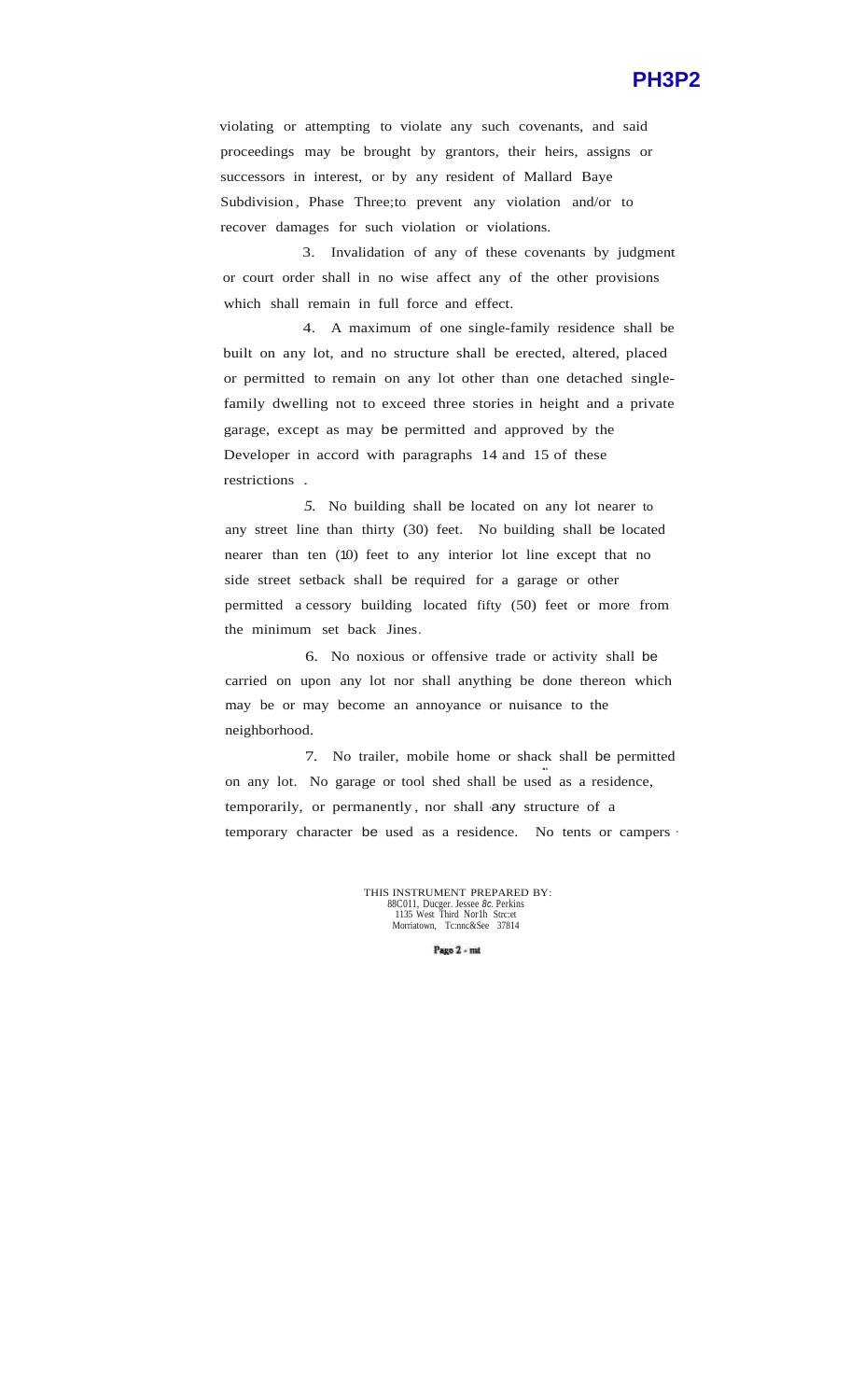

shall be used either temporarily or permanently for residential purposes .

8. A perpetual easement of five (5) feet is reserved along the lot Jines for utilities and installation, maintenance and repair of same, and for necessary drainage.

9. No sign of any kind shall be displayed to the public view except one professional sign of not more than one square foot, one sign of not more than five square feet advertising the property for sale or rent, or signs used by the contractor to advertise the property during the construction and sales period .

10. No animals or livestock of any kind shall be raised , bred or kept on this lot. except any dogs, cats or household pets may be kept provided they are not kept, bred or maintained for commercial purposes.

11. No lot shall be used or maintained as a dumping ground for rubbish trash or other waste shall not be kept except in sanitary containers. All incinerators or other equipment for the storage or disposal of garbage shall be kept in a clean and sanitary condition.

12. No ranch type or one story houses shall be permitted with less than 1,400 square feet finished on the main level or 1250 square feet finished on the main level with an attached garage of at least 300 s uare feet. Split-foyer style homes shall have a minimum of 1,200 square feet finished on the main level and a minimum of 600 square feet finished on the lower level. Two story dwellings shall have a minimum of 1,800 square feet finished on both levels with no atfached garage or a minimum of 1,400 square feet finished on both levels with an attached garage with a minimum of 300 square feet.

> THIS INSTRUMENT PREPARED BY: BIICOn,DuggeT, Jcsscc & Pericins 113S West Third North Sliccl Morristown. Tennessee 37814

> > Pagel-mt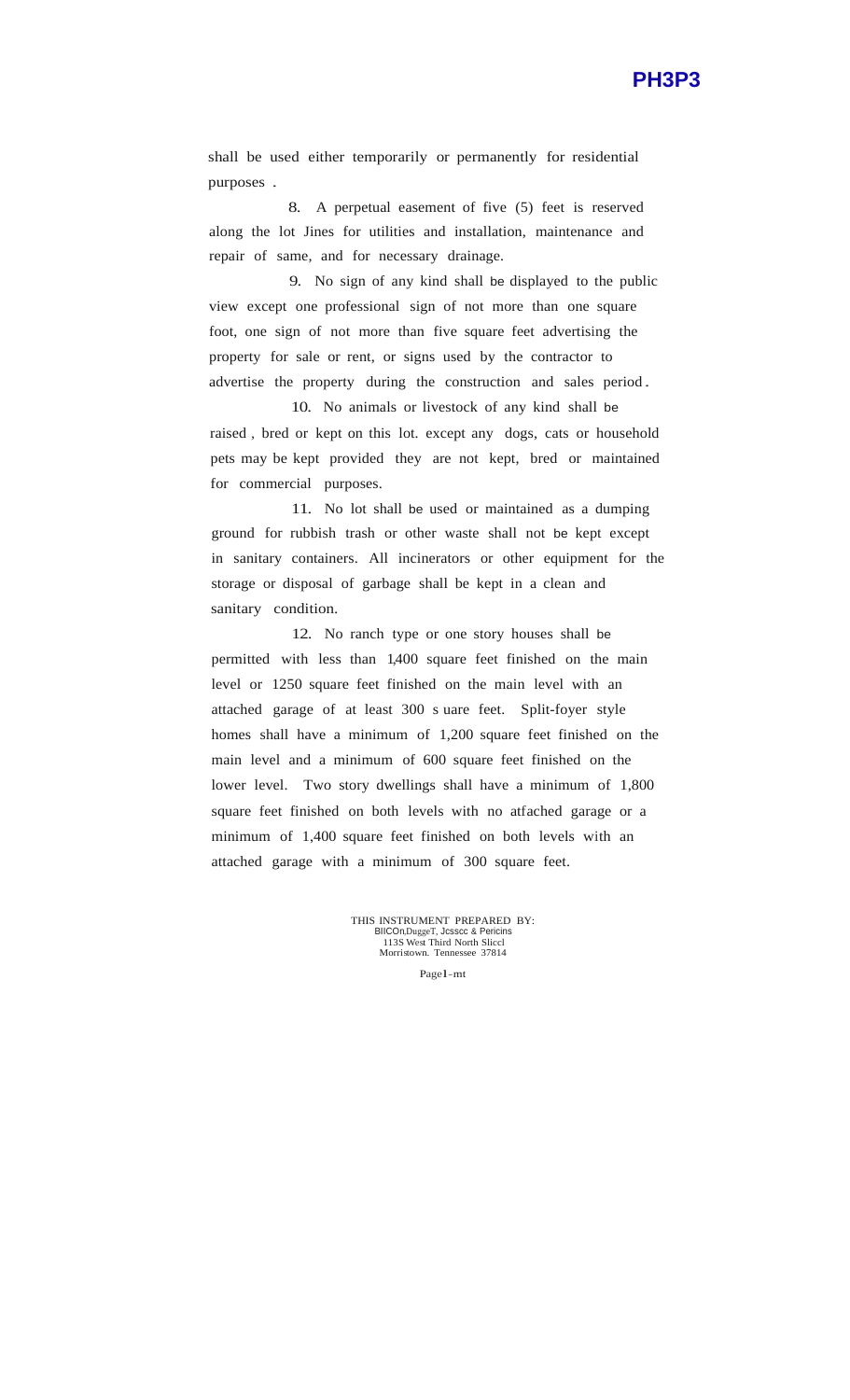

.equirements as to one and a half story homes shall be the same requirements as stated above for two story homes.

13. There shall be no exposed concrete blocks allowed in any part of a dwelling . exterior.

14. AIJ detached garages and permitted out buildings shall have an exterior constructed of the same materials as the dwelling house, and the exterior design shall be the same as the dwelling.

15. For the purpose of insuring the development of said land as a residential area of the highest quality and standards, and in order that all improvements on each building lot shall present an attractive and pleasing appearance from all sides and from all points of view, the owner/developer or a Board of Review appointed by the owner/developer, shall have the exclusive power and discretion to control and approve all the buildings, structures, landscaping and other improvements and the location of such on each building lot in th manner and to the extent set forth herein. No building shall be erected, placed, altered, or permitted to remain on any lot on the development until the building plans, which plans will also include all landscaping plans and building specifications, including exterior colors and the plot plans showing the locations of said buildings (alterations), have been approved in writing as to conformity and harmony with existing structures in the development by the developer. The owner/developer or the aforesaid Board of Review has the sole responsibility to determine compliance not only with the specific construction specifications outlined herein but also with the degree of "harmony" a particular home has with other homes in the subdivision . "Harmony" will be interpreted by the developer within the frame work of the overall aesthetics of

> THIS INSTRUMENT PREPARED BY: Bacon. Dugger, JCS1Ce &. Pcrlcins 1135 West Third Norlh Slrect Morristown, Tennessee 37814

> > P-sc4-mt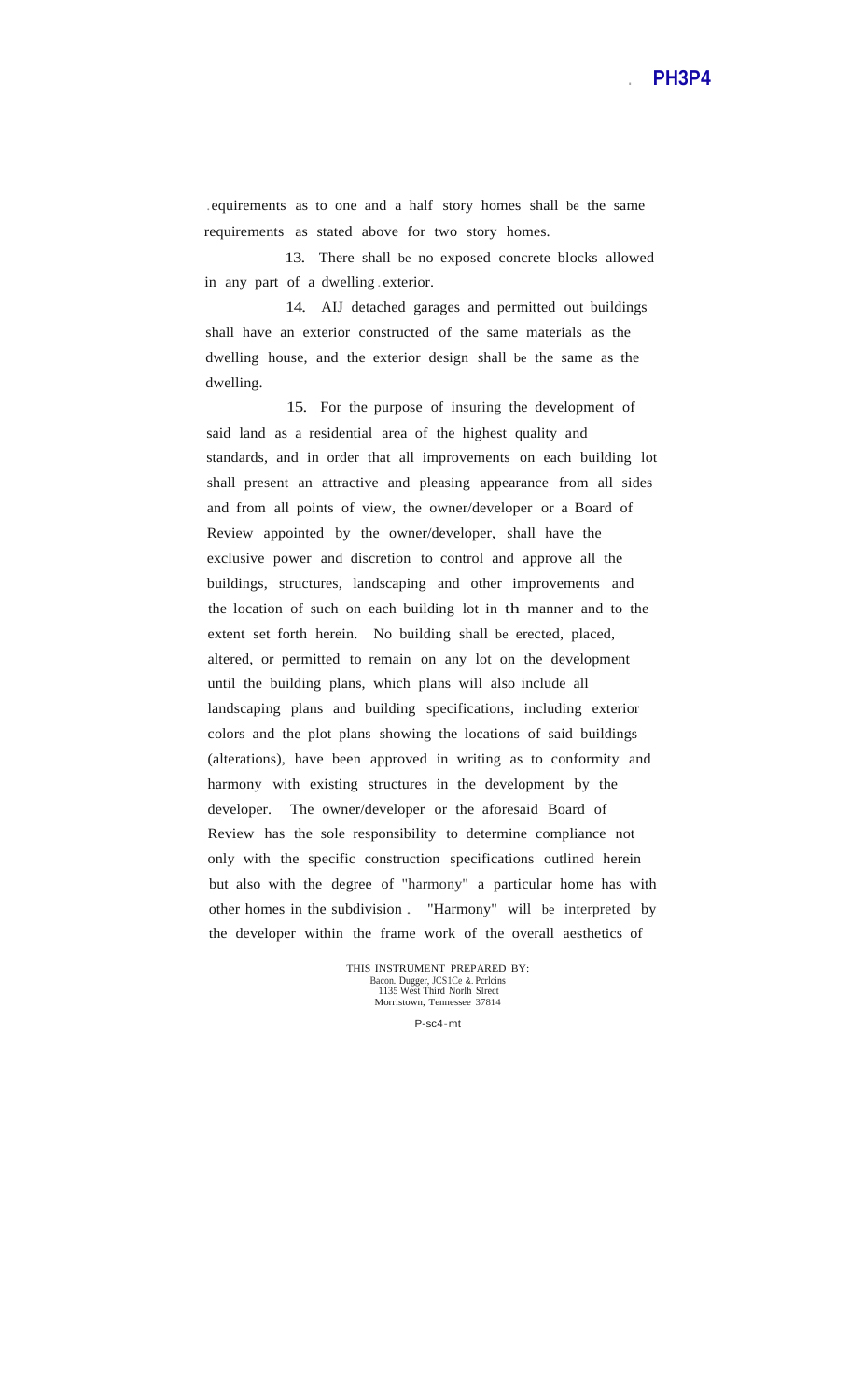### **PH3P5**

that house and the neighborhood in general. Appearance and fit of any proposed structure shall be judged based on the overall character of the neighborhood, the setting of a given lot and norms of architectural acceptance. The further purpose of this restriction is to provide for aesthetic considerations and to protect against designs which in the opinion of the developer, would not be compatible with the nature and purpose of the subdivision. Approval of the plans and specifications shall be evidenced ·in writing by the owner/developer or the aforesaid Board of Review. In the event the developer fails to approve or disapprove such design or location within ten working days after said plans and specifications shall have been submitted, such approval will not be required and this covenant will be deemed fully complied with if said structure meets the other restrictions. Neither the owner/developer nor the aforesaid Board of Review shall be responsible for any structural defects in such plans and specifications or in any building .or structure erected according to such plans and specifications.

16. Landscaping on each residence lot shall include a minimum of 15 trees and/or shrubs, except that in a situation where one dwelling occupies more than one lot only the minimum of 15 trees and/or shrubs shall be required.

17. The placement of any satellite dish or receiver shall be approved by the developer.

18. No junk automobiles, motor vehicles or boats not capable of regular use by the occupants may be kept or parked on the lot unless same are completely out of si t inside a garage or carport attached to the main residence or within an approved utility building. No wheeled vehicle or boat may be parked on any street in the subdivision for more than forty-eight hours.

> THIS INSTRUMENT PREPARED BY: Bacon. Duuer.Jcssc:e & Perkins 113SWcsl Third North Sln:et Morrislown. Tennessee 37814

> > PageS -ml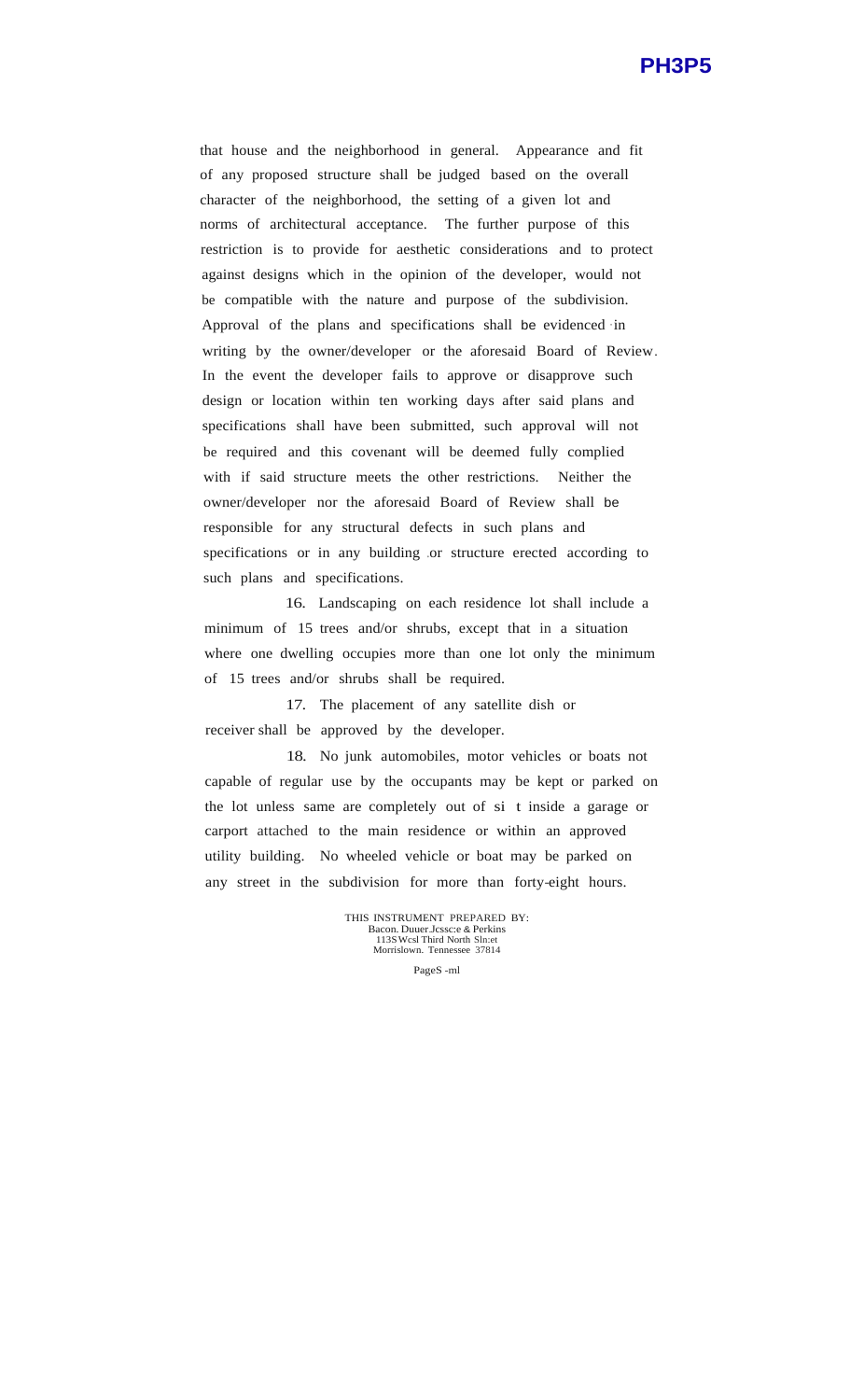19. All driveways on lots in said subdivision, Phase Three, shall be paved with either asphalt or concrete.

20. The native growth of such premises shall not be permitted to be destroyed or removed except as approved in writing by the developer ,herein named. Specifically, no living tree having a diameter greater than ten (10) inches five (5) feet above the ground, may be cut on any of said land, except such trees as may be necessary for the construction of the residence within fifty (50) feet thereof, driveways, and any such tree that may be considered a safety hazard:

21. When the construction of any building is once begun,. work thereon shall be carried out diligently and continuously until the fuH completion thereof. It shall be the responsibility of the owner to maintain the cleanliness of the job site during construction . All debris must be properly contained so as not to clutter other lots, be a nuisance to other owners or detract from the general appearance of the subdivision. The developer reserves the right but not the obligation to clean up any job site and to assess the owners for the cost of said clean up. Any debris which must be removed from the lot, must be totally removed from Mallard Baye Subdivision at such owner's expense. The main residence and all related structures shown on the plans and specifications approved by the owner/developer and/or Board of Review appointed by the owner/developer pursuant to these restrictions and covenants must be completed in accordance with said plans and specifications within nine (9) months after the start of the first construction upon each· building plot unless such completion is rendered impossible as the direct result of strikes, fires, national emergencies, natural calamities, or any other cause beyond the control of the owner. This restriction may be waived

> THIS INSTRUMENT PREPARED BY: Bacon. Duucr. Jeuc:e **a:** Paldns<br>1135 West Third Nor1h S rect Morristown,Tc:nncssco 37814

> > Page 6 - mt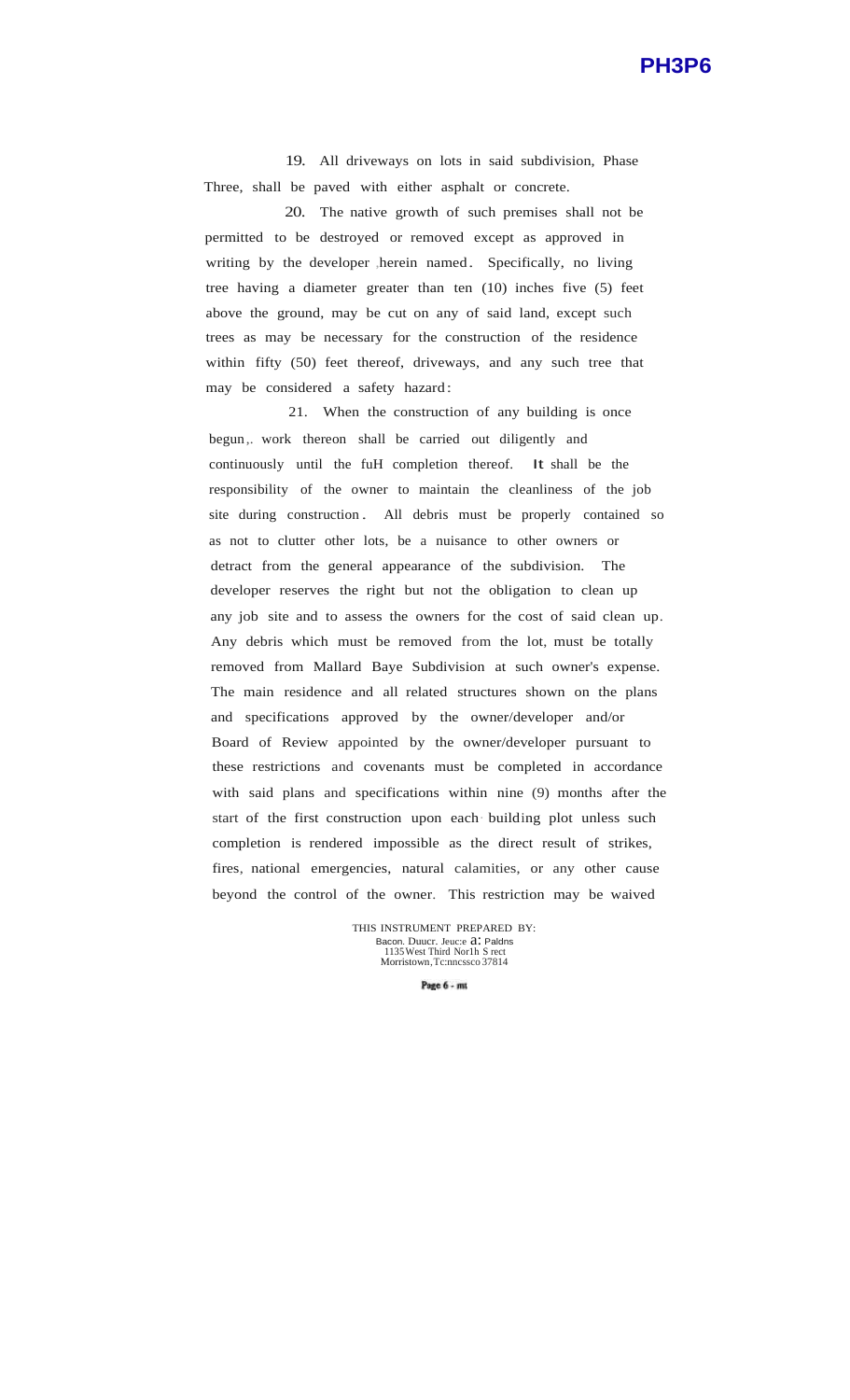

by the owner/developer and/or Board of Review appointed by the owner/developer, and any waiver of these restrictions shall not constitute a waiver as to other building completions.

IN WITNESS WHEREOF, the undersigned has set his hand this  $\angle L$  day of  $\underline{s}.\underline{\) \bot, w, \bot ...}$ , 1993.

DON BUNCH, OWNER/DEVELOPER

#### STATE OF TENNESSEE COUNTY OFHAMBLEN

Personally appeared before me, the undersigned Notary Public, in and for the state and county aforesaid, DON BUNCH, with whom I am personally acquainted, and who acknowledged he executed the within instrument for the purposes therein contained.

WITNESS my hand and official seal at office in said county this...:!\_ day of c\t...,.L. ,1993. · ..· ..llir.·

 $\frac{Q_{\text{max}}}{\text{NOTARY PUBLIC}}$ <br>My commission expires:  $4.1 - .8$ ,  $Iq'13$ 

..:• .. ' . *:J i*. *j*-f ........ *I*<sup>*j*</sup>,*b* ..... 2. ·.. . *.* · *.* · *f,* . *s* . *-* ' ) · ';;.''.. *,,* '>. ·. ··. *lY.LorJ*

STATE OF TENNESSEE, GRAINGER COUNTY STATE OF TENNESSEE, GRANDGER<br>The foregoing instrument and certi

#### STATE OF TENNESSEE, GRAINGER COUNTY

et and certificate were<br>et and certificate were<br>- LA n 2:05 mg/ Note Back and recorded in In et Book voing Fee 22 State Tax Paid \$ **Witness My Hard** Rend D.D. 2844 **Receipt N** 

> THIS INSfRUMENT PREPARED BY: Bacon. Dugger,Jcuce&Pcrlcins 1135 West Third North Street Morristown. Tcnncssce 378I4

> > Page7•ml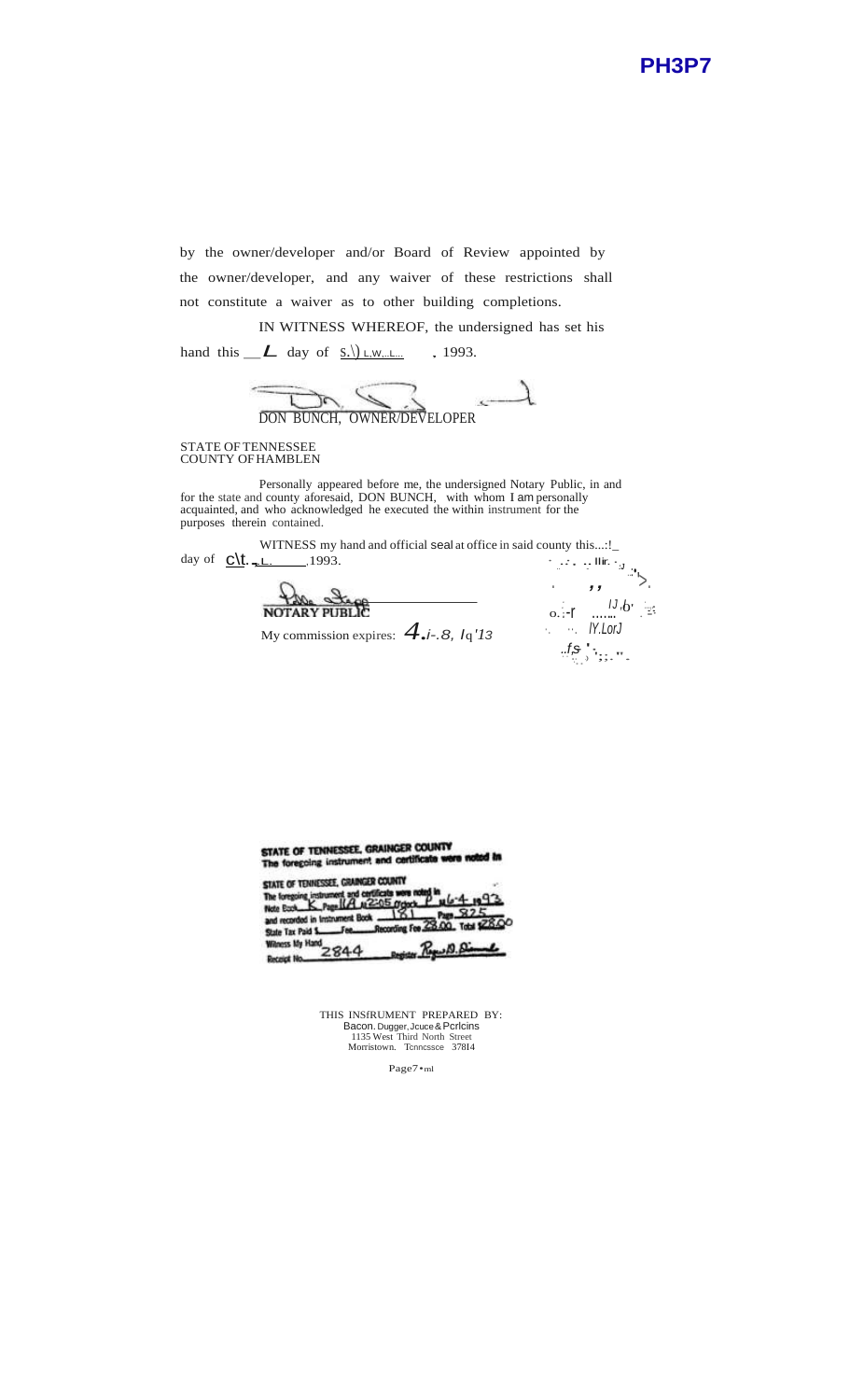#### PROTECTIVE AND RESTRICTIVE COVENANTS OF MALLARD DAYE SUI3DIVISION PHASE FOIIR

WHEREA S, Don Bunch is the owner and developer of the !':Ubdivi!':ion known as Mallard Baye Subdivision located in Grain ger Cou nty, Tennessee, which has been subdivided and a map or plat of Phase Four of said subdivision is of record in the Register's Office for Grainger County, Tennessee in Plat Book  $\_\$ ., page  $\_\_\_\$  ; and

WHEREAS, it is now desired and the intention and purpose for the benefit and protection of the present owner and the purchaser or purchasers of a lot or lots in Phase roue of said subdivision .and in order to establish  $\alpha$  sound value for these lots, to restrict said subdivision by this instrument and to record these restrictions as that they may be binding and enforceable and of public record.

N OW, THEREFORE, in consideration of the premises and for the purposes therein set out, Don 13unch does hereby bind hirn !':elf, his successors and assigns, and impose coven ants that run with the land or lots in said subdivision herein above ·referred to as follows:

1. These covenants take effect immediately and shall be binding on all owners and all persons claiming under them until September I, 2015, at which time said covenants sh all autom atically extend for successive periods of ten (10) years unless by vote of a majority of the lot owners it is agreed to chan ge said covenants in whole or in part.

2. Any violation of these restrictions by any grantee, his heirs, assigns, or successors in interest shall be subject to proceedin gs at law or in equity again st the person or persons

STATE OF TENNESSEE, GRAINGER COUNTY ent and certificate were noted =<br>233 und :50 protect A . w4-14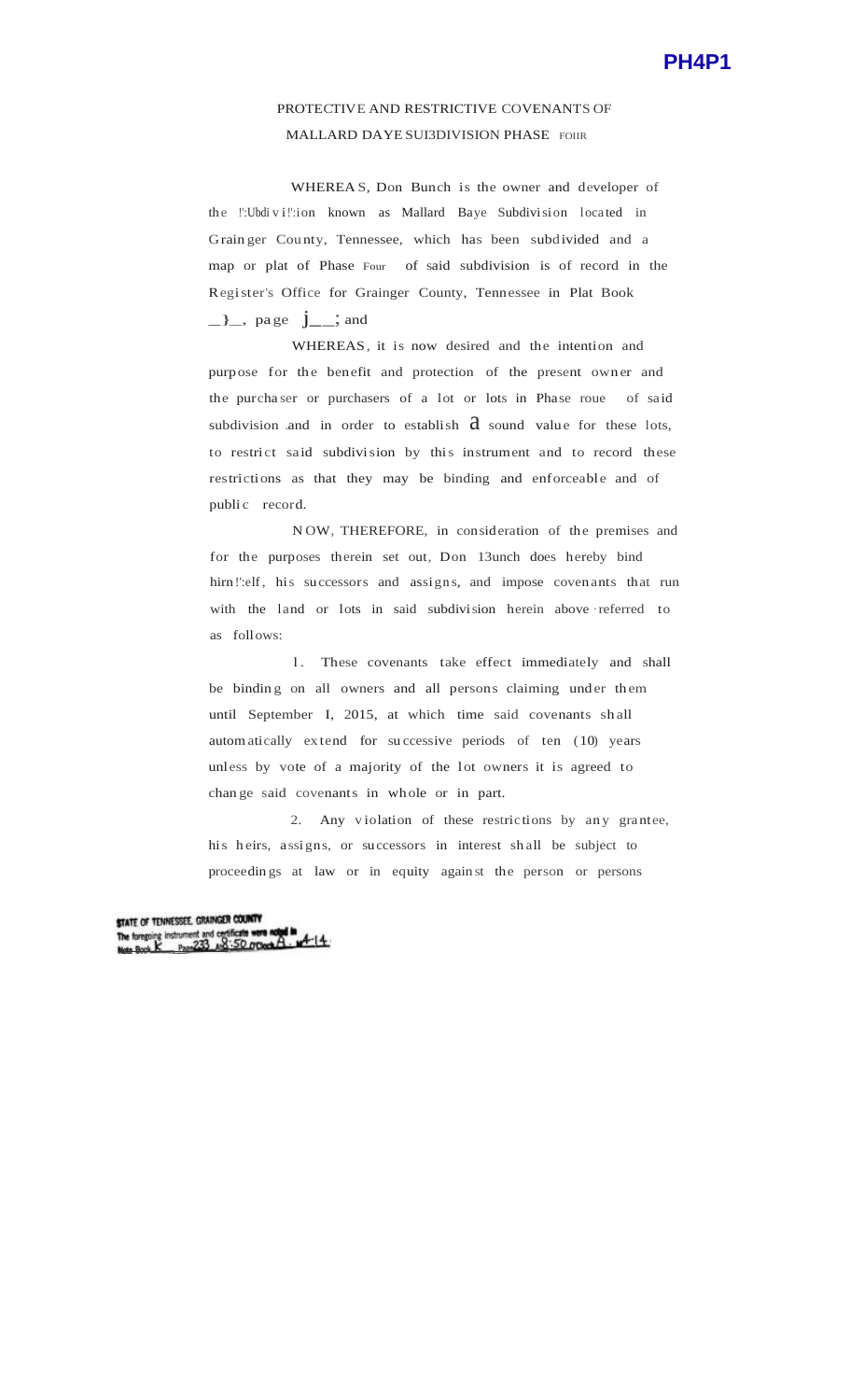violating or attempting to violate any such covenants, and said proceedings may be brought by grantors, their heirs, assigns or successors in interest, or by any resident of Mallard Baye , Subdivision, Phase Four , to prevent any violation and/or to recover damages for such violation or violations.

3. Invalidation of any of these covenants by jud gment or court order shall in no wise affect any of the other provisions which shall remain in full force and effect.

4. A maximum of one single-family residence shall be built on any lot, and no structure shall be erected, altered, placed or permitted to remain on any lot other than one detached singlefamily dwelling not to exceed three stories in height and a private garage, extept as may be permitted and approved by the Developer in accord with paragraphs 14 and 15 of these restrictions.

*5.* No building shall be located on any lot nearer to any street line than thirty (30) feet. No building shall be located nearer than ten (10) feet to any interior lot line except that no side street setback shall be required for a garage or other permitted accessory building located fifty (50) feet or more from the minimum set back lines.

6. No noxious or offensive trade or activity shall be carried on upon any lot nor shall anything be done thereon which may be or may become an annoyance or nuisance to the neighborhood .

7. No trailer, mobile home or shack shall be permitted on any lot. No garage or tool shed shall be used as a residence, temporarily, or permanently, nor shall any structure of a temporary character be used as a residence. No tents or campers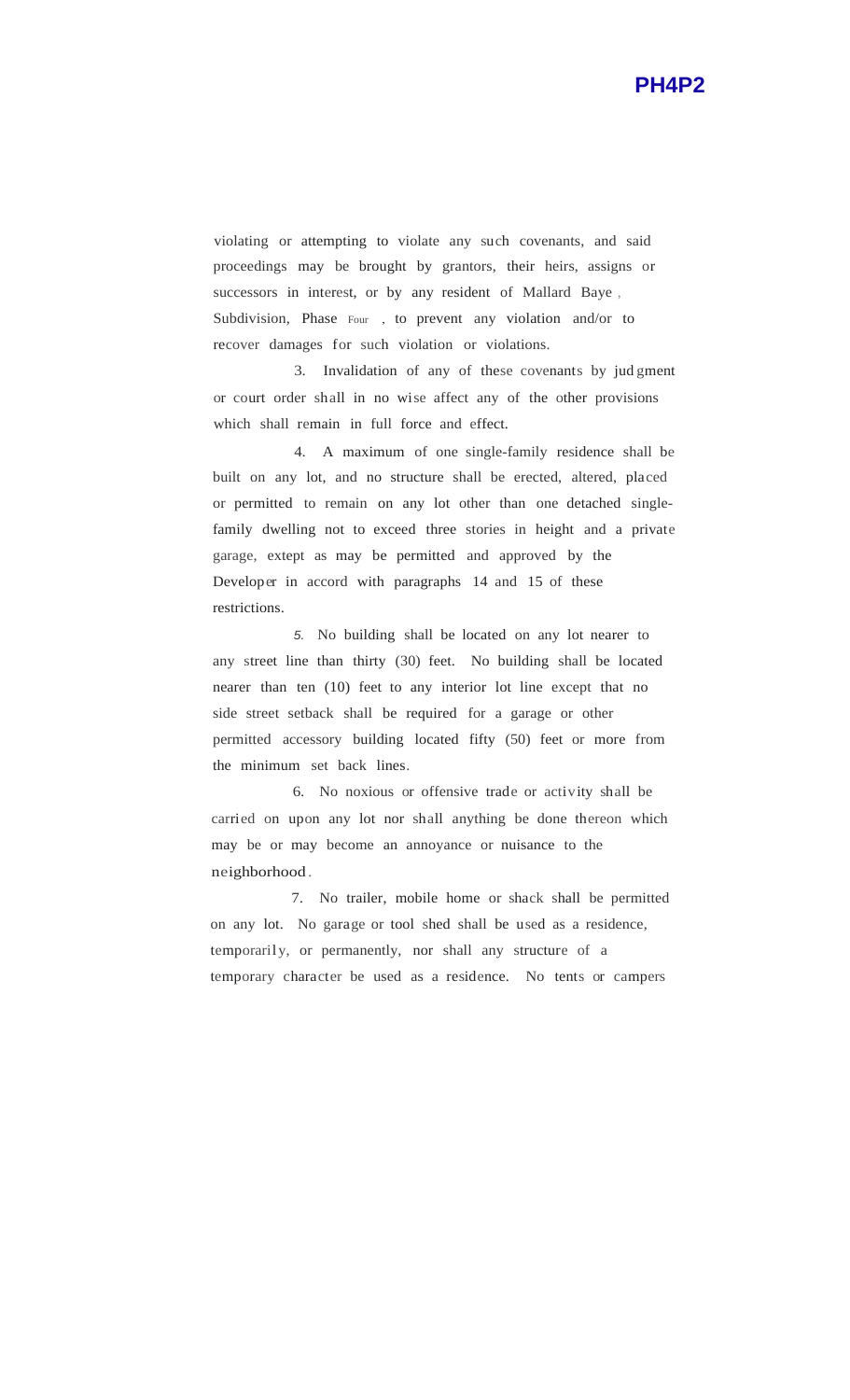#### **PH4P3**

shall be used either temporarily or permanently for.residential purposes.

8. A perpetual easement of five (5) feet is reserv,ed al ong th e l ot lines for utilities and installation, main tena nce and repair of same, and for necessary drain age.

9. No sign of any kind shall be displayed to the public view except one prof essional sign of not more than one square foot, one sign of not more than five square feet advertising the property for sale or rent, or signs used by the contractor to advertise the property during the construction and sales period.

10. No animals or livestock of any kind shall be raised , bred or kept on this lot, except any dogs, cats or hou seh old pets may be kept provided they are n ot kept, bred or maintained for commercial purposes.

II. No lot shall be used or maintained as a dumping ground for rubbish trash or other waste shall not be kept except in sanitary containers. All incinerators or other equipment for the storage or disposal of garbage shall be kept in a clean and sanitary condition.

12. No ranch type or one story houses shall be permitted with less than I ,400 square feet finished on the main level or 1250 square feet finished on the main level·with an attached garage of at least 300 square feet. Split-foyer style homes shall have a minimum of I,200 square feet finished on the main level and a minimum of 600 square feet finished on the lower level. Two story dwellings shall have a minimum of I,800 square feet finished on both levels with no attached garage or a minimum of l,400 square feet finished on both levels with an attached garage with a minimum of 300 square feet.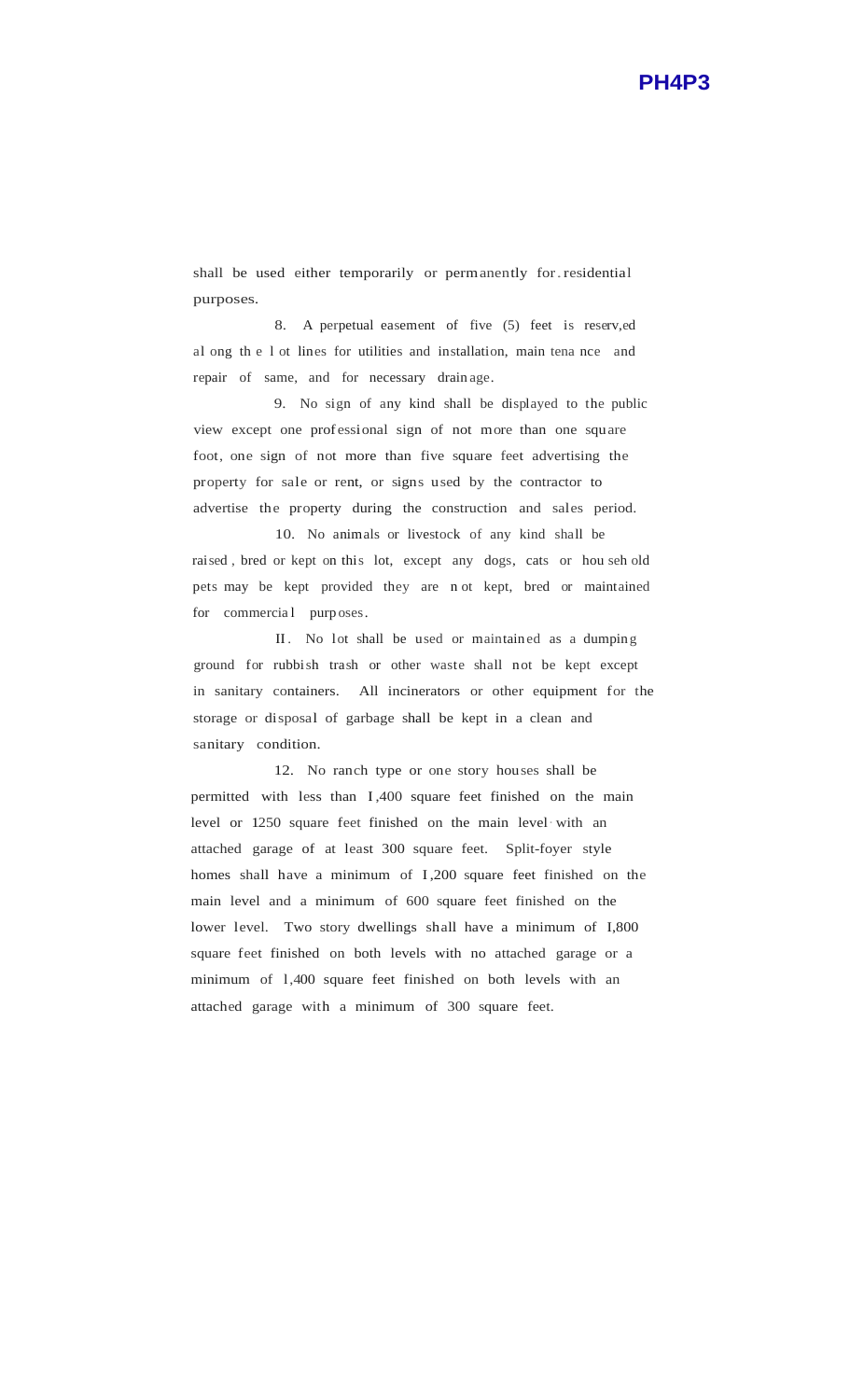Requirements as to one and a half story homes shall be the same requirements as stated above for two story homes.

13. There shall be ·no exposed concrete blocks allowed m any part of a dwelling exterior.

14. All detached garages and permitted out buildings shall have an exterior constructed of the same materials as the dwelling house, and the exterior design shall be the same as the dwelling.

15. For the purpose of insuring the development of said land as a residential area of the highest quality and standards, and in order that all improvements on each building lot shall present an attractive and pleasing appearance from all sides and from aU points of view, the owner/developer or a Board of Review appointed by the owner/developer, shall have the exclusive power and discretion to control and approve all the buildings, structures, landscaping and other improvements and the location of such on each building lot in the manner and to the extent set forth herein. No building shall be erected, placed, altered, or permitted to remain on any lot on the development until the building plans, which plans will also include all landscaping plans and building specifications, including exterior colors and the plot plans showing the locations of said buildings (alterations), have been approved in writing as to conformity and harmony with existing structures in the development by the developer. The owner/developer or the aforesaid Board of Review has the sole responsibility to determine compliance not only with the specific construction specifications outlined herein but also with the degree of "harmony" a particular home has with other homes in the subdivision. "Harmony" will be interpreted by the developer within the frame work of the overall aesthetics of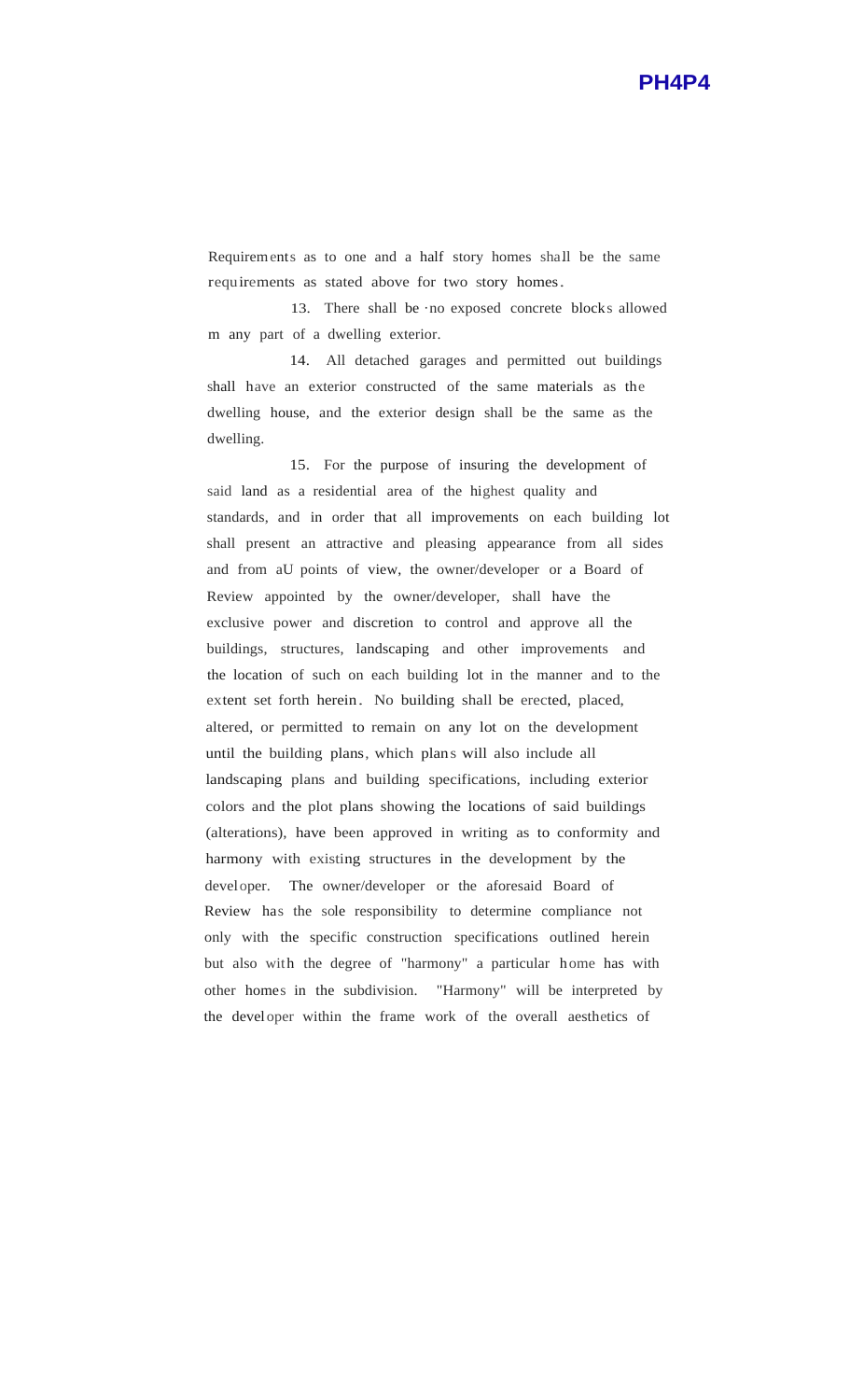that house and the neighborhood in general. Appearance and fit of any proposed structure shall be judged based on the overall character of the neighborhood, the setting of a given lot and. norms of architectural acceptance. The further purpose of this

restriction is to provide for aesthetic considerations and to protect against designs which in the opinion of the developer, would not be compatible with the nature and purpose of the subdivision. Approval of the plans and specifications shall be evidenced in . writing by the owner/developer or the aforesaid Board of Review. In the event the developer fails to approve or disapprove such design or location within ten working days after said plans and specifications shall have been submitted, such approval will not be required, and this covenant will be deemed fully complied with if said structure meets the other restrictions. Neither the owner/developer nor the aforesaid Board of Review shall be responsible for any structural defects in such plans and specifications or in any building or structure erected according to such plans and specifications.

16. Landscaping on each residence lot shall include a minimum of 15 trees and/or shrubs, except that in a situation where one dwelling occupies more than one lot only the minimum of 15 trees and/or shrubs shall be required.

17. The placement of any satellite dish or receiver shall be approved by the developer.

18. No junk automobiles, motor vehicles or boats not capable of regular use by the occupants may be kept or parked on the lot unless same are completely out of sight inside a garage or carport attached to the main residence or within an approved utility building. No wheeled vehicle or boat may be parked on any street in the subdivision for more than forty-eight hours.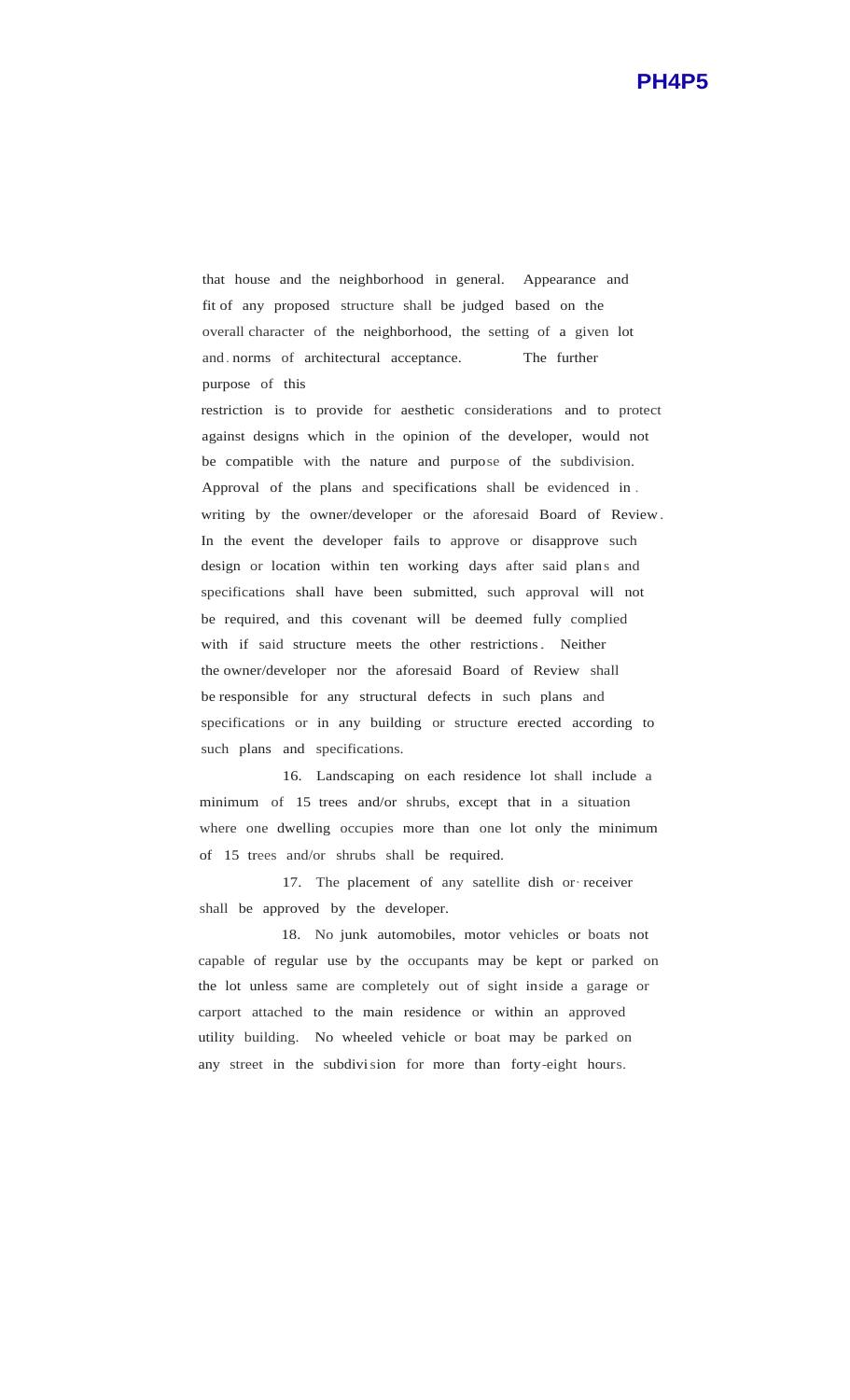### **PH4P7**

19. All driveways on lots in said subdivision, Phase rn"r , shall be paved with either asphalt or concrete.

20. The native growth of such premises shall not be permitted to he destroyed or removed except as approved in writing by the developer herein named. Specifically, no living tree having a diameter greater than ten (10) inches five (5) feet above the ground, may be cut on any of said land, except such trees as may be necessary for the construction of the residence within fifty (50) feet thereof, driveways, and any such tree that may be considered a safety hazard.

21. When the construction of any building is once begun, work thereon shall be carried out diligently and continu ously· until the full completion thereof. It shall be the responsibility of the owner to maintain the cleanliness of the job site during con struction. All debris must be properly contained so as not to clutter other lots, be a nuisance to other owners or detract from the general appearance of the subdivision. The developer reserves the right but not the obligation to clean up any job site and to assess the owners for the cost of said clean up. Any debris which must be removed from the lot, must be totally removed from Mall ard 13aye Subdivision at such owner's expense. The main residence and all related structures shown on the plans and specification s approved by the owner/developer and/or Board of Review appointed by the owner/developer pursuant to th ese restrictions and covenants mu st be completed in accord ance with said plans and specifications within nine (9) months after the start of the first construction upon each building plot unless such completion is rendered impossible as the direct result of strikes, fires, national emergencies, natural calamities, or any other cau se beyond the control of the owner. This restriction may be waived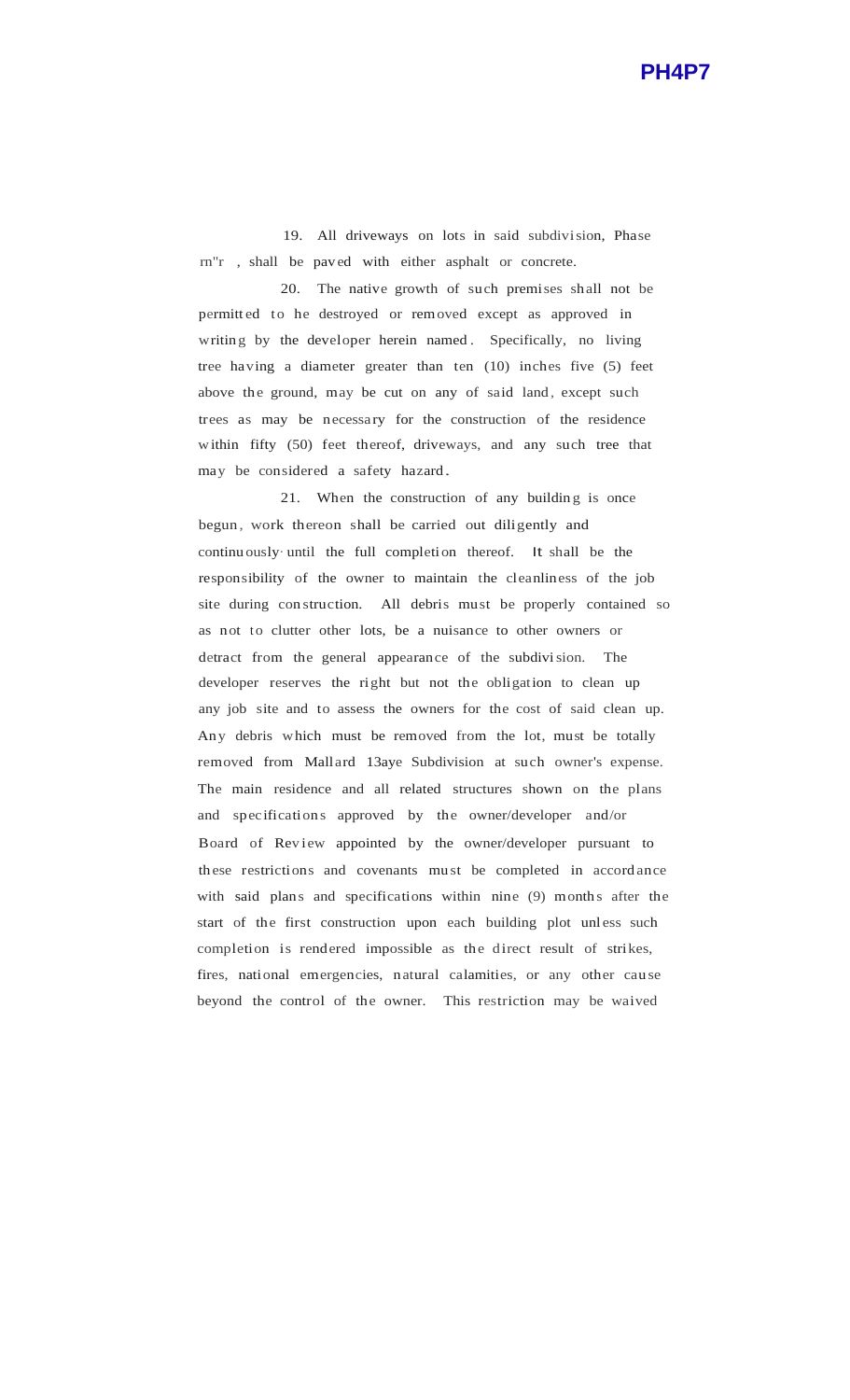

by the owner/developer and/or Board of Review appointed by the owner/developer, and any waiver of these restrictions shall not constitute a waiver as to other building completions.

IN WITNESS WHEREOF, the undersigned has set his

hand this  $1 \text{ day of } P.Pct.\L.$ , 1993.



#### STATE OF TENNESSEE COUNTY OF HAMBLEN

Personally appeared before me, the undersigned Notary Public, in and for the state and county aforesaid, DON BUNCH, with whom I am personally acquainted, and who acknowledged he executed the within instrument for the purposes therein contained.

day of **A.r** WITNESS my hand and official seal at office in said county **this** 

.<br>..... -;o ,· , $1\backslash1'\backslash3:1$ ,, -..  $Ng$ ?; P  $/ \cdot \cdot 'y$ ;,U;) : ; *:* .... *:* ... Mycommissionexpires: · , **Jqc}'t .** *"' 'liVJ.O\\) <sup>f</sup>* .. . ,.·).\ *I": t* .,....·  $\frac{2.15 \cdot 31 \cdot 10^{10}}{100}$ .

TIIJS INSTRUMENT PREPARED BY: Bacon, Dugger, Jessee & Perkins I 135 West Third North Street Morristown, Tennessee 37814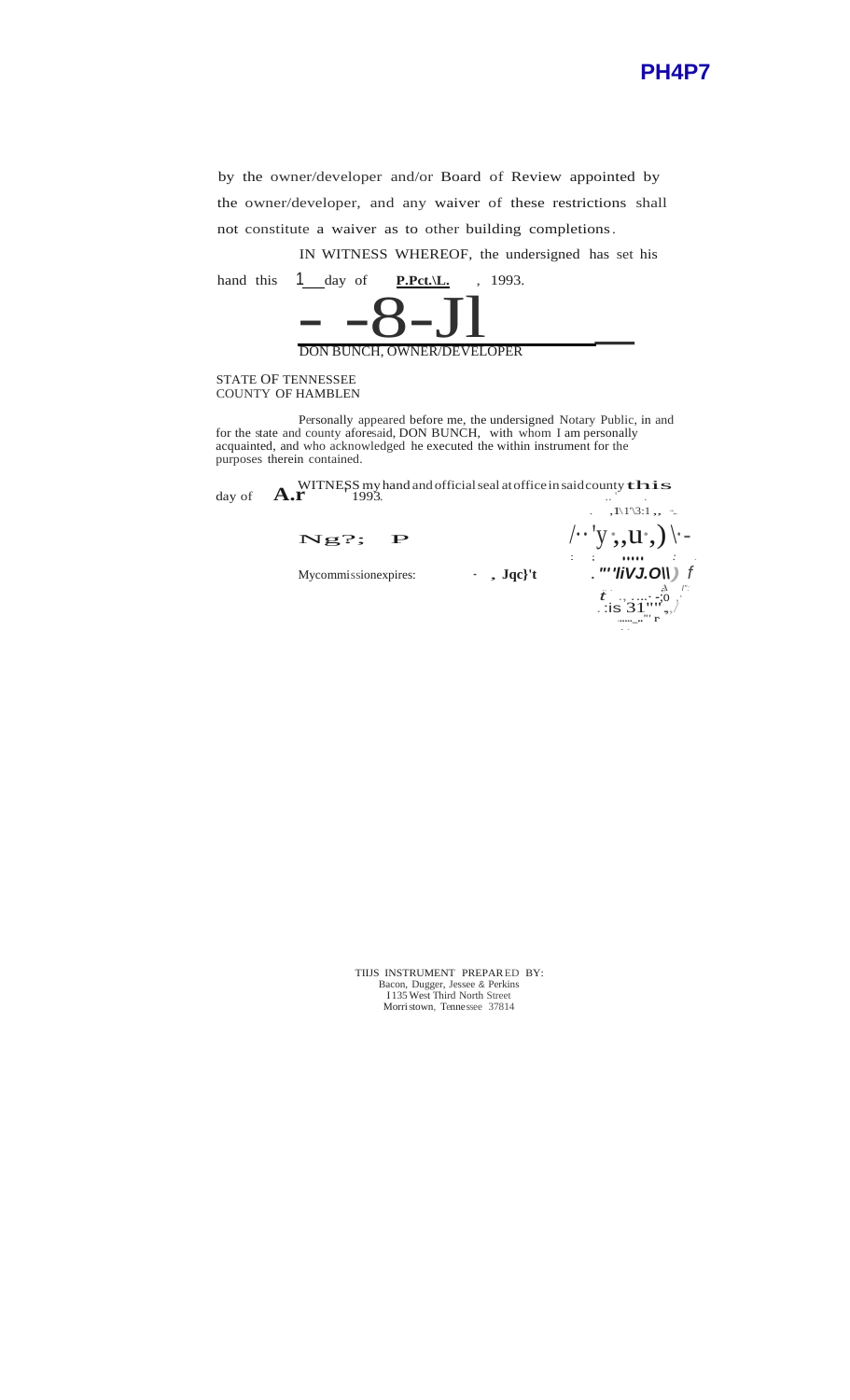# **PH5P1**

#### J:gOJ.T;,\_C.JIVE AND RESTRICTIVE COVENANTS Qfo' .MALLARD 13/\YE SUUI)IVISION PJ lASE FIVE

WIIEIH\AS, Don Dunch is the owner and developer of the !':uhdi vi ion known as Mallard 13ayc Subdivision located in (haingcr Cnunty, Tennessee, which has been subdivided and a map or plat of Phase FIVE of said subdivision is of record in the l t>gistrr· Orrice for c:raingcr County, Tenn essee in Plat Book *\_3\_,* page *L?!)\_\_;* ; nd

WHEREAS, it is now desired and the intention and IHrrpo!':e for the benefit and protection or the present owner and the pmcha cr or purchasers of a lot or lots in Phase FIVE of said strhtli v isiorr and in order lo establish a sound value for these lots, to re trict said uhdivi iorr by this instrument and to record these r eshiction!': as that they may be binding and enforceable and or pnhlic record.

NOW, TIIEREfo'ORE, in consideration or the premises and for the purposes therein set out, Don Dunch docs hereby bind himself, his successors 111d assigns, and impose covenants that run with the land or lot in said subdivision herein above referred to ; s follows:

I. These covenants take effect immediately and shall be hindirrg on all owners and all persons claiming under them until Septe111her I, 2015, at which Lime said covenants shall mtnmnti cally extend for successive periods of ten (10) years unless hy vote of a rn; jority of the lot owners it is agreed to change snicl covennnts in whole or in part.

2. Any violation of these restrictions by any grantee, Iris heir . nssigns, or successors in interest shall be subject to p n,ecding!': nt I:Hv or in equity against the per:;on or persons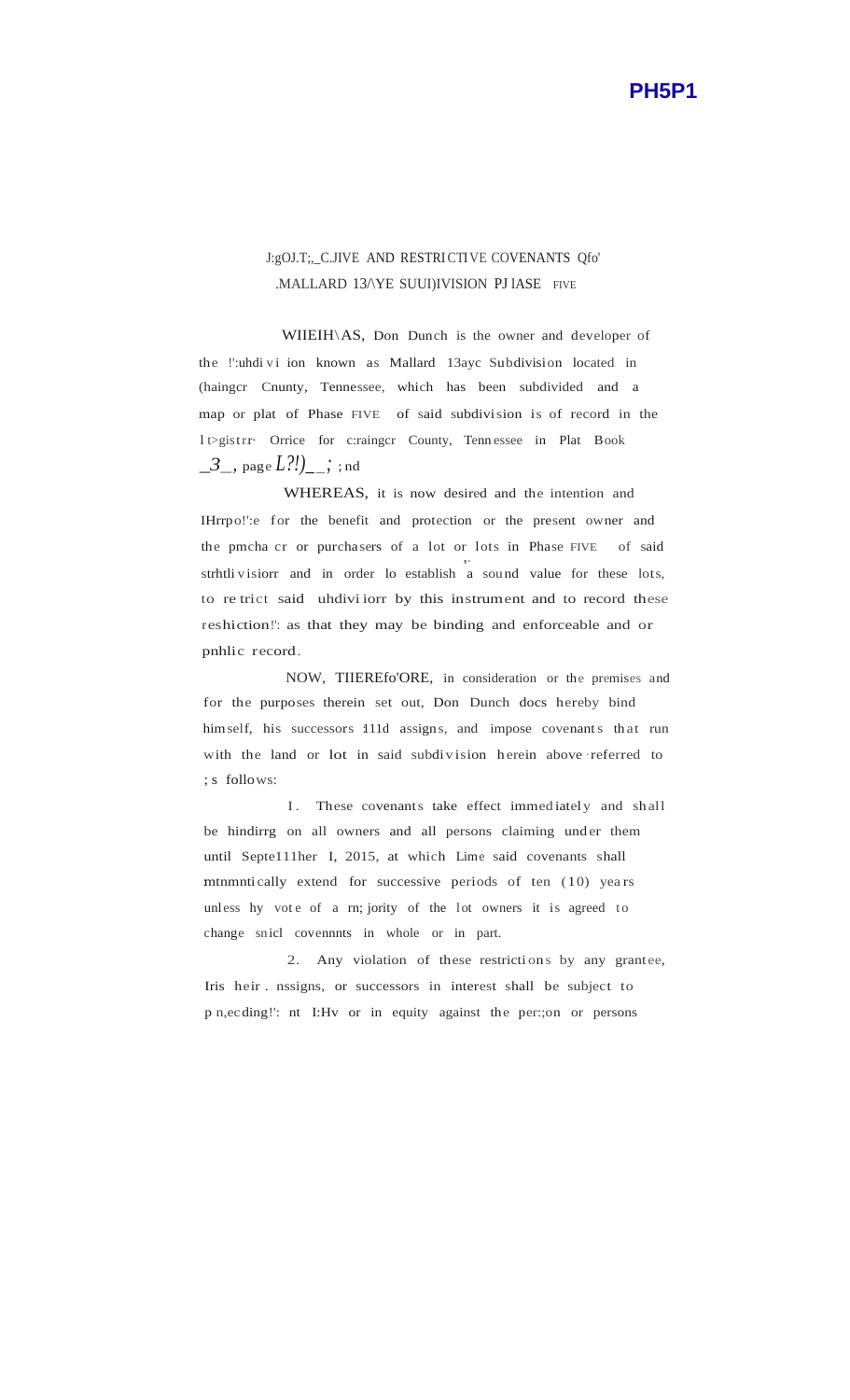**PH5P2**

violating or attempting to violate any such covenants, and said proceedings may be brought by grantors, their heirs, assigns or successors in interest, or by any resident of Mallard I3aye Suhdivision, Ph:1se FIVE , to prevent any violation and/or to recover damages for such violation or violations.

3. Invalidation of any of these covenants by judgment or court order shall in no wise affect any of the other provisions which shall remain in full force and effect.

4. A mallimum of one single-family residence shall be built on any lot, and no structure shall be erected, altered, placed or permitted to remain on any lot other than *one* detached singlefamily dwelling not to ellceed three stories in height and a private garage, eJ .cept as may be permitted and approved by the Developer in accord with paragraphs 14 arid 15 of these restrictions.

5. No building shall be located on any lot nearer to any street line than thirty (30) feet. No building shall be located nearer than ten (I0) feet to any interior lot line except that no side street setbllck shall be required for a garage or other permitted accessory building located fifty (50) feet or more from the minimum set back lines.

6. No noJ .ious or offensive trade or activity shall be carried on upon any lot nor shall anything be done thereon which may be or may become an annoyance or nuisance to the neighborhood.

7. No trailer, mobile home or shack shalt be permitted on any lot. No garage or tool shed shall be used as a residence, ternporaril y, or permanently, nor shall any structure of a temporary ch:uacter be used as a residence. No tents or campcn: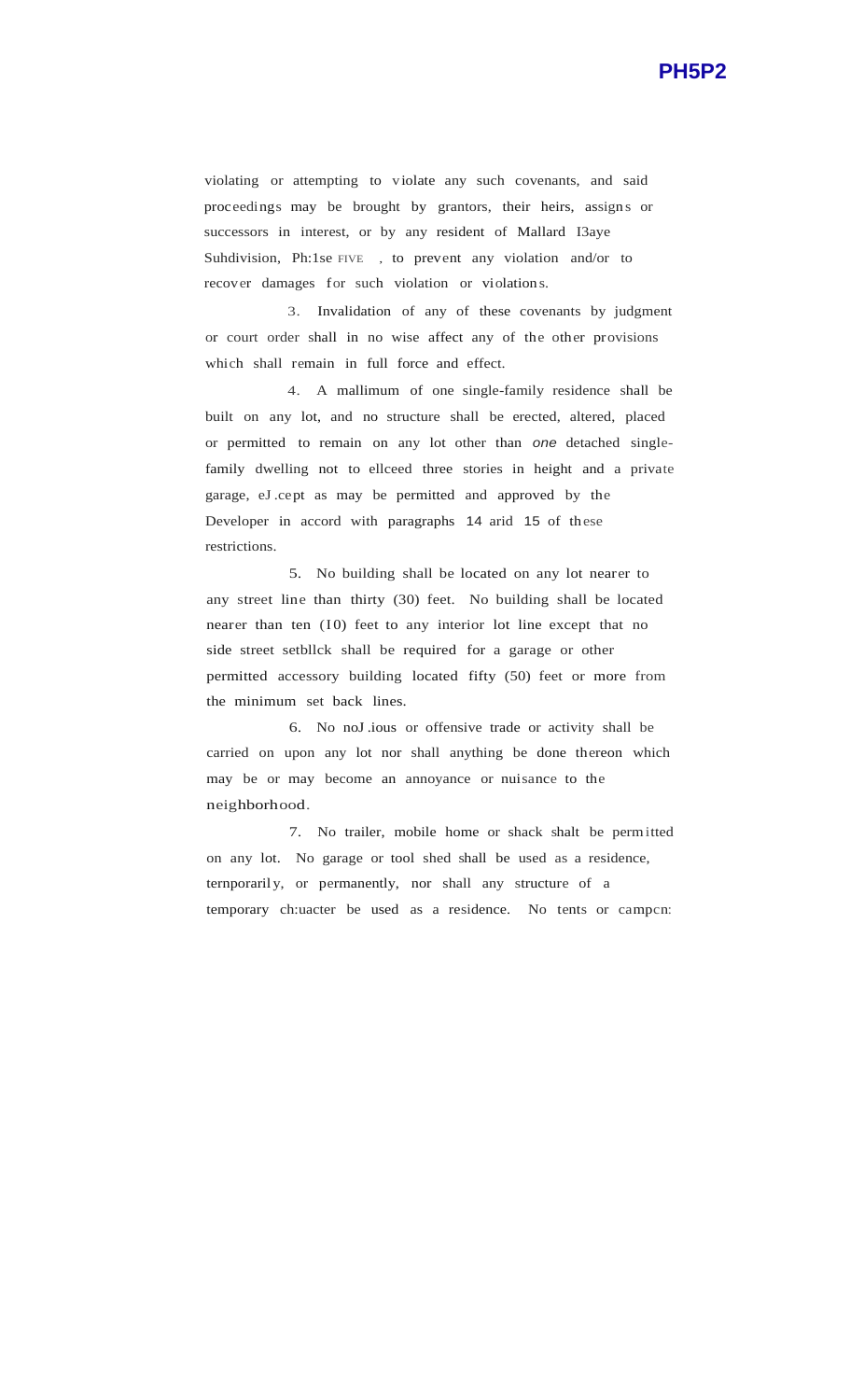

shall be used either temporarily or permanently for residential purposes .

8. *1\* perpetual casement of five (5) feet is reserved along the lot lines for utilities and installation, mnintcnancc and repair of same, and for necessary drainage.

9. No sign of any kind shall be displayed to the public view except one professional sign of not more than one square foot, one sign of not more than five square feet advertising the· property for sale or rent, or signs used by the contractor to advertise the property during the construction and sales period.

I 0. No animals or livestock of any kind shall be raised, bred or kept on this lot, except any dogs, cats or household pets may l-ie kept provided they are not kept, bred or maintain ed for commercial purposes.

II. No lot shall be used or maintained as a dumping ground for rubbish trash or other waste shalt not be kept except in sanitary containers.  $\wedge$ 11 incinerators or other equipment for the storage or disposal of garbage shall be kept in a clean and sanitary condition.

I 2. No ranch type or one story houses shall be permitted with less than 1,400 square feet finished on the main level or 1250 square feet finished on the main level with an attached garage of at least 300 square feet. Split-foyer style homes shall have a minimum of 1,200 square feet finished on the main level and a minimum of 600 square feet finished on the lower level. Two story dwellings shall have a minimum of 1,800 square feet finished on both levels with no attached garage or a minimum of I ,400 square feet finished on both levels with an attached garage with a minimum of 300 square feet.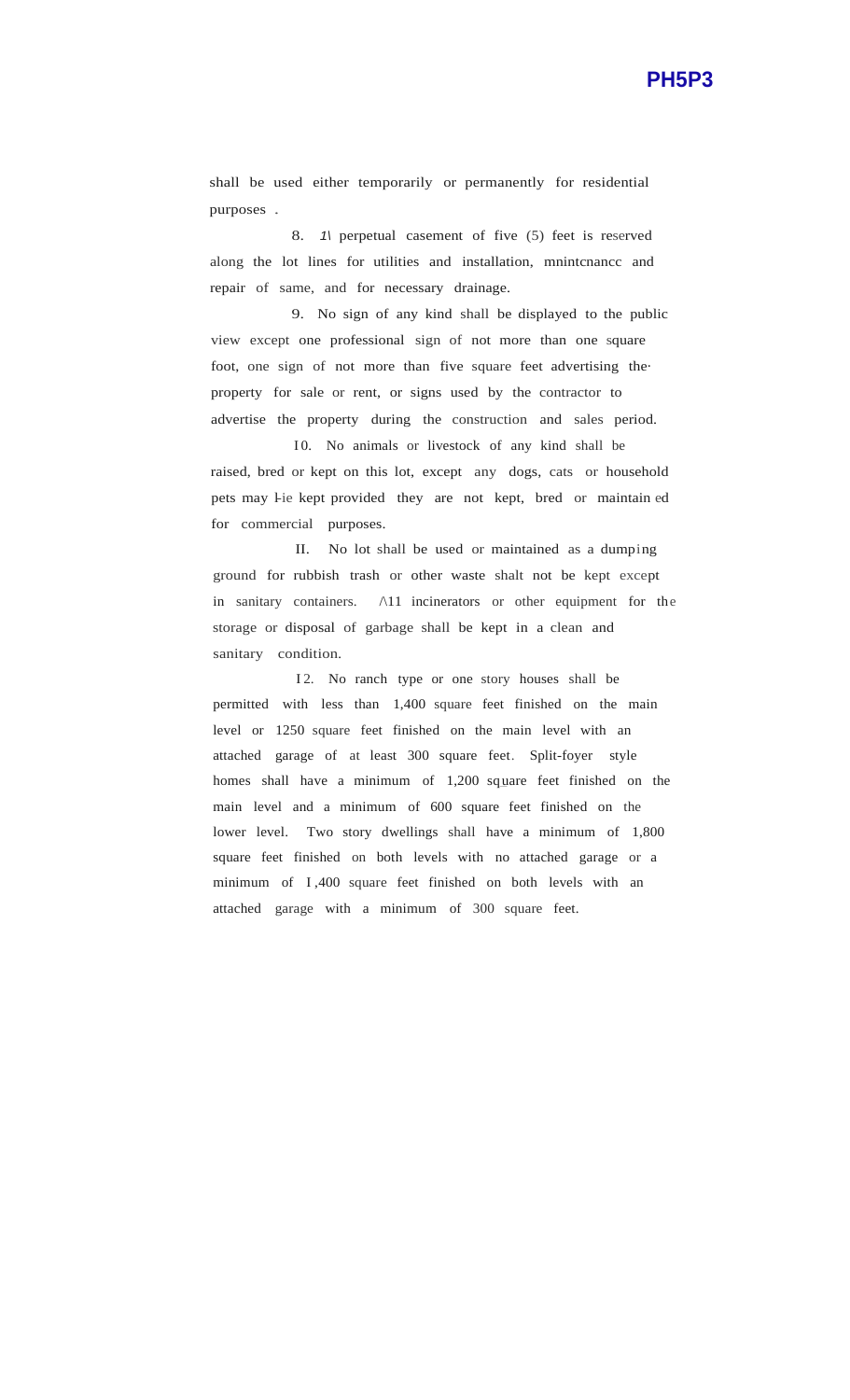Requirernents as to one and a half story homes shall be the same requirements as stated above for two story homes.

13. There shall be no exposed concrete blocks allowed in any part of a dwelling exterior.

14. All detached garages and permitted out buildings shall have an exterior constructed of the same materials as the dwelling house, and the exterior design shall be the same as the dwelling.

15. ror the purpose of insuring the development of said lnnd as a residential area of the highest quality and standards, and in order that all improvements on each building lot shall present an attractive and pleasing appearance from all sides and from all points of view, the owner/developer or a Board of Review appointed by the owner/developer, shall have the exclusive power and discretion to control and approve all the buildings, structures, landscaping and other improvements and the location of such on each building lot in the manner and to the extent set forth herein. No building shall be erected, placed, nltered, or permitted to remain on any lot on the development until the building plnns, which plans will also include all landscaping plans and building specifications, including exterior colors and the plot plans showing the locations of said buildings (alterations), have been approved in writing as to conformity and harmony with existing structures in the development by the developer. The owner/developer or the aforesaid Board of Review hns the sole responsibility to determine compliance not only with the specific construction specifications outlined herein but also with the degree of "harmony" a particulnr horne has with other homes in the subdivision. "Harmony" will be interpreted by the developer within the frame work of the overall nesthetics of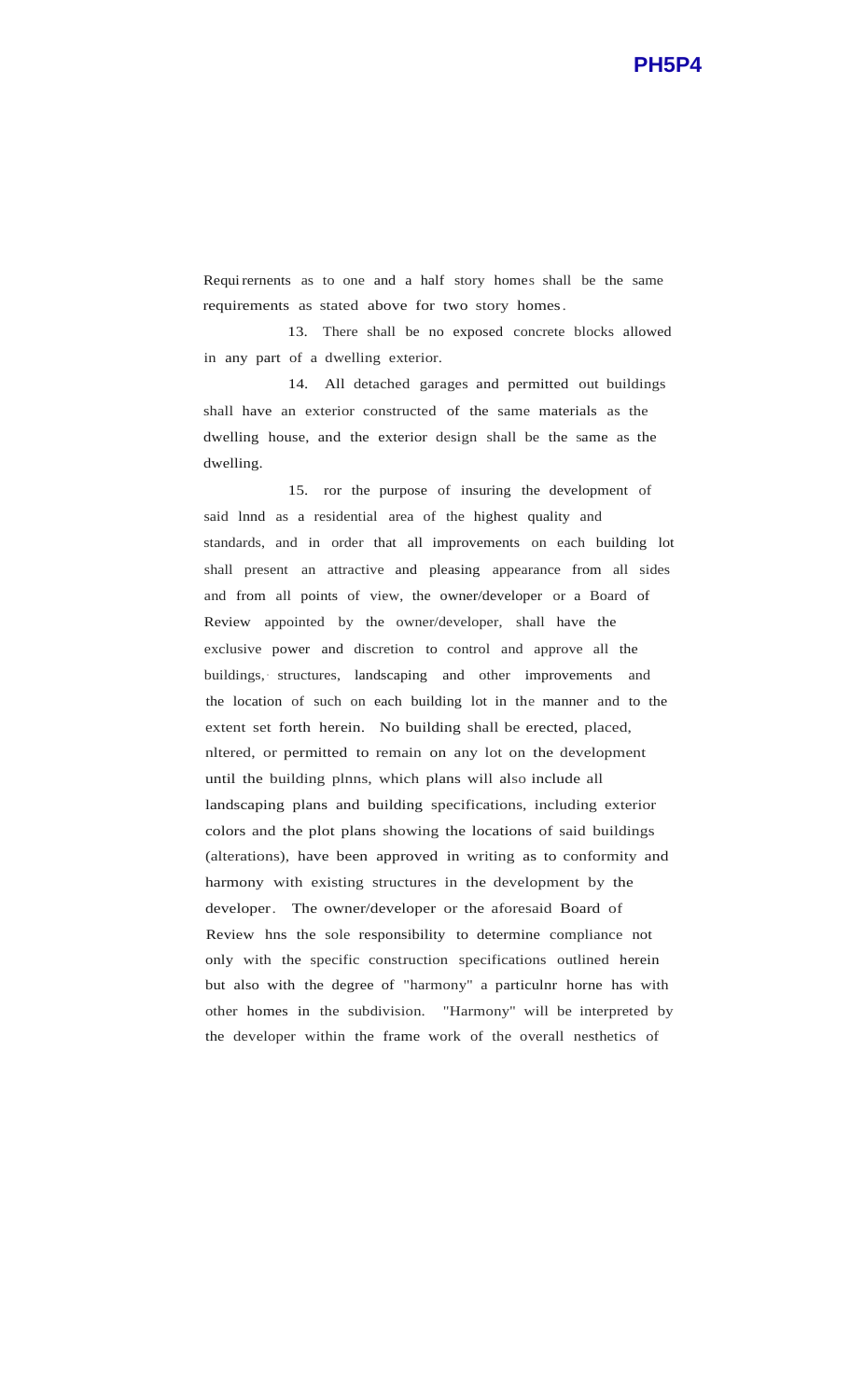# **PH5P5**

th: t house and the neighborhood in general. Appearance and fit of any proposed structure shall be judged based on the overall character of the neighborhood,. the setting of a given lot and norms of architectural acceptance. The further purpose of this restriction is to provide for aesthetic considerations and to protect against designs which in the opinion of the developer, would not he compatible with the nature and purpose of the subdivision. Approval of the plans and specifications shall be evidenced in . writing by the owner/developer or the aforesaid Board of Review.· In the event the developer fails to approve or disapprove such design or location within ten working days after said plans and specifications shall have been submitted, such approval will not be required, and this covenant will be deemed fully complied with if said structure meets the other restrictions. Neither the owner/developer nor the aforesaid Board of Review shall be responsible for any structural defects in such plans and specifications or in any building or structure erected according to such plans and specifications.

I 6. Landscaping on each residence lot shall include a minimum of 15 trees and/or shrubs, except that in a situation where one dwelling occupies more than one lot only the minimum of 15 trees and/or shrubs shall be required.

17. The placement of any satellite dish or receiver shall be approved by the developer.

18. No junk automobiles, motor vehicles or boats not cnpable of regular use by the occupants may be kept or p: rked on the lot unless same are completely out of sight inside a garage or carport attached to the main residence or within an approved utility building. No wheeled vehicle or bont may be parked on nny street in the subdivision for more than forty-eight homs.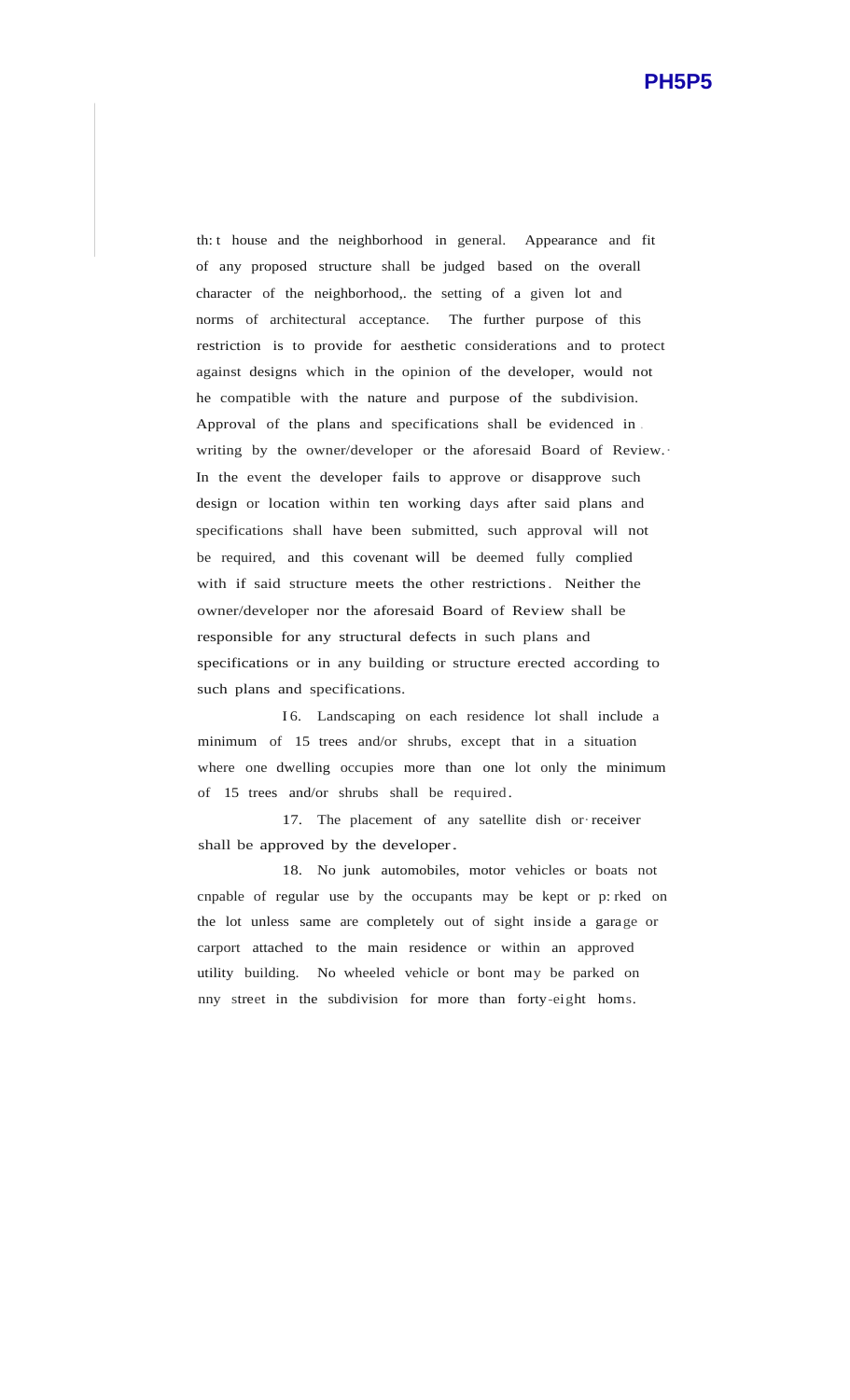### **PH5P6**

I 9. All driveways on lots in said subdivision, Phase shall he paved with either asphalt or concrete.

20. The native growth of such premises shall not be perrnitl ccl to he destroyed or removed except as :lpproved in writing hy the developer herein named . Specifically, no living tree having *n* dinmeter greater than ten (10) inches five (5) feel nhove the ground, mny be cut on any of said land, except such trees as rnny he necessary for the construction of the residence within fifty (50) feet thereof, drivew:1ys, and any such tree that mny he considered a safety hazard.

21. . When the construction of any building is once hegun, work thereon shall be carried out diligently and c-ontinuously until the full completion thereof. It shall be the responsihility of the owner to maintain the cleanliness of the job site during construction. All debris must be properly contained so as not to cluller other lots, be a nuis:mce to other owners or detrncl from the general appearance of the subdivision. The developer reserves the right but not the obligation to clean up nny joh site and to assess the owners for the cost of said cle:ln up. Any dehris which must be removed from the lot, must be totally removed from Mallnrd Daye Subdivision at such owner's expense. The 1nni11 residence :md all related structures shown on the plans : nd specifications : pproved by the owner/developer and/or Doard of Review appointed by the owner/developer pursuant to these restrictions and covenants must be completed in accordance with s: id plnns and specifications within nine (9) months after the stnrl of the first construction upon each building plot unless such completion is tendered impossible as the direct result of strikes, fires, llnfionnl emergencies, natural calamities, or any other cause heyond the control of the owner. This re::;triction m:1y be waived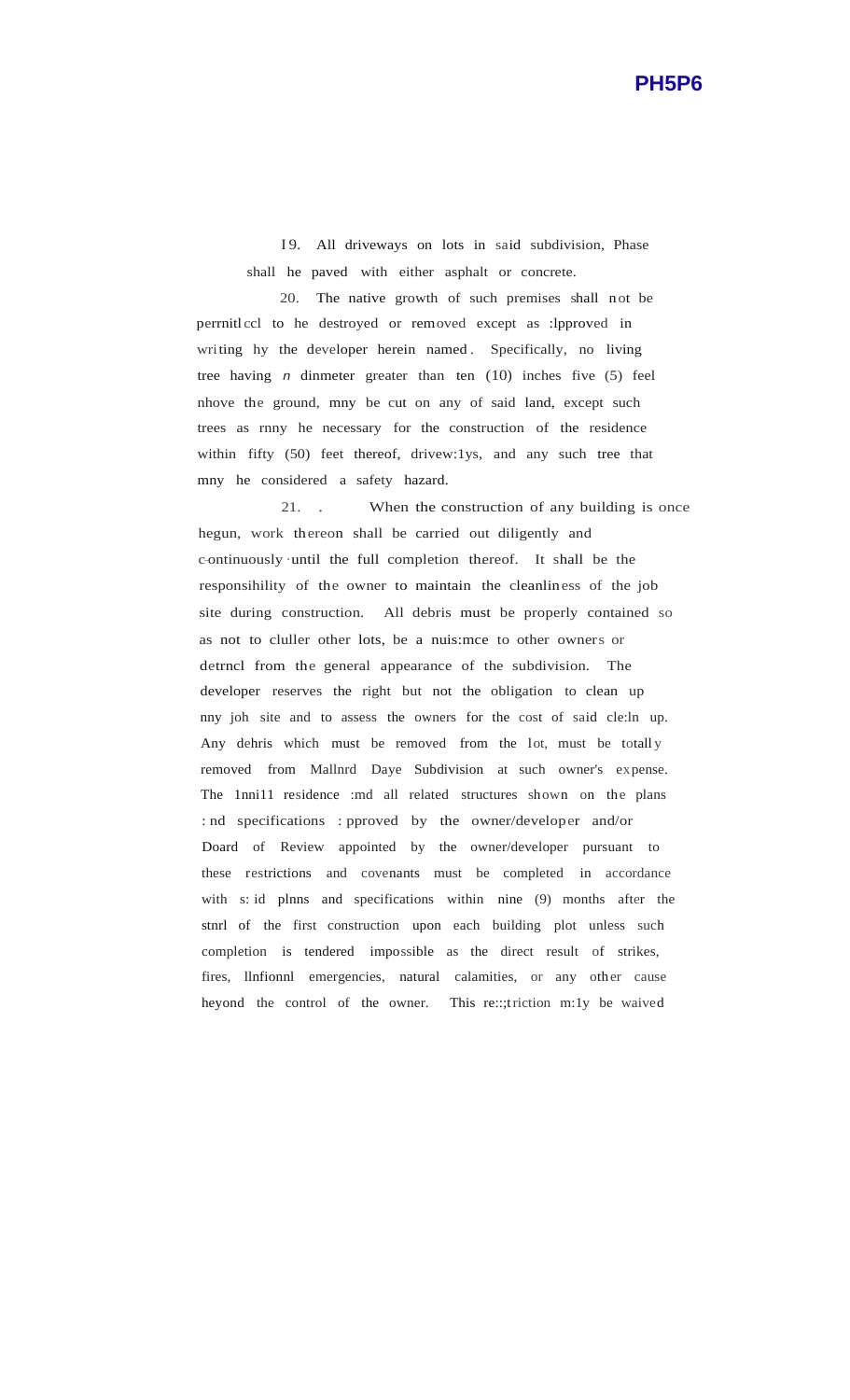

by the owner/developer and/or Board of Review appointed by the owner/developer, and any waiver of these restrictions shall not constitute a waiver as to other building completions.

22. DIVISION OF LOTS. No lot shall be re-subdivided except as approved by the developer and the Grainger County Planning Commission. No lot shall be used for the purpose of joining this development with any contiguous parcel of land and no road shall be built on or through a lot for the purpose of joining this development with any contiguous parcel of land.

day of **J..mnuA /.** <sup>1995</sup> IN WITNESS WHEREOF, the undersigned has set his hand this  $8$  -----**'** 

#### $-DON$  /DEVELOER

STATE OF TENNESSEE COUNTY OF HAMBLEN

Personally appeared before me, the undersigned Notary Public, in and for the state and county aforesaid, DON BUNCH, with whom I am personally acquainted, and who acknowledged he executed the within instrument for the purposes therein contained .

day of  $-l.a b...$  1995 WITNESS my hand and official seal at office in said county this ---<br>**- }.ab...** *n* <sup>1</sup> 1995 ......

 $My$  commission expires  $\frac{d}{dx}$ , 11, 1997

. *-r.*.*J*<sub>*6-*</sub> .<sup>...</sup>Y<sub>i</sub><sup>2</sup>, ...<sup>.</sup>  $\ddot{\phantom{0}}$ *. ..······'"'\a :·. .. ,\ '.:·: ""·...* ...... *J( ('* -.:. . *:* '**..Y,.)** ·, · IT ·-. ¢' ,,,·. ./ *'<'* <!' · ..*,( h* **f\.. .**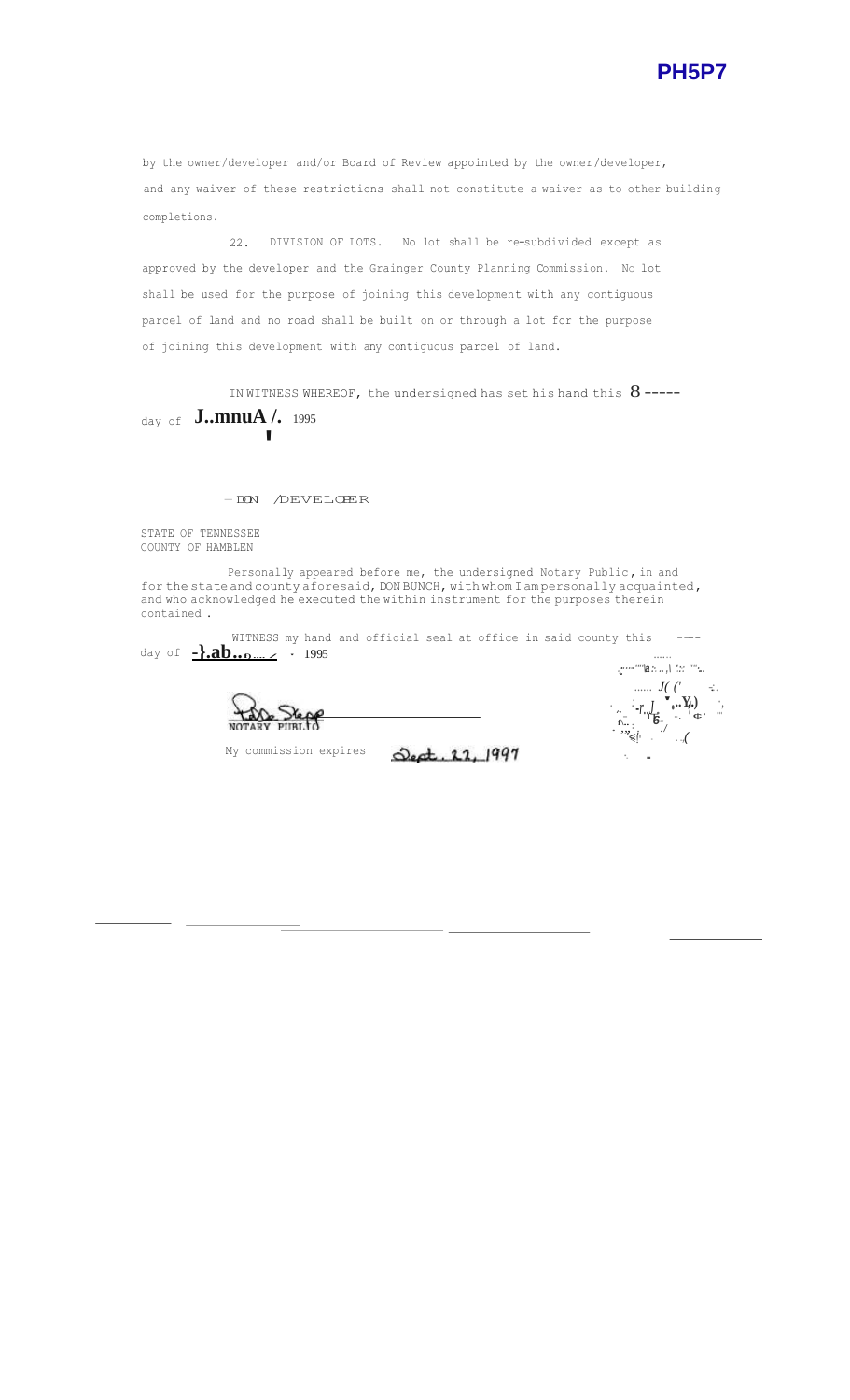STATE OF TENNISSEL GRAINGER COUNT New Or Company<br>His footback<br>New Or Company and Foon, Spd c. 1. Coursent Book . Sizie Tax Paid & HERES My HAND / O COSS R  $R_{\rm max}$   $0.0$ 

**PH6P1** 

#### **PROTECTIVE AND RESTRICTIVE COVENANTS OF** *MALLARD BAYE SUBDIVISION PHASE SIX*

*WHEREAS , DON BUNCH IS THE OWNER AND DEVELOPER OF THE SUBDIVISION KNOWN AS MALLARD BAYE SUBDIVISION LOCATED IN GRAINGER COUNTY, TENNESSEE, WHICH HAS BEEN SUBDIVIDED AND A* MAP *OR PLAT OF PHASE SIX OF SAID SUBDIVISION IS OF RECORD IN THE REGISTER'S OFFICE FOR GRAINGER COUNTY, TENNESSEE IN PLAT BOOK* \_3\_, *PAGE i\_!id...; AND*

*WHEREAS , IT IS NOW DESIRED AND THE INTENTION AND PURPOSE FOR THE BENEFIT AND PROTECTION OF THE PRESENT OWNER AND THE PURCHASER OR PURCHASERS OF A LOT OR LOTS IN PHASE SIX OF SAID SUBDIVISION AND IN ORDER TO ESTABLISH A SOUND VALUE FOR THESE LOTS, TO RESTRICT SAID SUBDIVISION BY THIS INSTRUMENT AND TO RECORD THESE RESTRICTIONS AS THAT THEY MAY BE BINDING AND ENFORCEABLE AND OF PUBLIC RECORD.*

*NOW, THEREFORE, IN CONSIDERATION OF THE PREMISES AND FOR THE PURPOSES THEREIN SET OUT, DON BUNCH DOES HEREBY BIND HIMSELF, HIS SUCCESSORS AND ASSIGNS, AND IMPOSE COVENANTS THAT RUN WITH THE LAND OR LOTS IN SAID SUBDIVISION HEREIN ABOVE REFERRED TO AS FOLLOWS:*

*1. THESE COVENANTS TAKE EFFECT IMMEDIATELY AND SHALL BE BINDING ON ALL OWNERS AND ALL PERSONS CLAIMING UNDER THEM*

 $PACE$ ;  $-1-$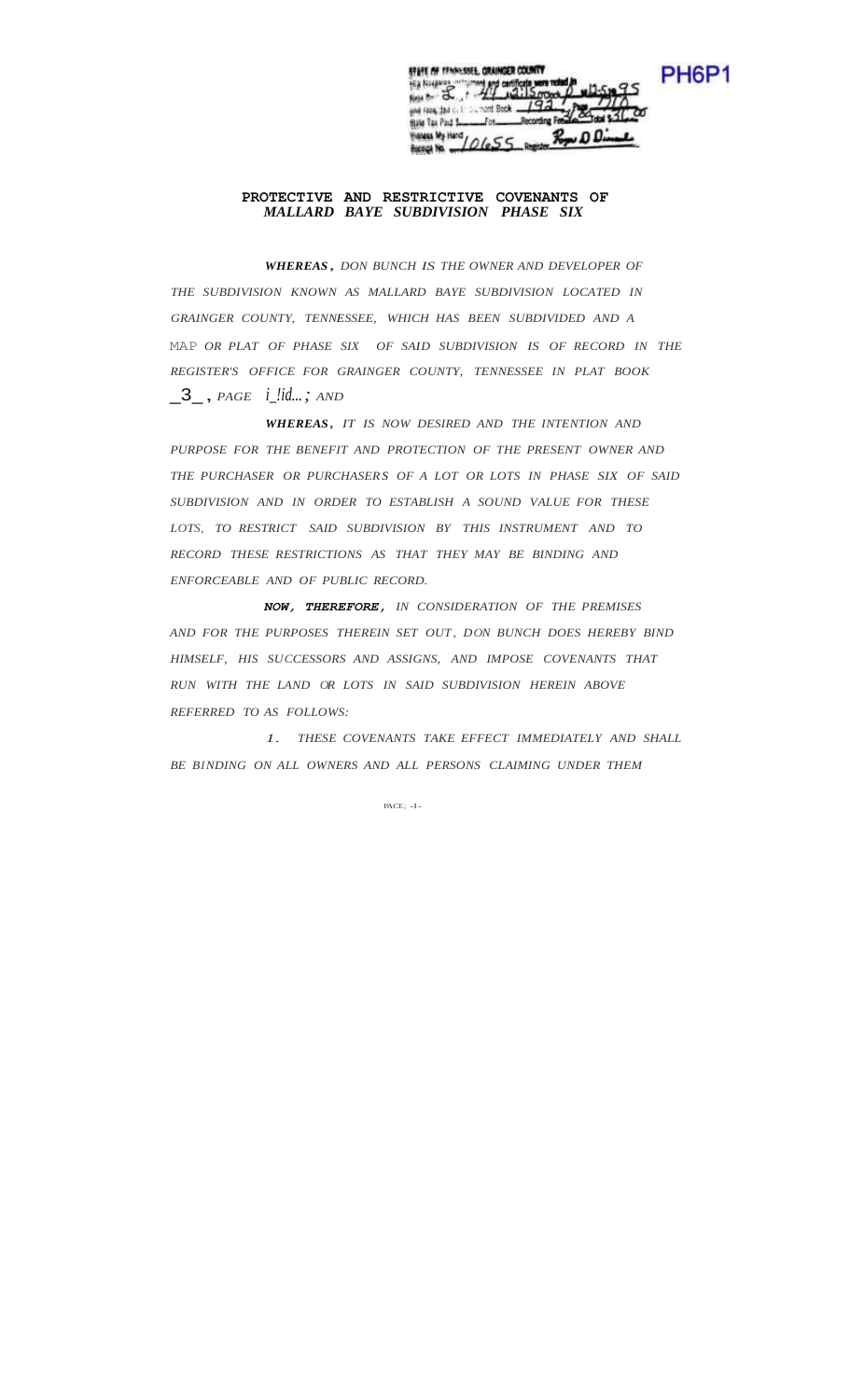*UNTIL SEPTEMBER* 1, *2015, AT WHICH TIME SAID COVENANTS SHALL AUTOMATICALLY EXTEND FOR SUCCESSIVE PERIODS OF TEN (10) YEARS UNLESS BY VOTE ,OF A MAJORI TY OF THE LOT OWNERS IT IS AGREED TO CHANGE SAID COVENANTS IN WHOLE OR IN PART .*

*2. ANY VIOLATION OF THESE RESTRICTIONS BY ANY GRANTEE, HIS HEIRS, ASSIGNS, OR SUCCESSORS IN INTEREST SHALL BE SUBJECT TO PROCEEDINGS AT LAW OR IN EQUITY AGAINST THE PERSON OR PERSONS VIOLATING OR ATTEMPTING TO VIOLATE ANY SUCH COVENANTS, AND SAID PROCEEDINGS MAY BE BROUGHT BY GRANTORS, THEIR HEIRS, ASSIGNS OR SUCCESSORS IN INTEREST, OR BY ANY RESIDENT OF MALLARD BAYE SUBDIVISION, PHASE SIX* , *TO PREVENT ANY VIOLATION AND/OR TO RECOVER DAMAGES FOR SUCH VIOLATION OR VIOLATIONS.*

*3. INVALIDATION OF ANY OF THESE COVENANTS BY JUDGMENT OR COURT ORDER SHALL IN NO WISE AFFECT ANY OF THE OTHER PROVISIONS WHICH SHALL REMAIN IN FULL FORCE AND EFFECT. 4. A MAXIMUM OF ONE SINGLE-FAMILY RESIDENCE*

*SHALL BE BUILT ON ANY LOT, AND NO STRUCTURE SHALL BE ERECTED, ALTERED, PLACED OR PERMITTED TO REMAIN ON ANY LOT OTHER THAN ONE DETACHED SINGLE-FAMILY DWELLING NOT TO EXCEED THREE STORIES IN HEIGHT AND A PRIVATE GARAGE, EXCEPT AS MAY BE PERMITTED AND APPROVED BY THE DEVELOPER IN ACCORD WITH PARAGRAPHS 14 AND* 15 *OF THESE RESTRICTIONS.* **711**

*PAGE* -2-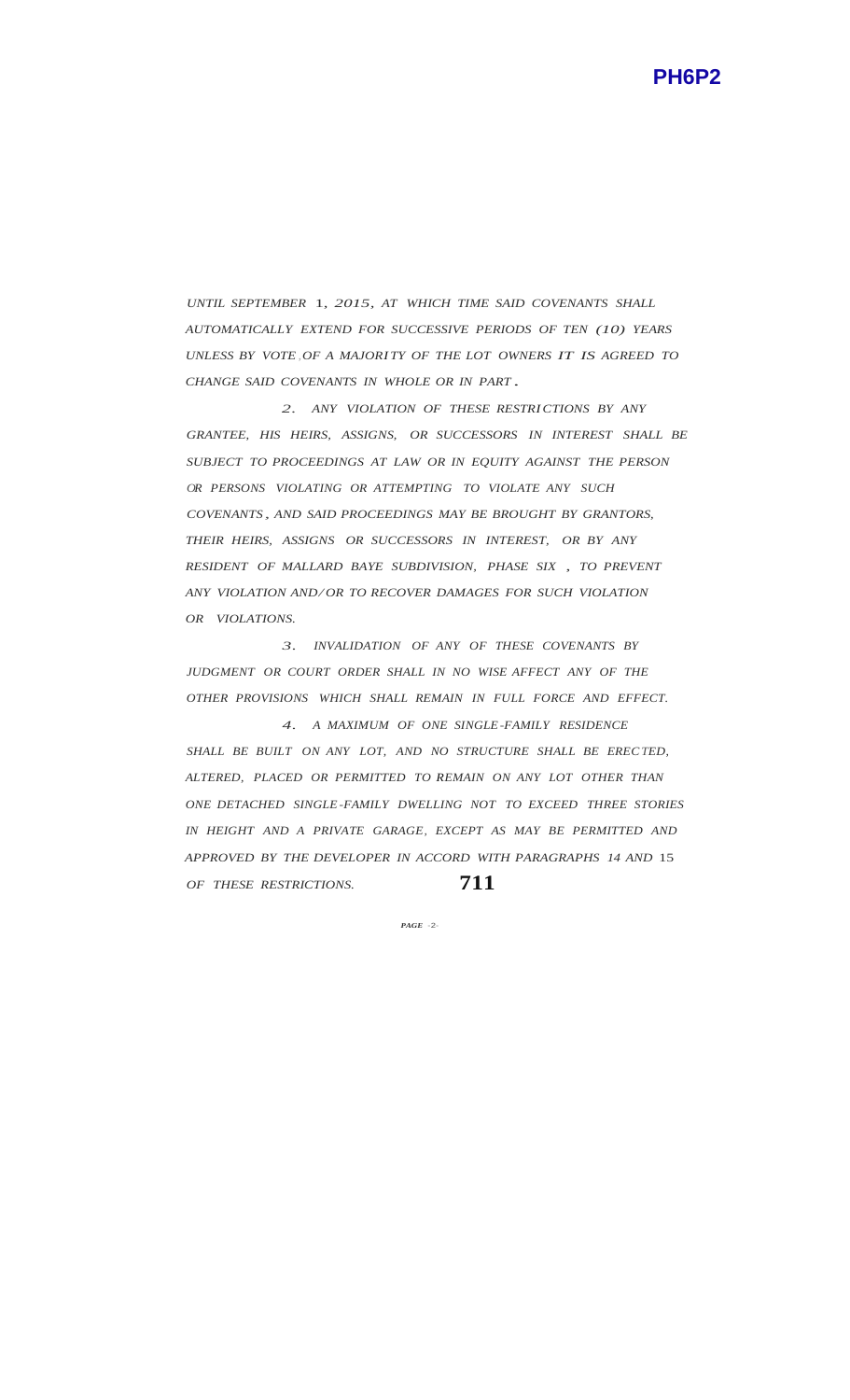5. *NO BUILDING SHALL BE LOCATED ON ANY LOT NEARER TO ANY STREET LINE THAN THIRTY (30) FEET. NO BUILDING SHALL BE LOCATED NEARER THAN TEN (10) FEET TO ANY INTERIOR LOT LINE EXCEPT THAT NO SIDE STREET SETBACK SHALL BE REQUIRED FOR A GARAGE OR OTHER PERMITTED ACCESSORY BUILDING LOCATED FIFTY (50) FEET OR MORE FROM THE MINIMUM SET BACK LINES.*

*6. NO NOXIOUS OR OFFENSIVE TRADE OR ACTIVITY SHALL BE CARRIED ON UPON ANY LOT NOR SHALL ANYTHING BE DONE THEREON WHICH MAY BE OR MAY BECOME AN ANNOYANCE OR NUISANCE TO THE NEIGHBORHOOD .*

7. *NO TRAILER, MOBILE HOME OR SHACK SHALL BE PERMITTED ON ANY LOT. NO GARAGE OR TOOL SHED SHALL BE USED AS A RESIDENCE, TEMPORARILY, OR PERMANENTLY, NOT SHALL ANY STRUCTURE OF A TEMPORARILY , OR PERMANENTLY, NOR SHALL ANY STRUCTURE OF A TEMPORARY CHARACTER BE USED AS A RESIDENCE. NO TENTS OR CAMPERS SHALL BE USED EITHER TEMPORARILY OR PERMANENTLY FOR RESIDENTIAL PURPOSES.*

*<sup>8</sup> . <sup>A</sup> PERPETUAL EASEMENT OF FIVE (5) FEET IS RESERVED ALONG THE LOT LINES FOR UTILITIES AND INSTALLATION, MAINTENANCE AND REPAIR OF SAME, AND FOR NECESSARY DRAINAGE.*

*9. NO SIGN OF ANY KIND SHALL BE DISPLAYED TO THE PUBLIC VIEW EXCEPT ONE PROFESSIONAL SIGN OF NOT MORE THAN ONE SQUARE FOOT, ONE SIGN OF NOT MORE THAN FIVE SQUARE FEET*

*PAGE -3-*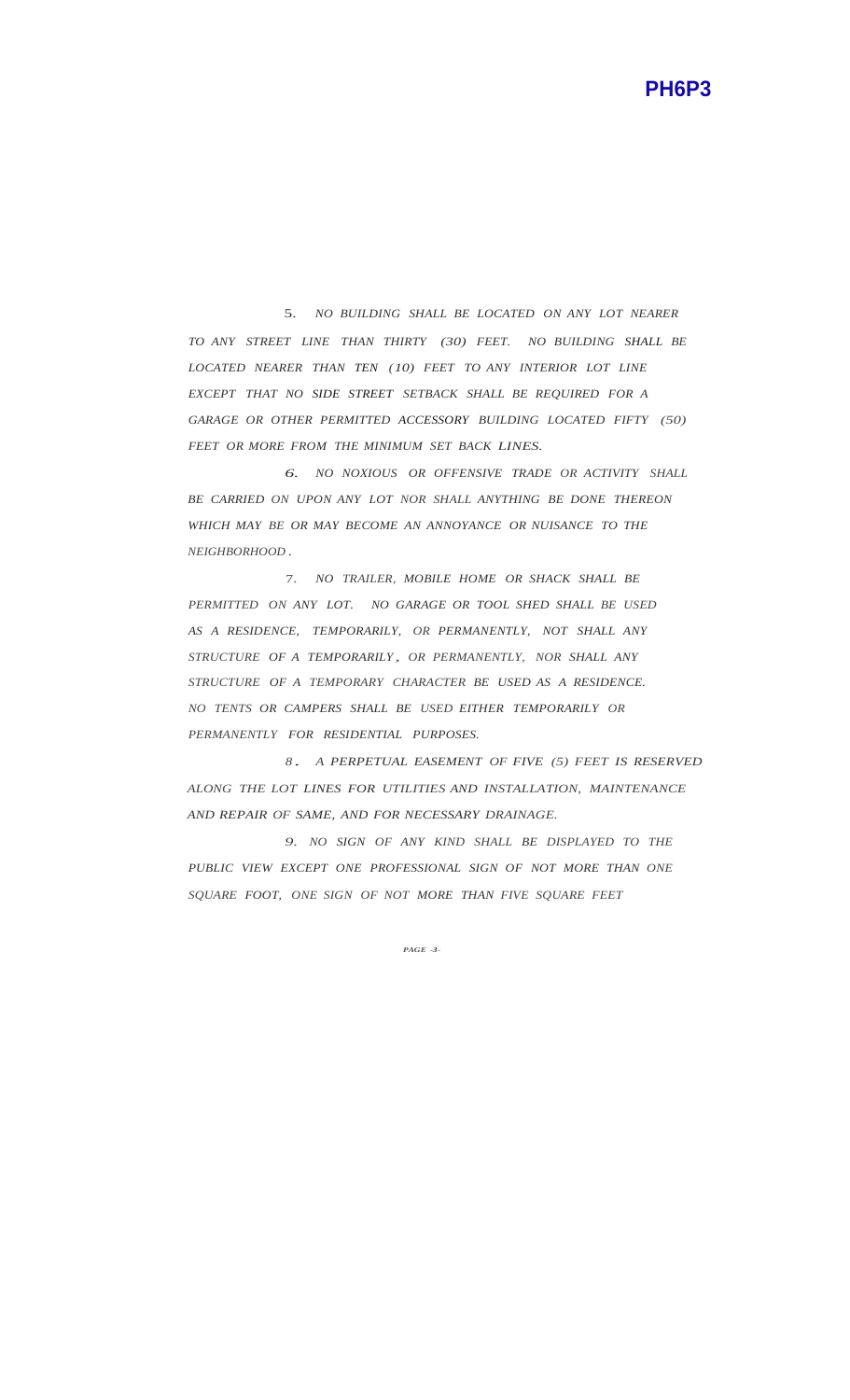*ADVERTISING THE PROPERTY FOR SALE OR RENT, OR SIGNS USED BY THE CONTRACTOR TO ADVERTISE THE PROPERTY DURING THE CONSTRUCTION AND SALES PERIOD.*

*10 . NO ANIMALS OR LIVESTOCK OF ANY KIND SHALL BE RAISED I BRED OR KEPT ON THIS LOT I EXCEPT ANY DOGS I CATS OR HOUSEHOLD PETS MAY BE KEPT PROVIDED THEY ARE NOT KEPT, BRED OR MAINTAINED .FOR COMMERCIAL PURPOSES.*

*11. NO LOT SHALL BE USED OR MAINTAINED AS A DUMPING GROUND FOR RUBBISH TRASH OR OTHER WASTE SHALL NOT BE KEPT EXCEPT IN SANITARY CONTAINERS. ALL INCINERATORS OR OTHER EQUIPMENT FOR THE STORAGE OR DISPOSAL OF GARBAGE SHALL BE KEPT IN A CLEAN AND SANITARY CONDITION.*

*12. NO RANCH TYPE OR ONE STORY HOUSES SHALL BE PERMITTED WITH LESS THAN 1,400 SQUARE FEET FINISHED ON THE MAIN LEVEL OR 1250 SQUARE FEET FINISHED ON THE MAIN LEVEL WITH AN ATTACHED GARAGE OF AT LEAST 300 SQUARE FEET. SPLIT -FOYER STYLE HOMES SHALL HAVE A MINIMUM OF 1,200 SQUARE FEET FINISHED ON THE MAIN LEVEL 'AND A MINIMUM OF 600 SQUARE FEET FINISHED ON THE LOWER LEVEL. TWO STORY DWELLINGS SHALL HAVE A MINIMUM OF 1,BOO SQUARE FEET FINISHED ON BOTH LEVELS WITH NO ATTACHED GARAGE OR A MINIMUM OF 1,400 SQUARE FEET FINISHED ON BOTH LEVELS WITH AN ATTACHED GARAGE WITH A MINIMUM OF 300 SQUARE FEET. REQUIREMENTS AS TO ONE AND A HALF STORY HOMES SHALL BE THE SAME REQUIREMENTS*

*PACE -4-*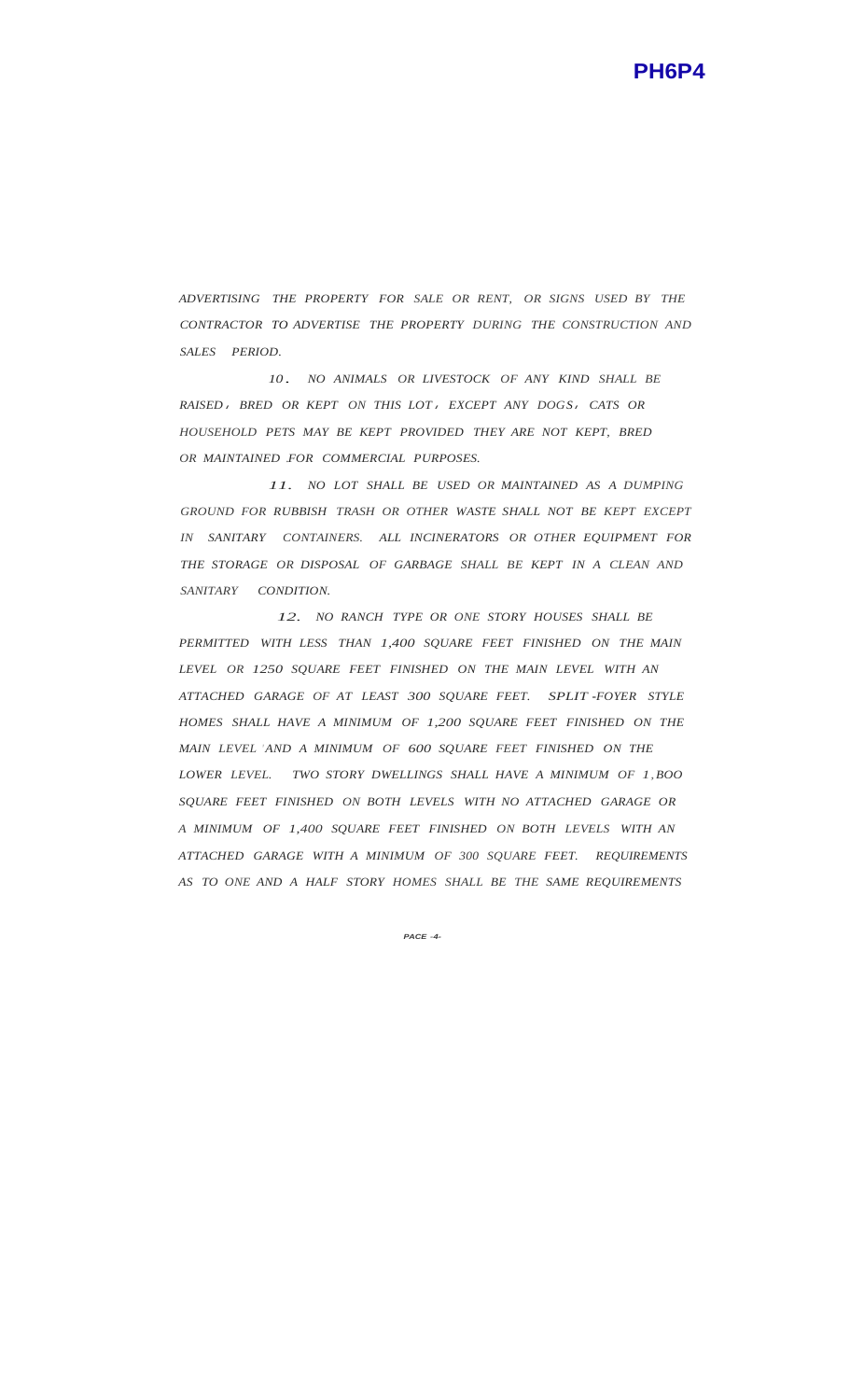*AS STATED ABOVE FOR TWO STORY HOMES.*

*13. THERE SHALL BE NO EXPOSED CONCRETE BLOCKS ALLOWED IN ANY PART OF A DWELLING EXTERIOR.*

*14* ., *ALL DETACHED GARAGES AND PERMITTED OUT BUILDINGS SHALL HAVE AN EXTERIOR CONSTRUCTED OF THE SAME MATERIALS AS THE DWELLING HOUSE, AND THE EXTERIOR DESIGN SHALL BE THE SAME AS THE DWELLING.*

*15. FOR THE PURPOSE OF INSURING THE DEVELOPMENT OF SAID LAND AS A RESIDENTIAL AREA OF THE HIGHEST QUALITY AND STANDARDS, AND IN ORDER THAT ALL IMPROVEMENTS ON EACH BUILDING LOT SHALL PRESENT AN ATTRACTIVE AND PLEASING APPEARANCE FROM ALL SIDES AND FROM ALL POINTS OF VIEW, THE OWNER/DE.VELOPER OR A BOARD OF REVIEW APPOINTED BY THE OWNER/DEVELOPER, SHALL HAVE THE EXCLUSIVE POWER AND DISCRETION TO CONTROL AND APPROVE ALL THE BUILDINGS, STRUCTURES, LANDSCAPING AND OTHER IMPROVEMENTS AND THE LOCATION OF SUCH ON EACH BUILDING LOT IN THE MANNER AND TO THE EXTENT SET FORTH HEREIN. NO BUILDING SHALL BE ERECTED, PLACED, ALTERED , OR PERMITTED TO REMAIN ON ANY LOT ON THE DEVELOPMENT UNTIL THE BUILDING PLANS, WHICH WILL ALSO INCLUDE ALL LANDSCAPING PLANS AND BUILDING SPECIFICATIONS OF SAID BUILDINGS (ALTERATIONS), HAVE BEEN APPROVED IN WRITING AS TO CONFORMITY AND HARMONY WITH EXISTING STRUCTURES IN THE DEVELOPMENT BY THE DEVELOPER . THE OWNER/DEVELOPER OR THE AFORESAID BOARD OF REVIEW*

*PAGB -S-*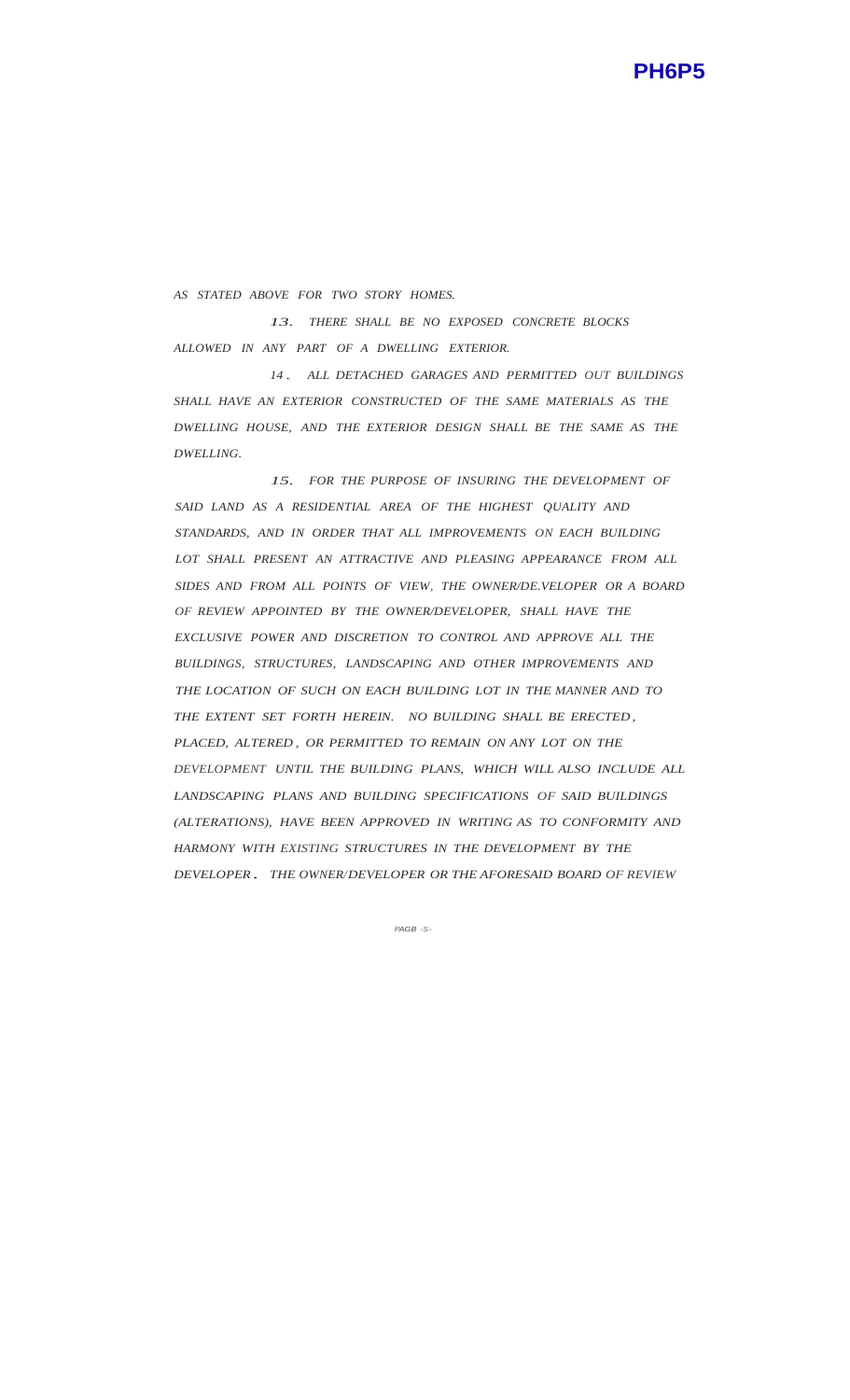*HAS THE SOLE RESPONSIBILITY TO DETERMINE COMPLIANCE NOT ONLY WITH THE SPECIFIC CONSTRUCTION SPECIFICATIONS OUTLINED HEREIN BUT ALSO WITH THE DEGREE OF "HARMONY" A PARTICULAR HOME HAS WITH OTHER HOMES IN THE SUBDIVISION. "HARMONY" WILL BE INTERPRETED BY THE DEVELOPER WITHIN THE FRAME WORK OF THE OVERALL AESTHETICS OF THAT HOUSE AND THE NEIGHBORHOOD IN GENERAL. APPEARANCE AND FIT OF ANY PROPOSED STRUCTURE SHALL BE JUDGED BASED ON THE OVERALL CHARACTER OF THE NEIGHBORHOOD, THE SETTING OF A GIVEN LOT AND NORMS OF ARCHITECTURAL ACCEPTANCE. THE FURTHER PURPOSE OF THIS RESTRICTION IS TO PROVIDE FOR AESTHETIC CONSIDERATIONS AND TO PROTECT AGAINST DESIGNS WHICH IN THE OPINION OF THE DEVELOPER, WOULD NOT BE COMPATIBLE WITH THE NATURE AND PURPOSE OF THE SUBDIVISION . APPROVAL OF THE PLANS AND SPECIFICATIONS SHALL BE EVIDENCED IN WRITING BY THE OWNER/DEVELOPER OR THE AFORESAID BOARD OF REVIEW. IN THE EVENT THE DEVELOPER FAILS TO APPROVE OR DISAPPROVE SUCH DESIGN OR LOCATION WITHIN TEN WORKING DAYS AFTER SAID PLANS AND SPECIFICATIONS SHALL HAVE BEEN SUBMITTED, SUCH APPROVAL WILL NOT BE REQUIRED, AND THIS COVENANT WILL BE DEEMED FULLY COMPLIED WITH IF SAID STRUCTURE MEETS THE OTHER RESTRICTIONS. NEITHER THE OWNER/DEVELOPER NOR THE AFORESAID BOARD OF REVIEW SHALL BE RESPONSIBLE FOR ANY STRUCTURAL DEFECTS IN SUCH PLANS AND SPECIFICATIONS OR IN ANY BUILDING OR STRUCTURE ERECTED ACCORDING TO SUCH PLANS AND SPECIFICATIONS.*

*PACB -6-*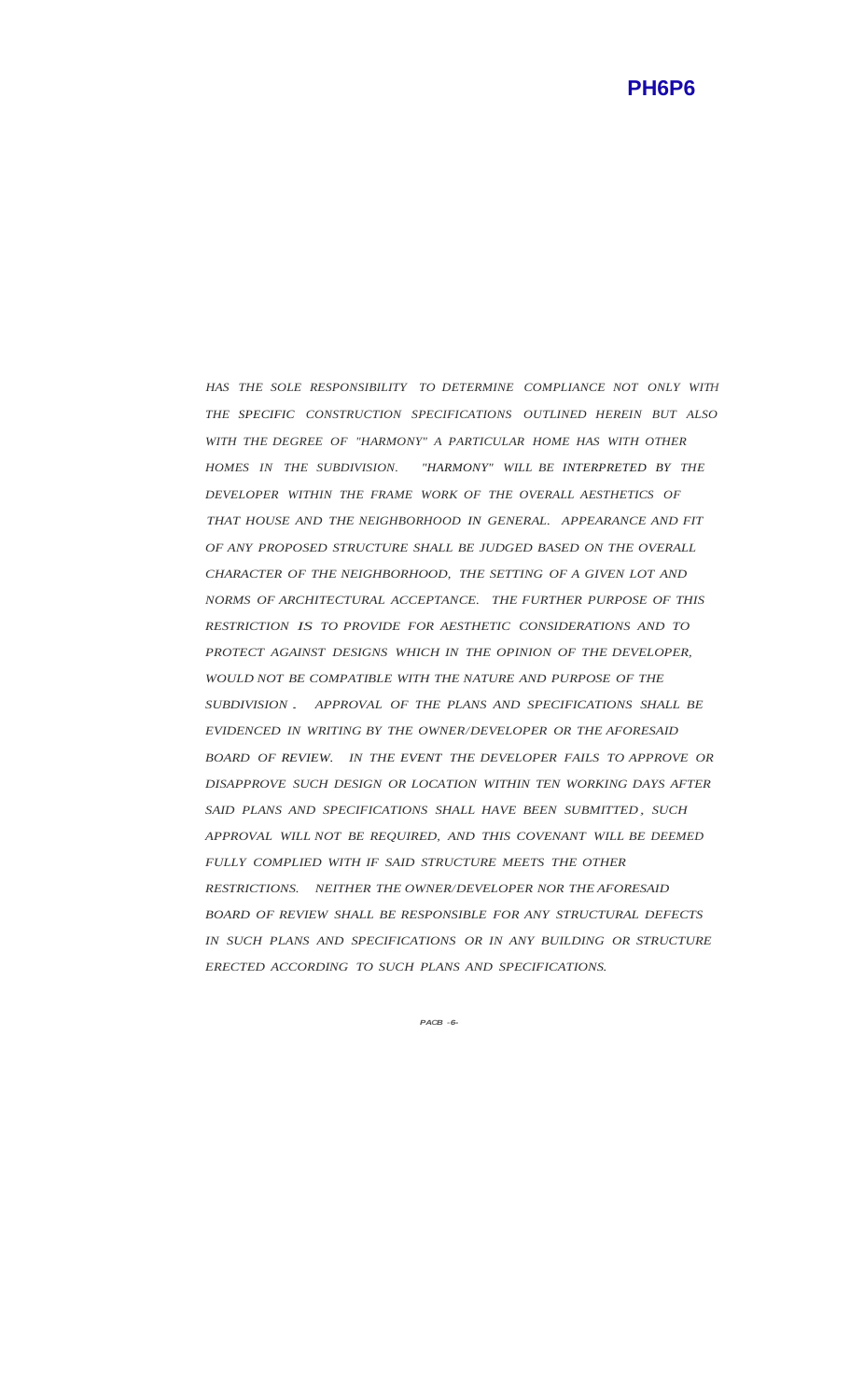*16. LANDSCAPING ON EACH RESIDENCE LOT SHALL INCLUDE A MINIMUM OF 15 TREES .AND/OR SHRUBS, EXCEPT THAT IN A SITUATION WHERE ONE DWELLING OCCUPIES MORE THAN ONE LOT ONLY THE MINIMUM OF 15 TREES AND/ OR SHRUBS SHALL BE REQUIRED.*

17; *THE PLACEMENT OF ANY SATELLITE DISH OR RECEI VER SHALL BE APPROVED BY THE DEVELOPER.*

*18. NO JUNK AUTOMOBILES, MOTOR VEHICLES OR BOATS NOT CAPABLE OF REGULAR USE BY THE OCCUPANTS MAY BE KEPT OR PARKED ON THE LOT UNLESS SAME ARE COMPLETELY OUT OF SIGHT INSIDE A GARAGE OR CARPORT ATTACHED TO THE MAIN RESIDENCE OR WITHIN AN APPROVED UTILITY BUILDING. NO WHEELED VEHICLE OR BOAT MAY BE PARKED ON ANY STREET IN THE SUBDIVISION FOR MORE THAN FORTY-EIGHT HOURS.*

*19. ALL DRIVEWAYS ON LOTS IN SAID SUBDIVISI ON, PHASE <sup>S</sup> I)(* , *SHALL BE PAVED WITH EITHER ASPHALT OR CONCRETE .*

*20. THE NATIVE GROWTH OF SUCH PREMISES SHALL NOT BE PERMITTED TO BE DESTROYED OR REMOVED EXCEPT AS APPROVED IN WRITING BY THE DEVELOPER HEREIN NAMED. SPECIFICALLY, NO LIVING TREE HAVING A DIAMETER GREATER THAN TEN (10) INCHES FIVE (5) FEET ABOVE THE GROUND, MAY BE CUT ON ANY OF SAID LAND, EXCEPT SUCH TREES AS MAY BE NECESSARY FOR THE CONSTRUCTION OF THE RESIDENCE WITHIN FIFTY (50) FEET THEREOF, DRIVEWAYS , AND ANY SUCH TREE THAT MAY BE CONSIDERED A SAFETY HAZARD.*

*21. WHEN THE CONSTRUCTION OF ANY BUILDING IS ONCE*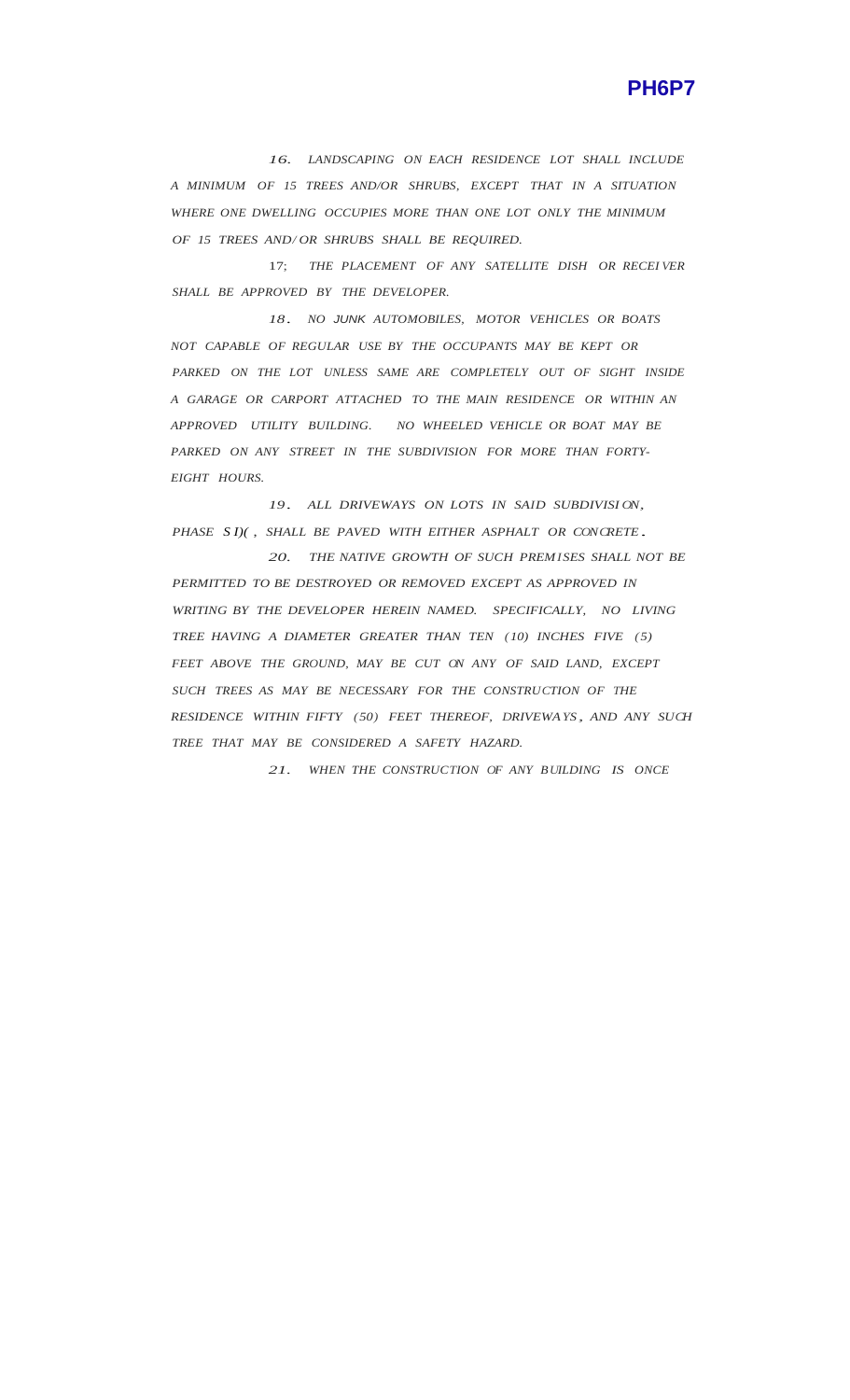#### **PH6P8**

*BEGUN, WORK THEREON SHALL BE CARRIED OUT DILIGENTLY AND CONTINUOUSLY UNTIL THE FULL COMPLETION THEREOF. IT SHALL BE THE RESPONSIBILITY OF THE OWNER TO MAINTAIN THE CLEANLINESS OF THE JOB SITE DURING CONSTRUCTION. ALL DEBRIS MUST BE PROPERLY CONTAINED SO AS NOT TO CLUTTER OTHER LOTS, BE A NUISANCE TO OTHER OWNERS OR DETRACT FROM THE GENERAL APPEARANCE OF THE SUBDIVISION. THE DEVELOPER - RESERVES THE RIGHT BUT NOT THE OBLIGATION TO CLEAN UP ANY JOB SITE AND TO ASSESS THE OWNERS FOR THE COST OF SAID CLEAN UP. ANY DEBRIS WHICH MUST BE REMOVED FROM THE LOT, MUST BE TOTALLY REMOVED FROM MALLARD BAYE SUBDIVISION AT SUCH OWNER'S EXPENSE. THE MAIN RESIDENCE AND ALL RELATED STRUCTURES SHOWN ON THE PLANS AND SPECIFICATIONS APPROVED BY THE OWNER/DEVELOPER AND/OR BOARD OF REVIEW APPOINTED BY THE OWNER/DEVELOPER PURSUANT TO THESE RESTRICTIONS AND COVENANTS MUST BE COMPLETED IN ACCORDANCE WITH SAID PLANS AND SPECIFICATIONS WITHIN NINE (9) MONTHS AFTER THE START OF THE FIRST CONSTRUCTION UPON EACH BUILDING PLOT UNLESS SUCH COMPLETION IS RENDERED IMPOSSIBLE AS THE DIRECT RESULT OF STRIKESI FIRESI NATIONAL EMERGENCIESI NATURAL CALAMITIES, OR ANY OTHER CAUSE BEYOND THE CONTROL OF THE OWNER. THISRESTRICTION MAY BE WAIVED BY THE OWNER/DEVELOPER AND/OR BOARD OF REVIEW APPOINTED BY THE OWNER/DEVELOPER, AND ANY WAIVER IF THESE RESTRICTIONS SHALL NOT CONSTITUTE A WAIVER AS TO OTHER BUILDING COMPLETIONS.*

*PAGE -S-*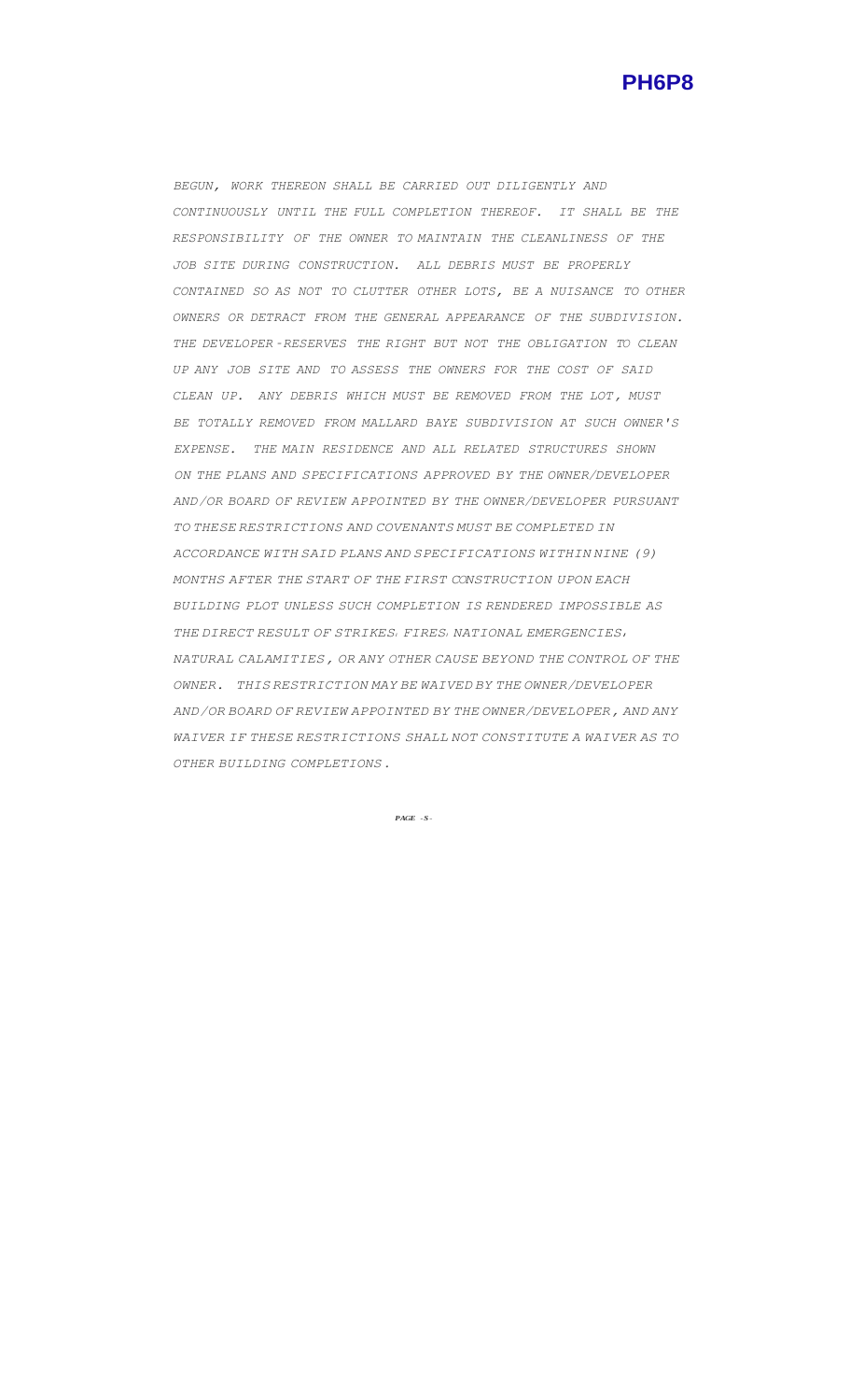

*22. DIVISION OF LOTS. NO LOT SHALL BE RE-SUBDIVIDED EXCEPT AS APPROVED BY THE DEVELOPER AND THE GRAINGER COUNTY PLANNING COMMISSION. NO LOT SHALL BE USED FOR THE PURPOSE OF JOINING THIS DEVELOPMENT WITH ANY CONTIGUOUS PARCEL OF LAND AND NO ROAD SHALL BE BUILT ON OR THROUGH A LOT FOR THE PURPOSE OF JOINING THIS DEVELOPMENT WITH ANY CONTIGUOUS PARCEL OF LAND.*

*THIS IN WITNESS WHEREOF, THE UNDERSIGNED HAS SET HIS HAND*  $\frac{5}{2}$  *DAY OF*  $\frac{?|-0--0|}{?}$ . *1995.* 

*DON BUNCH . OWNER/DEVELOPER*

*STATE OF TENNESSEE COUNTY OF HAMBLEN*

*PERSONALLY APPEARED BEFORE ME , THE UNDERSIGNED NOTARY PUBLIC , IN AND FOR THE STATE AND COUNTY AFORESAID, DON BUNCH, WITH WHOM I AM PERSONALLY ACQUAINTED , AND WHO ACKNOWLEDGE HE HE EXECUTED THE WITHIN INSTRUMENT FOR THE PURPOSES THEREIN CONTAINED.*

*COUNTY THIS WITNES\$ y HAND AND Olf.!ICIAL SEAL AT OFFICE IN SAID*

*NO IC*

 $\frac{1}{2}$  *MY* COMMISSION EXPIRES:  $\frac{1}{2}$  *z*  $7$   $79$ 

*,J'------'5.*

.,,.,  $\overline{a}$ .  $\overline{a}$ .  $\overline{b}$ .  $\overline{c}$ . *.,* ' **J....** I) ' *p. I*0tl *:* ''*:* - -∴*r...,*<br>I ' \* ' \*

*PAGE -!1-*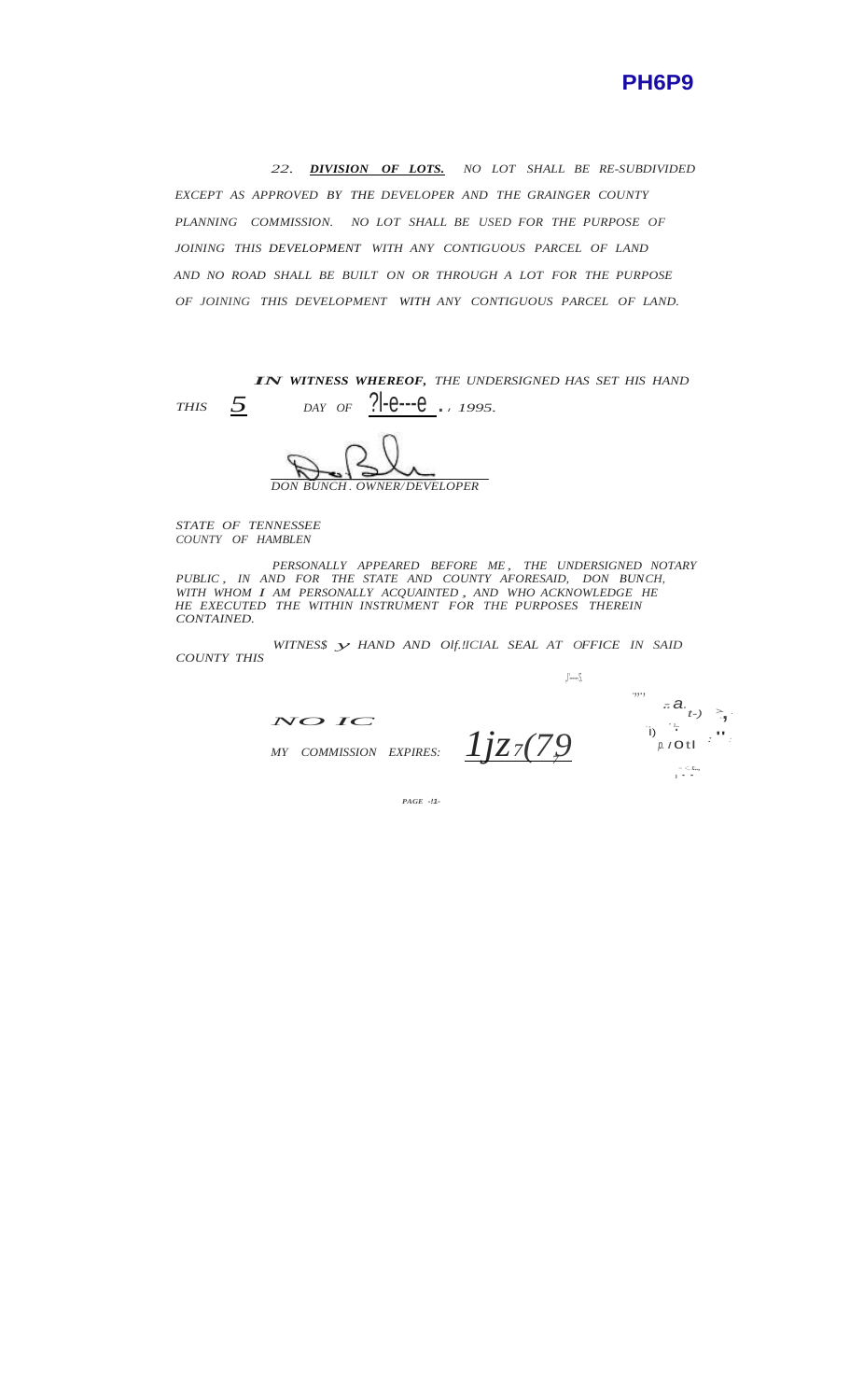## **PH7P1**

STATE OF TENNESSEE, GRAINGER COUNTY The forest  $-$  Page Nets Bock and recorded in Insti State Tax Pard \$  $R_{\rm max}$   $0.0$ ness My Han 1806

**PROTECTIVE AND RESTRICTIVE COVENANTS OF** *MALLARD BAYE SUBDIVISION PHASE SEYBN*

*WHEREAS, DON BUNCH IS THE OWNER AND DEVELOPER OF THE SUBDIVISION KNOWN AS MALLARD BAYE SUBDIVISION LOCATED IN GRAINGER COUNTY, TENNESSEE, WHICH HAS BEEN SUBDIVIDED AND A MAP OR PLAT OF PHASE SEVEN OF SAID SUBDIVISION I S OF RECORD IN THE REGISTER 'S OFFICE FOR GRAINGER COUNTY, TENNESSEE IN PLAT BOOK \_3\_, PAGE .l.!J.JL; AND*

*WHEREAS , IT IS NOW DESIRED AND THE INTENTION AND PURPOSE FOR THE BENEFIT AND PROTECTION OF THE PRESENT OWNER AND THE PURCHASER OR PURCHASERS OF A LOT OR LOTS IN PHASE SEVEN OF SAID SUBDI VISION AND IN ORDER TO ESTABLISH A SOUND VALUE FOR THESE LOTS, TO RESTRICT SAID SUBDIVISION BY THIS INSTRUMENT AND TO RECORD THESE RESTRICTIONS AS THAT THEY MAY BE BINDING AND ENFORCEABLE AND OF PUBLIC RECORD .*

*NOW, THEREFORE, IN CONSIDERATION OF THE PREMISES AND FOR THE PURPOSES THEREIN SET OUT, DON BUNCH DOES HEREBY BIND HIMSELF, HIS SUCCESSORS AND ASSIGNS, AND IMPOSE COVENANTS THAT RUN WITH THE* LAND *OR LOTS IN SAID SUBDIVISION HEREIN ABOVE REFERRED TO AS FOLLOWS:*

*1. THESE COVENANTS TAKE EFFECT IMMEDIATELY AND SHALL BE BINDING ON ALL OWNERS AND ALL PERSONS CLAIMING UNDER THEM*

*PACB -l-*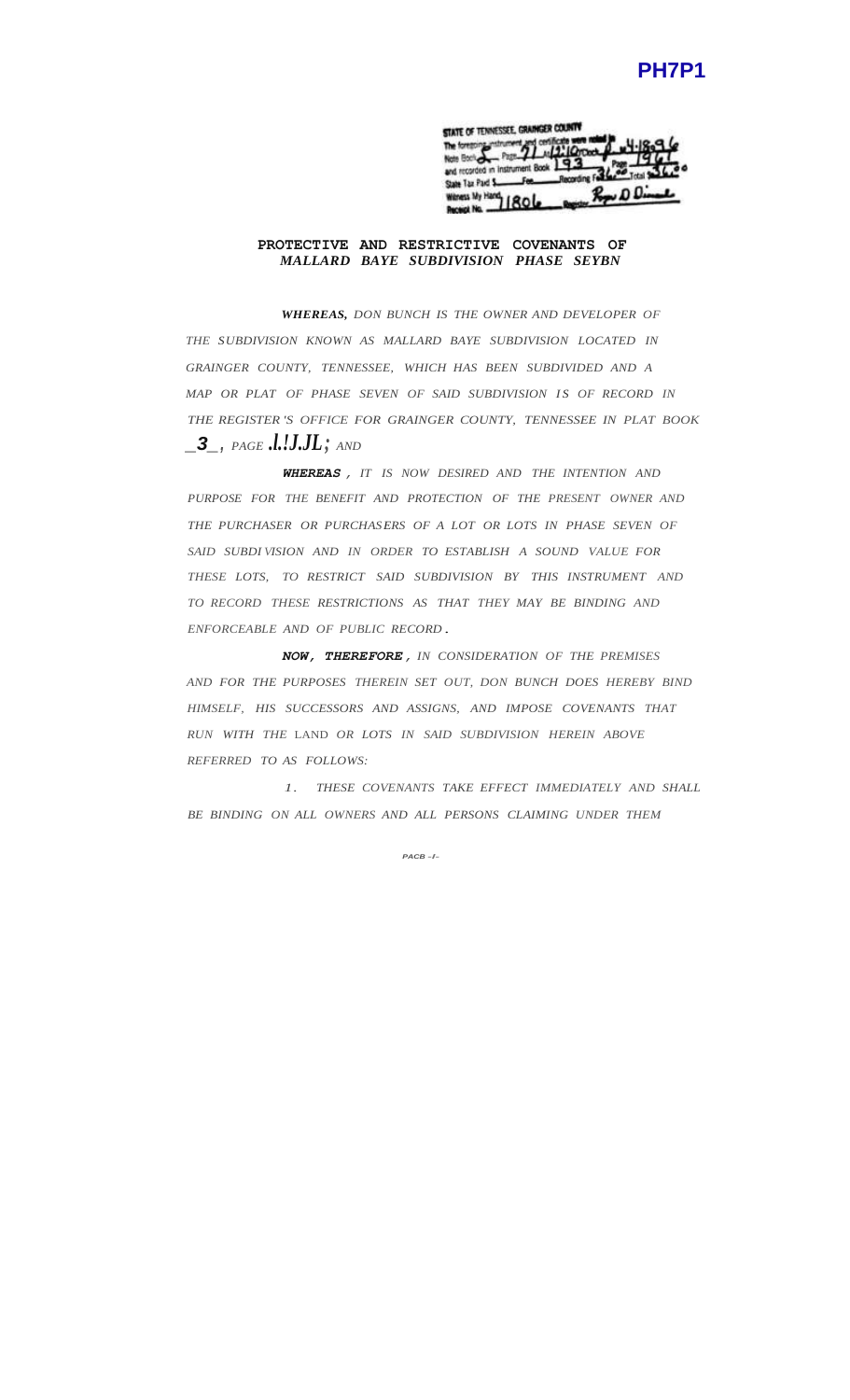# **PH7P2**

*UNTIL SEPTEMBER* 1, *201·5, AT WHICH TIME SAID COVENANTS SHALL AUTOMATICALLY EXTEND FOR SUCCESSIVE PERIODS OF TEN (*1*0) YEARS UNLESS BY VOTE OF A MAJORITY OF THE LOT OWNERS IT IS AGREED TO CHANGE SAID COVENANTS IN WHOLE OR IN PART.*

*2. ANY VIOLATION OF THESE RESTRICTIONS BY ANY GRANTEE, HIS HEIRS, ASSIGNS, OR SUCCESSORS IN INTEREST SHALL BE SUBJECT TO PROCEEDINGS AT LAW OR IN EQUITY AGAINST THE PERSON OR PERSONS VIOLATING OR ATTEMPTING TO VIOLATE ANY SUCH COVENANTS, AND SAID PROCEEDINGS MAY BE BROUGHT BY GRANTORS, THEIR HEIRS, ASSIGNS OR SUCCESSORS IN INTEREST, OR BY ANY RESIDENT OF MALLARD BAYE SUBDIVISION, PHASE SEVEN, TO PREVENT ANY VIOLATION AND/ OR TO RECOVER DAMAGES FOR SUCH VIOLATION OR VIOLATIONS.*

*3. INVALIDATION OF ANY OF THESE COVENANTS BY JUDGMENT OR COURT ORDER SHALL IN NO WISE AFFECT ANY OF THE OTHER PROVISIONS WHICH SHALL REMAIN IN FULL FORCE AND EFFECT.*

*4. A MAXIMUM OF ONE SINGLE-FAMILY RESIDENCE SHALL BE BUILT ON ANY LOT, AND NO STRUCTURE SHALL BE ERECTED, ALTERED, PLACED OR PERMITTED TO.REMAIN ON ANY LOT OTHER THAN ONE DETACHED SINGLE-FAMILY DWELLING NOT TO EXCEED THREE STORIES IN HEIGHT AND A PRIVATE GARAGE, EXCEPT AS MAY BE PERMITTED AND APPROVED BY THE DEVELOPER IN ACCORD WITH PARAGRAPHS 14 AND 15 OF THESE RESTRICTIONS.*

*PACB* **-2-**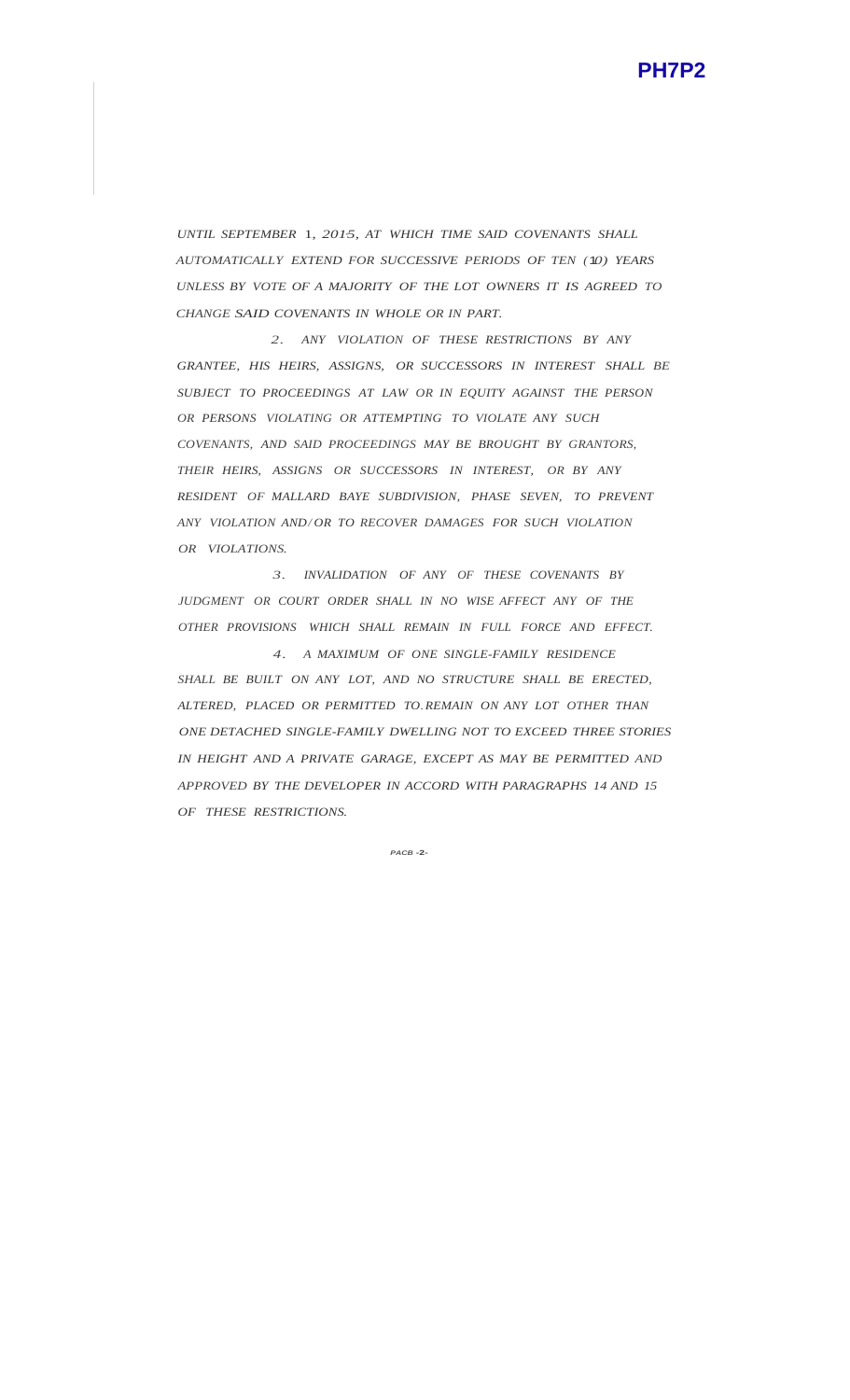*5. NO BUILDING SHALL BE LOCATED ON ANY LOT NEARER TO ANY STREET LINE THAN THIRTY {30) FEET. NO BUILDING SHALL BE LOCATED NEARER THAN TEN {10) FEET TO ANY INTERIOR LOT LINE EXCEPT THAT NO SIDE STREET SETBACK SHALL BE REQUIRED FOR A GARAGE OR OTHER PERMITTED ACCESSORY BUILDING LOCATED FIFTY {50) FEET OR MORE FROM THE MINIMUM SET BACK LINES.*

*6. NO NOXIOUS OR OFFENSIVE TRADE OR ACTIVITY SHALL BE CARRIED ON UPON ANY LOT NOR SHALL ANYTHING BE DONE THEREON WHICH MAY BE OR MAY BECOME AN ANNOYANCE OR NUISANCE TO THE NEIGHBORHOOD.*

7. *NO TRAILER, MOBILE HOME OR SHACK SHALL BE PERMITTED ON ANY LOT. NO GARAGE OR TOOL SHED SHALL BE USED AS A RESIDENCE, TEMPORARILY, OR PERMANENTLY, NOT SHALL ANY STRUCTURE OF A TEMPORARILY, OR PERMANENTLY, NOR SHALL ANY STRUCTURE OF A TEMPORARY CHARACTER BE USED AS A RESIDENCE. NO TENTS OR CAMPERS SHALL BE USED EITHER TEMPORARILY OR PERMANENTLY FOR RESIDENTIAL PURPOSES .*

*8. A PERPETUAL EASEMENT OF FIVE {5) FEET IS RESERVED ALONG THE LOT LINES FOR UTILITIES AND INSTALLATION, MAINTENANCE AND REPAIR OF SAME, AND FOR NECESSARY DRAINAGE.*

*<sup>9</sup> . NO SIGN OF ANY KIND SHALL BE DISPLAYED TO THE PUBLIC VIEW EXCEPT ONE PROFESSIONAL SIGN OF NOT MORE THAN ONE SQUARE FOOT, ONE SIGN OF NOT MORE THAN FIVE SQUARE FEET*

*PAGS -3-*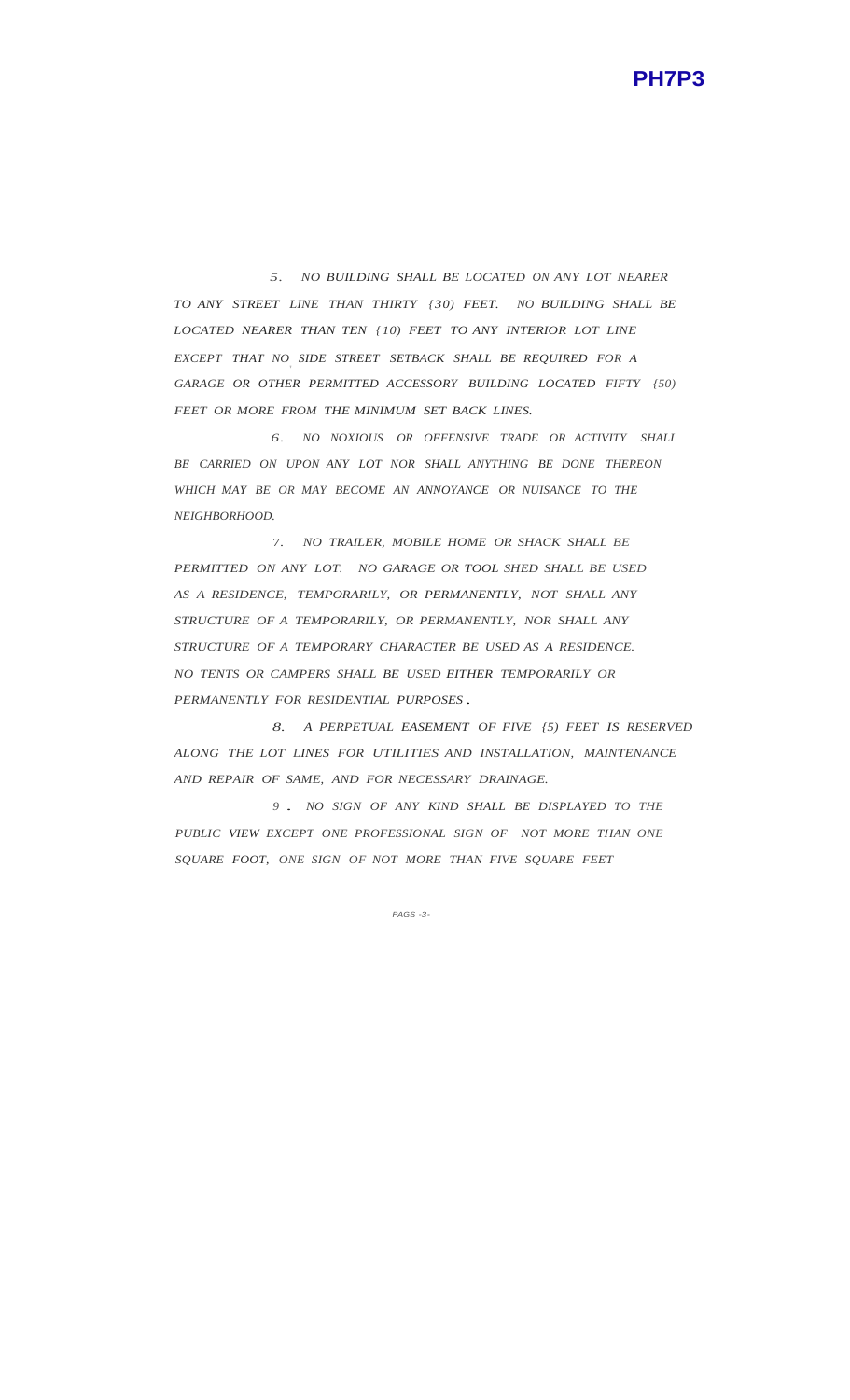### **PH7P4**

*ADVERTISING THE PROP TY FOR SALE OR RENT, OR SIGNS USED BY THE CONTRACTOR TO ADVERTISE THE PROPERTY DURING THE CONSTRUCTION AND SALES PERIOD .*

*10. NO ANIMALS OR LIVESTOCK OF ANY KIND SHALL BE RAISED, BRED OR KEPT ON THIS LOT, EXCEPT ANY DOGS, CATS OR HOUSEHOLD PETS MAY BE KEPT PROVIDED THEY ARE NOT KEPT, BRED OR MAINTAINED FOR COMMERCIAL PURPOSES.*

*11. NO LOT SHALL BE USED OR MAINTAINED AS A DUMPING GROUND FOR RUBBISH TRASH OR OTHER WASTE SHALL NOT BE KEPT EXCEPT IN SANITARY CONTAINERS . ALL INCINERATORS OR OTHER EQUIPMENT FOR THE STORAGE OR DISPOSAL* OF *GARBAGE SHALL BE KEPT IN A CLEAN AND SANITARY CONDITION.*

*12. NO RANCH TYPE OR ONE STORY HOUSES SHALL BE PERMITTED WITH LESS THAN 1,400 SQUARE FEET FINISHED ON THE MAIN LEVEL OR 1250 SQUARE FEET FINISHED ON THE MAIN LEVEL WITH AN ATTACHED GARAGE OF AT LEAST 300 SQUARE FEET. SPLIT-FOYER STYLE HOMES SHALL HAVE A MINIMUM* OF *1,200 SQUARE FEET FINISHED ON THE MAIN LEVEL AND A MINIMUM* OF *600 SQUARE FEET FINISHED ON THE LOWER LEVEL. TWO STORY DWELLINGS SHALL HAVE A MINIMUM* OF *1,BOO SQUARE FEET FINISHED ON BOTH LEVELS WITH NO ATTACHED GARAGE OR A MINIMUM OF 1,400 SQUARE FEET FINISHED ON BOTH LEVELS WITH AN ATTACHED GARAGE WITH A MINIMUM OF 300 SQUARE FEET. REQUIREMENTS AS TO ONE AND A HALF STORY HOMES SHALL BE THE SAME REQUIREMENTS*

*PAGE -4-*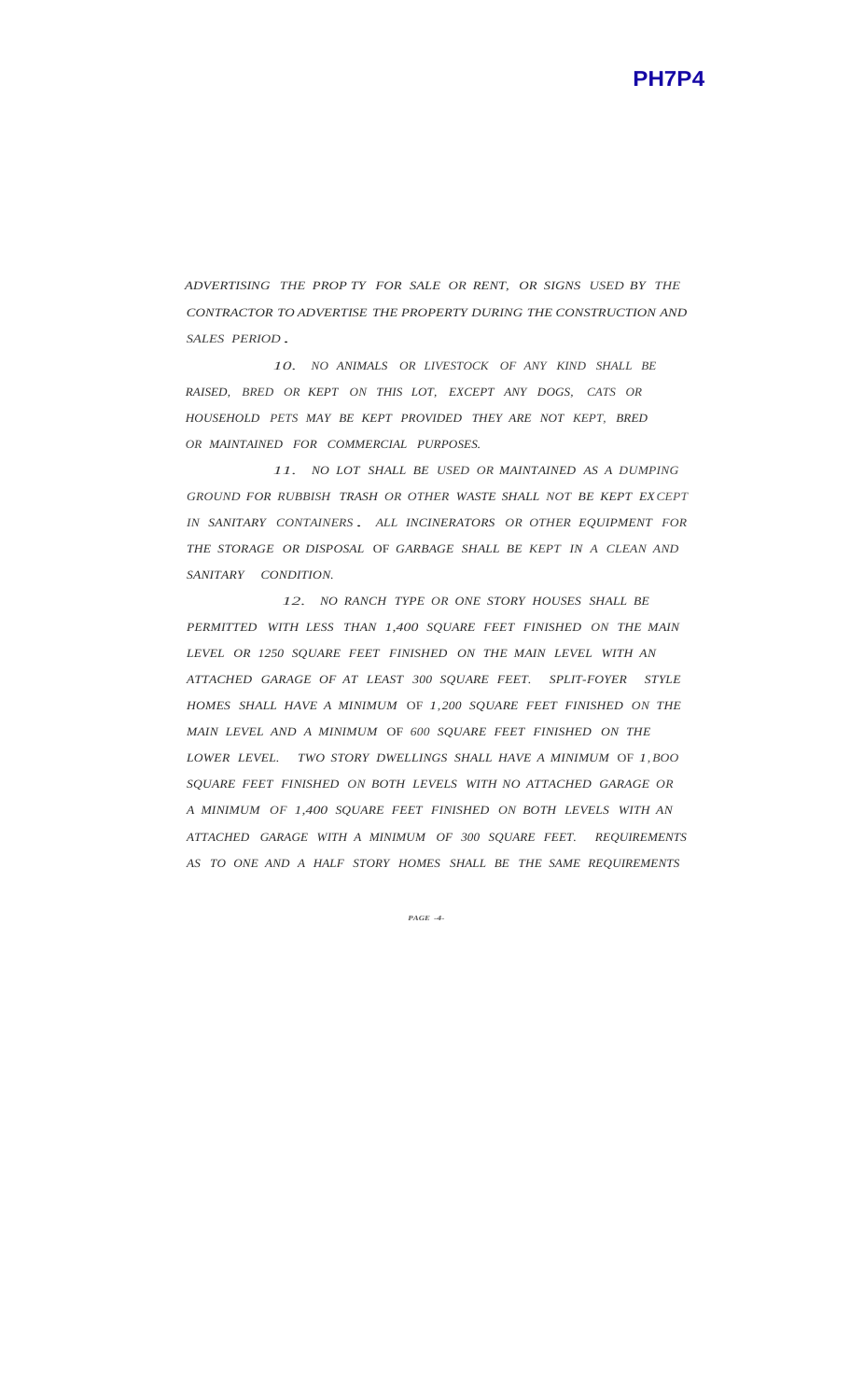*AS STATED ABOVE FOR TWO STORY HOMES.*

*13. THERE SHALL BE NO EXPOSED CONCRETE BLOCKS ALLOWED IN ANY PART OF A DWELLING EXTERIOR.*

*14. ALL DETACHED GARAGES AND PERMITTED OUT BUILDINGS SHALL HAVE AN EXTERIOR CONSTRUCTED OF THE SAME MATERIALS AS THE DWELLING HOUSE, AND THE EXTERIOR DESIGN SHALL BE THE SAME AS THE DWELLING.*

*15. FOR THE PURPOSE OF INSURING THE DEVELOPMENT OF SAID LAND AS A RESIDENTIAL* AREA *OF THE HIGHEST QUALITY AND STANDARDS, AND IN ORDER THAT ALL IMPROVEMENTS ON EACH BUILDING LOT SHALL PRESENT AN ATTRACTIVE AND PLEASING APPEARANCE FROM ALL SIDES AND FROM ALL POINTS OF VIEW, THE OWNER/DEVELOPER OR A BOARD OF REVIEW APPOINTED BY THE OWNER/DEVELOPER, SHALL HAVE THE EXCLUSIVE POWER AND DISCRETION TO CONTROL AND APPROVE ALL THE BUILDINGS, STRUCTURES, LANDSCAPING AND OTHER IMPROVEMENTS AND THE LOCATION OF SUCH ON EACH BUILDING LOT IN THE MANNER AND TO THE EXTENT SET FORTH HEREIN. NO BUILDING SHALL BE ERECTED, PLACED I ALTERED I OR PERMITTED TO REMAIN ON ANY LOT ON THE DEVELOPMENT UNTIL THE BUILDING PLANS, WHICH WILL ALSO INCLUDE ALL LANDSCAPING PLANS AND BUILDING SPECIFICATIONS OF SAID BUILDINGS (ALTERATIONS), HAVE BEEN APPROVED IN WRITING AS TO CONFORMITY AND HARMONY WITH EXISTING STRUCTURES IN THE DEVELOPMENT BY THE DEVELOPER. THE OWNER/ DEVELOPER OR THE AFORESAID BOARD OF REVIEW*

*PAGB* -5-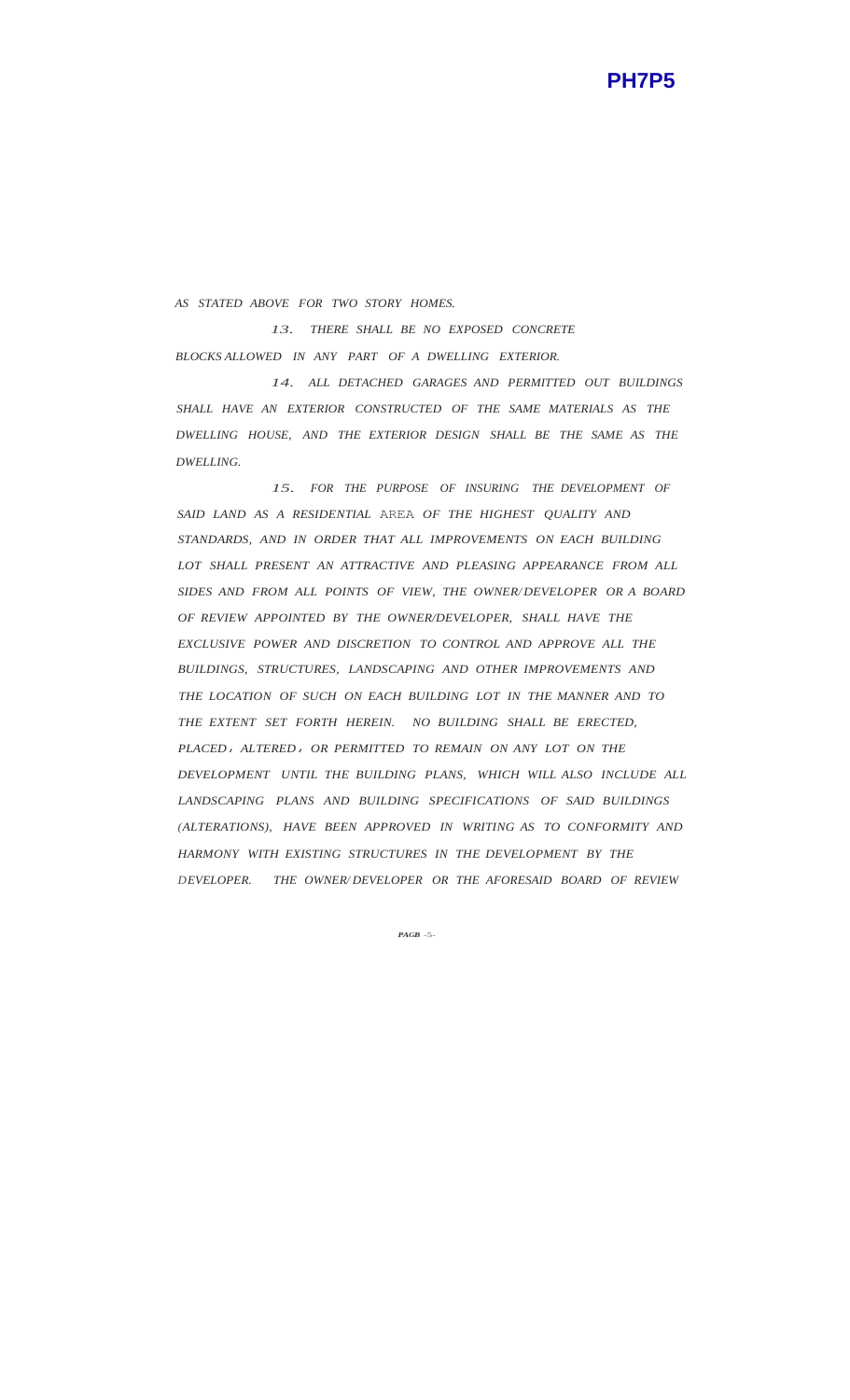*HAS THE SOLE RESPONSIBILITY TO DETERMINE COMPLIANCE NOT ONLY WITH THE SPECIFIC CONSTRUCTION SPECIFICATIONS OUTLINED HEREIN BUT ALSO WITH THE DEGREE OF "HARMONY" A PARTICULAR HOME HAS WITH OTHER HOMES IN THE SUBDIVISION. "HARMONY" WILL BE INTERPRETED BY THE DEVELOPER WITHIN THE FRAME WORK OF THE OVERALL AESTHETICS OF THAT HOUSE AND THE NEIGHBORHOOD IN GENERAL. APPEARANCE AND FIT OF ANY PROPOSED STRUCTURE SHALL BE JUDGED BASED ON THE OVERALL CHARACTER OF THE NEIGHBORHOOD, THE SETTING OF A GIVEN LOT AND NORMS OF ARCHITECTURAL ACCEPTANCE. THE FURTHER PURPOSE OF THIS RESTRICTION IS TO PROVIDE FOR AESTHETIC CONSIDERATIONS AND TO PROTECT AGAINST DESIGNS WHICH IN THE OPINION OF THE DEVELOPER , WOULD NOT BE COMPATIBLE WITH THE NATURE AND PURPOSE OF THE SUBDIVISION. APPROVAL OF THE PLANS AND SPECIFICATIONS SHALL BE EVIDENCED IN WRITING BY THE OWNER/DEVELOPER OR THE AFORESAID BOARD OF REVIEW. IN THE EVENT THE DEVELOPER FAILS TO APPROVE OR DISAPPROVE SUCH DESIGN OR LOCATION WITHIN TEN WORKING DAYS AFTER SAID PLANS AND SPECIFICATIONS SHALL HAVE BEEN SUBMITTED, SUCH APPROVAL WILL NOT BE REQUIRED, AND THIS COVENANT WILL BE DEEMED FULLY COMPLIED WITH IF SAID STRUCTURE MEETS THE OTHER RESTRICTIONS. NEITHER THE OWNER/DEVELOPER NOR THE AFORESAID BOARD OF REVIEW SHALL BE RESPONSIBLE FOR ANY STRUCTURAL DEFECTS IN SUCH PLANS AND SPECIFICATIONS OR IN ANY BUILDING OR STRUCTURE ERECTED ACCORDING TO SUCH PLANS AND SPECIFICATIONS.*

*PACE -6-*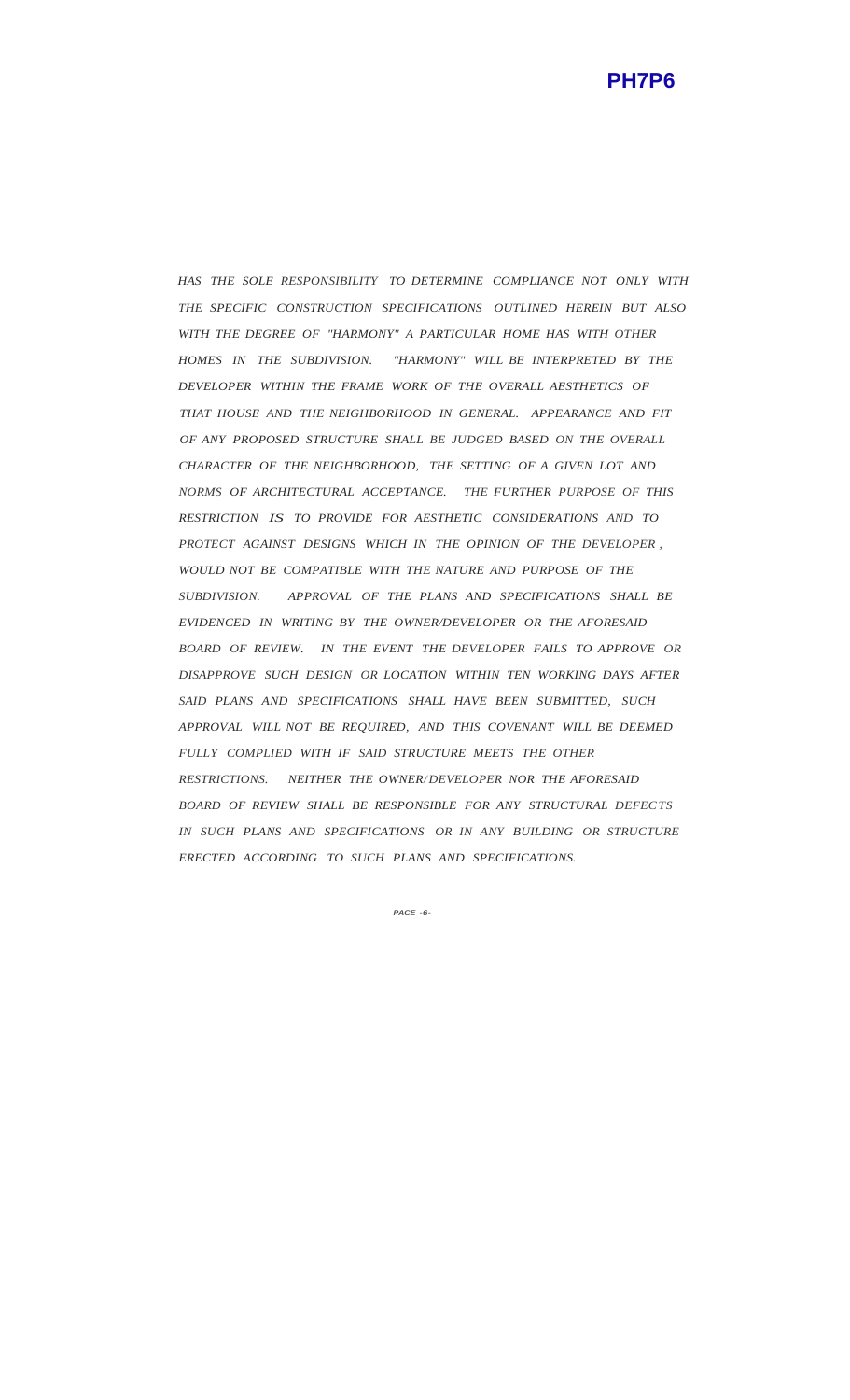

*16. LANDSCAPING ON EACH RESIDENCE LOT SHALT.. TNCLUDF. A MINIMUM OF 15 TREES AND/OR SHRUBS, EXCEPT THAT IN A SJTUATION WHERE ONE DWELLING OCCUPIES MORE THAN ONE LOT ONLY THE HINl"Mu.M OF 15 TREES AND/OR SHRUBS SHALL BE REQUIRED.*

*17. THE PLACEMENT OF ANY SATELLITE DISH OR RECEIVER SHALL BE APPROVED BY THE DEVELOPER.*

*18. NO JUNK AUTOMOBILES, MOTOR '!!EHICLES OR BOATS NOT CAPABLE OF REGULAR USE BY THE OCCUPANTS MAY BE KEPT OR PARKED ON THE LOT UNLESS SAME ARE COMPLETELY OUT OF SIGHT INSIDE A GARAGE OR CARPORT ATTACHED TO THE MAIN RESIDENCE OR WITHIN AN APPROVED UTILITY BUILDING. NO WHEELED VEHICLE OR BOAT MAY BE PARKED ON ANY STREET IN THE SUBDIVISION FOR MORE THAN FORTY-EIGHT HOURS .*

*19. ALL DRIVEf'lAYS ON LOTS IN SAID SUBDIVISION, PHASE SEVEN, SHALL BE PAVED WITH EITHER ASPHALT OR CONCRETE.*

*20. THE NATIVE GROWTH OF SUCH PREMISES SHAI,L NOT BE PERMITTED TO BE DESTROYED OR REMOVED EXCEPT AS APPROVED IN WRITING BY THE DEVELOPER HEREIN NAMED. SPECIFICALLY, NO LIVING TREE HAVING A DIAMETER GREATER THAN TEN (10) INCHES FIVE (5) FEET ABOVE THE GROUND, MAY BE CUT ON ANY OF SAID LAND, RXCEFT SUCH TREES AS MAY BE NECESSARY FOR THE CONSTRUCTION OF THE RESIDENCE WITHIN FIFTY (50) FEET THEREOF, DRIVEWAYS, AND ANY SUCH TREE THAT MAY BE CONSIDERED A SAFETY HAZARD .*

*21. WHEN THE CONSTRUCTION OF ANY BUILDING IS ONCE*

**PAC5'** -7-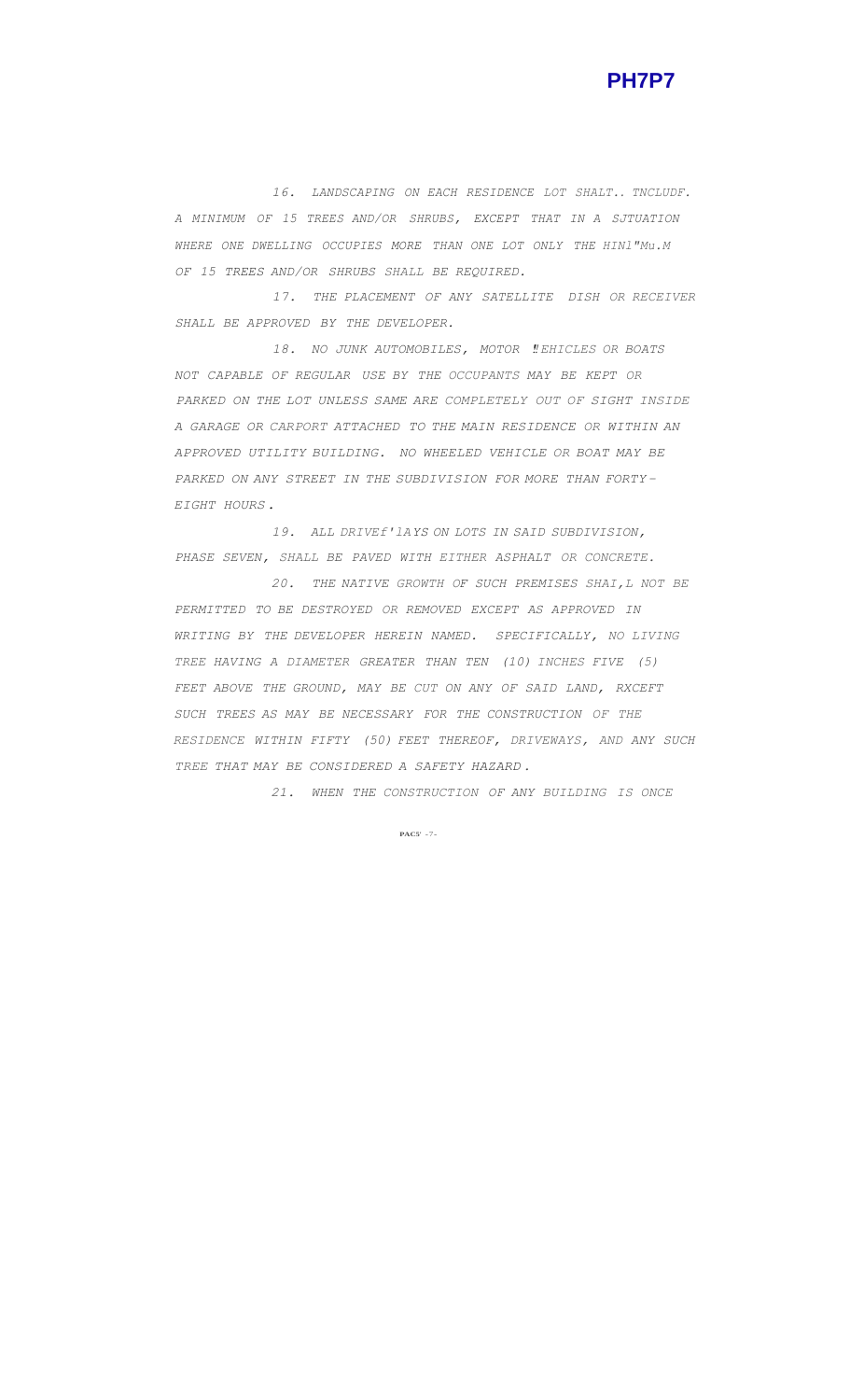### **PH7P8**

*BEGUN, WORK THEREON SHALL BE CARRIED OUT DILIGENTLY AND CONTINUOUSLY UNTIL THE FULL COMPLETION THEREOF. IT SHALL BE THE RESPONSIBILITY OF THE OWNER TO MAINTAIN THE CLEANLINESS OF THE JOB SITE DURING CONSTRUCTION. ALL DEBRIS MUST BE PROPERLY CONTAINED SO AS NOT TO CLUTTER OTHER LOTS, BE A NUISANCE TO OTHER OWNERS OR DETRACT FROM THE GENERAL APPEARANCE OF THE SUBDIVISION. THE DEVELOPER RESERVES THE RIGHT BUT NOT THE OBLIGATION TO CLEAN UP ANY JOB SITE AND TO ASSESS THE OWNERS FOR THE COST OF SAID CLEAN UP. ANY DEBRIS WHICH MUST BE REMOVED FROM THE LOT , MUST BE TOTALLY REMOVED FROM MALLARD BAYE SUBDIVISION AT SUCH OWNER'S EXPENSE. THE MAIN RESIDENCE AND ALL RELATED STRUCTURES SHOWN ON THE PLANS AND SPECIFICATIONS APPROVED BY THE OWNER/ DEVELOPER AND/OR BOARD OF REVIEW APPOINTED BY THE OWNER/DEVELOPER PURSUANT TO THESE RESTRICTIONS AND COVENANTS MUST BE COMPLETED IN ACCORDANCE WITH SAID PLANS AND SPECIFICATIONS WITHIN NINE (9) MONTHS AFTER THE START OF THE FIRST CONSTRUCTION UPON EACH BUILDING PLOT UNLESS SUCH COMPLETION IS RENDERED IMPOSSIBLE AS THE DIRECT RESULT OF STRIKES, FIRES , NATIONAL EMERGENCIES, NATURAL CALAMITIES, OR ANY OTHER CAUSE BEYOND THE CONTROL OF THE OWNER. THIS RESTRICTION MAY BE WAIVED BY THE OWNER/DEVELOPER AND / OR BOARD OF REVIEW APPOINTED BY THE OWNER/ DEVELOPER, AND ANY WAIVER IF THESE RESTRICTIONS SHALL NOT CONSTITUTE A WAIVER AS TO OTHER BUILDING COMPLETIONS.*

*PAGB* **·S-**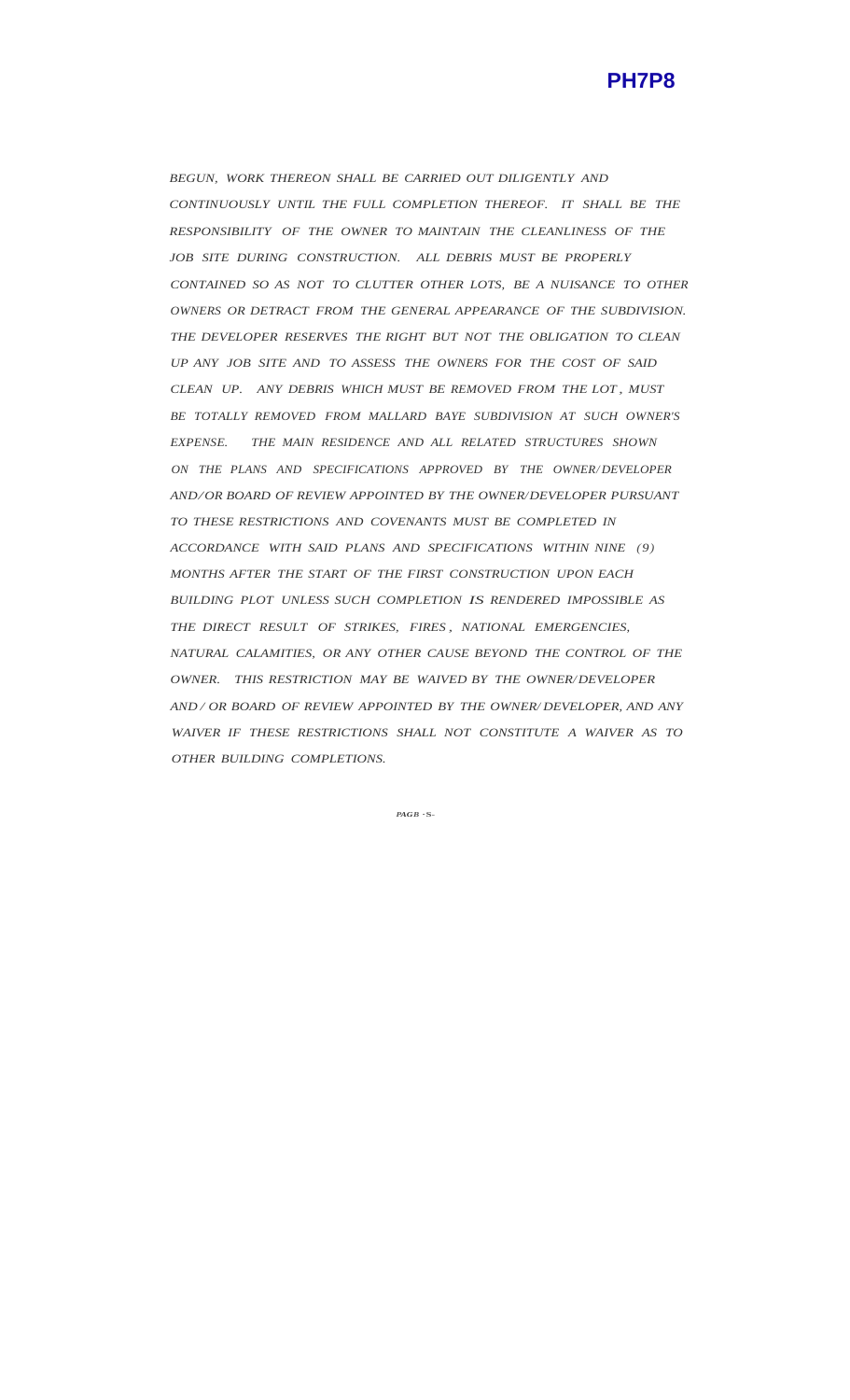

*22. DIVISION OF LOTS. NO LOT SHALL BE RE-SUBDIVIDED EXCEPT AS APPROVED BY THE DEVELOPER AND THE GRAINGER COUNTY PLANNING COMMISSION. NO LOT SHALL BE USED FOR THE PURPOSE OF* JOINING THIS DEVELOPMENT WITH ANY CONTIGUOUS PARCEL OF LAND *AND NO ROAD SHALL BE BUILT ON OR THROUGH A LOT FOR THE PURPOSE* OF JOINING THIS DEVELOPMENT WITH ANY CONTIGUOUS PARCEL OF LAND.

*THIS IN WITNESS WHEREOF, THE UNDERSIGNED HAS SET HIS HAND I* **Qt:G-** *DAY OF IJfR/L* , *1996.*

*DON BUNCH. OWNER/DEVELOPER*

*STATE OF TENNESSEE COUNTY OF HAMBLEN*

*PERSONALLY APPEARED BEFORE ME, THE UNDERSIGNED NOTARY PUBLIC, IN AND FOR THE STATE AND COUNTY AFORESAID, DON BUNCH, WITH WHOM I AM PERSONALLY ACQUAINTED, AND WHO ACKNOWLEDGE HE HE EXECUTED THE WITHIN INSTRUMENT FOR THE PURPOSES THEREIN CONTAINED.*

*WITNES HAND AND OFFICIAL SEAL AT OFFICE IN SAID COUNTY THIS*  $\sqrt{8}$  *DAY OF APR jL*, 1996.

*NOT PUBLIC*

MY COMMISSION EXPIRES: 9/25/99



*PACB -!J -*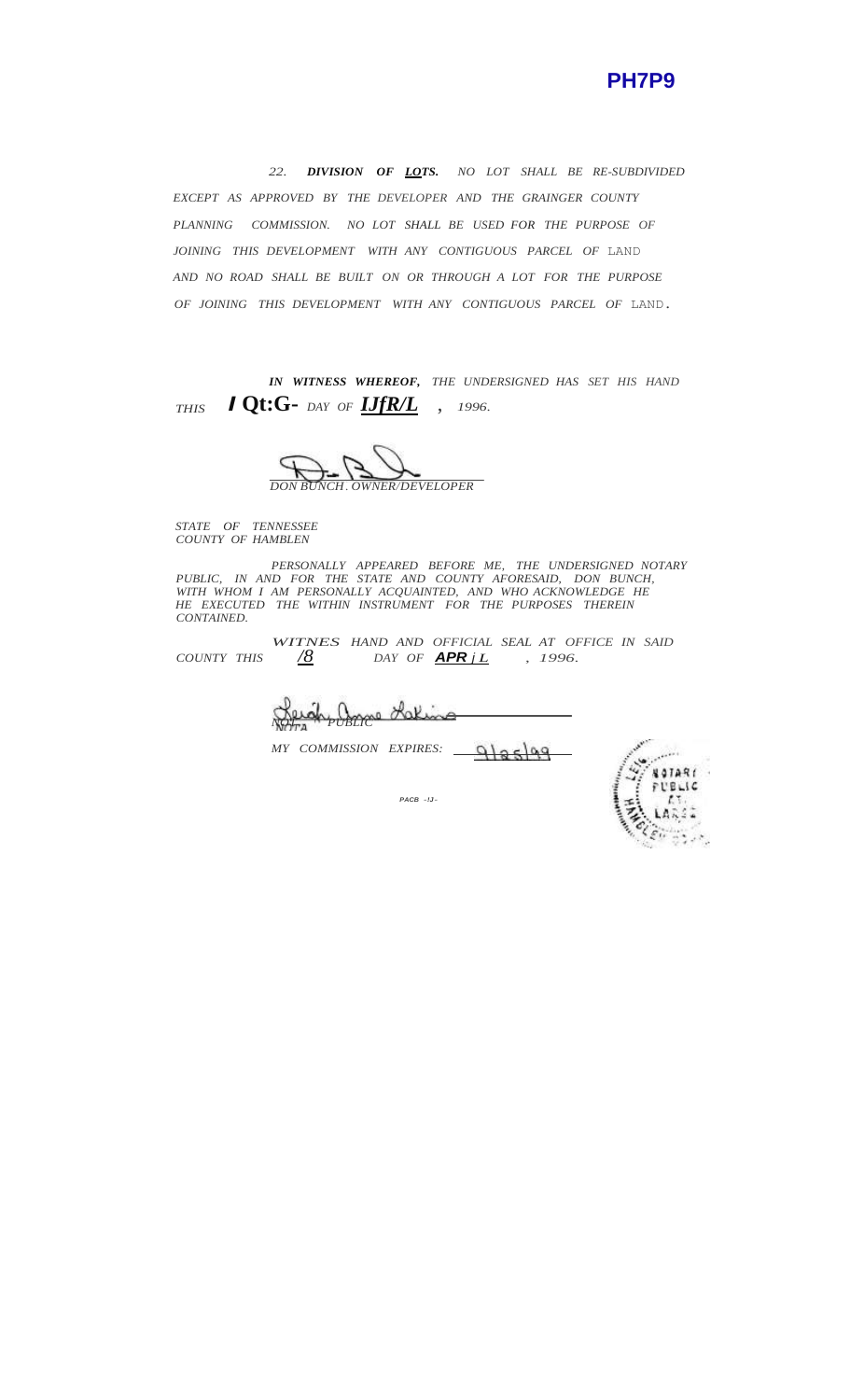#### AMENDMENT TO PROTECTIVE AND RESTRICTIVE COVENANTS OF MALLARD BAYE SuBDlV.iSIGN l'}IASE SEVEN

WHEREAS, the undersigned are the Owners of all the Lots located in Mallard Baye Subdivision Phase Seven as shown by plat of record in the Register's Office for Grainger County, Tennessee in Plat Book 3, page 196; and

WHEREAS, said Phase Seven is restricted by Protective and Restrictive Covenants of record in Instrument Book 193, page 1961 in said Register's Office; and

WHEREAS, the undersigned are desirous of amending those Protective and Restrictive Covenants by adding a Paragraph 23 thereto.

NOW THEREFORE, in consideration of the foregoing premise!;, and a good and valuable consideration, the receipt and sufficiency of which is hereby acknowledged, the undersigned hereby an1end and modify said Restrictions by the addition of Paragraph 23 as follows:

23. As to Lots 177 and 178 all improvements must face Lakeshore Drive. As toLots 163 through 176 all improvements thereon must face Scenic Drive of Mallard Baye Subdivision. Lots 163 through 176 shall neither have nor create nor utilize any ingress/egress or access whatsoever except Scenic Drive.

Don Bunch enters into this conveyance on behalf of Pelle J. Bunch empowered so to do by Power of Auomey of record in the Register's Office for Grainger County, Tennessee in Instrument Book 190, Page 1629.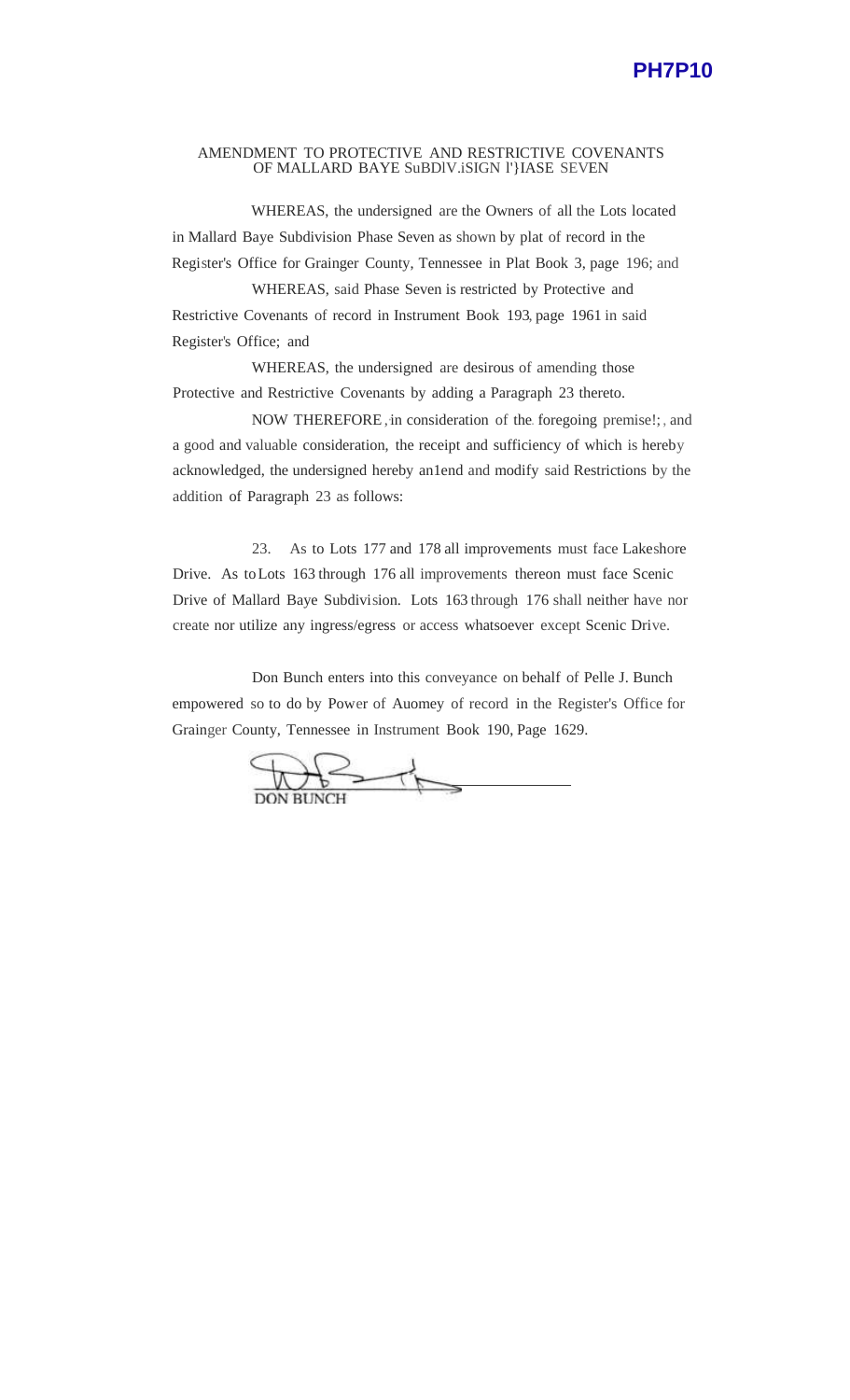PELLE J. BUNCH

BY: DON BUNCH, ATTORNEY-IN-FACT

24 he Riccourand

RONALD SHARP

#### DORISSHARP

STATE OF TE SSEE<br>COUNTY OF *J<sub>,t</sub>k*,A,. ;

Personally appeared before me, a Notary Public in and for the state and county aforesaid, DON BUNCH, with whomam personally acquainted, and who acknowledged he executed the within instrument for thepurposes therein contained.

WITNESS my hand and official seal at office in said county **this** day of

Executed the within instrument for the purposes therein contained.<br>
S:  $\sum_{n=1}^{\infty}$  .  $\sum_{n=1}^{\infty}$  .  $\sum_{n=1}^{\infty}$  .  $\sum_{n=1}^{\infty}$  .  $\sum_{n=1}^{\infty}$  . NOTAYPUBLIC

My commission expires:  $C \setminus (1.5\$ 

STATE OFTENNESSEE COUNTY OFHAMBLEN  $\sim 1.61$ 

)

.. •· .·.

Personally appeared before me, a Notary Public in and for the state and county aforesaid, DON BUNCH, to me known to be the person who executed the foregoing instrument in behalf of PELLE J. BUNCH and acknowledged that he executed the same asthe free act and deed of PELLE J. BUNCH.

\ mmission expires: '-Jj 51 9 ··.. *::···...*"· *'< -<:<.::* .·.. \VITNESS my hand and offici.ll seal a'("office in said count:' this Ji:J:.day of<br>  $\begin{array}{ccc}\n\bullet & \bullet \\
\bullet & \bullet\n\end{array}$  '1998. te.J *JO L)* ····<i<...  $\frac{1}{2}$   $\frac{1}{2}$   $\frac{1}{2}$   $\frac{1}{2}$   $\frac{1}{2}$   $\frac{1}{2}$   $\frac{1}{2}$   $\frac{1}{2}$   $\frac{1}{2}$   $\frac{1}{2}$   $\frac{1}{2}$   $\frac{1}{2}$   $\frac{1}{2}$   $\frac{1}{2}$   $\frac{1}{2}$   $\frac{1}{2}$   $\frac{1}{2}$   $\frac{1}{2}$   $\frac{1}{2}$   $\frac{1}{2}$   $\frac{1}{2}$   $\frac{1}{2}$  . .• *...1* <.., .  $\begin{array}{ccc} \sqrt{2} & \frac{1}{2} & \frac{1}{2} & \frac{1}{2} & \frac{1}{2} & \frac{1}{2} & \frac{1}{2} & \frac{1}{2} & \frac{1}{2} & \frac{1}{2} & \frac{1}{2} & \frac{1}{2} & \frac{1}{2} & \frac{1}{2} & \frac{1}{2} & \frac{1}{2} & \frac{1}{2} & \frac{1}{2} & \frac{1}{2} & \frac{1}{2} & \frac{1}{2} & \frac{1}{2} & \frac{1}{2} & \frac{1}{2} & \frac{1}{2} & \frac{1}{2} & \frac{1}{2}$  $\text{STATE OF}$   $\mathcal{N}$   $\mathcal{N}$   $\mathcal{N}$   $\mathcal{N}$   $\mathcal{N}$   $\mathcal{N}$   $\mathcal{N}$   $\mathcal{N}$   $\mathcal{N}$   $\mathcal{N}$   $\mathcal{N}$   $\mathcal{N}$   $\mathcal{N}$   $\mathcal{N}$   $\mathcal{N}$   $\mathcal{N}$   $\mathcal{N}$   $\mathcal{N}$   $\mathcal{N}$   $\mathcal{N}$   $\mathcal{N}$   $\mathcal{N}$   $\mathcal{N}$   $\mathcal{$  $OF$ *Bristof* 

Personally appeared before me, a Notary Public in and for the state and  $\&$ ;*q* aforesaid, JAY D. NICEWONDER and wife, LORRAINE B. NICEWONDER, with whom I